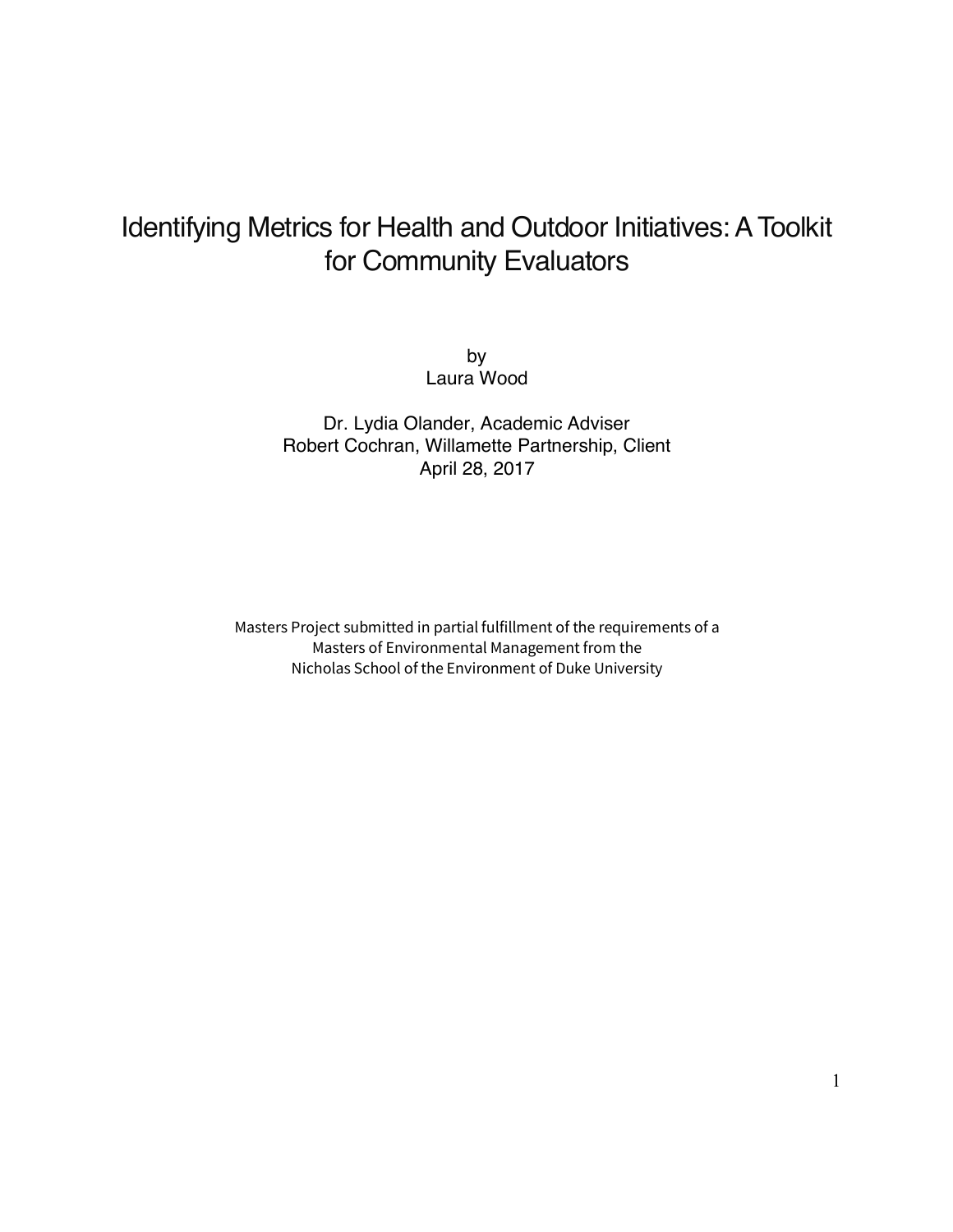## **Table of Contents**

| 3.1.2. DEMONSTRATE THE BUSINESS CASE FOR INVESTING IN NATURE  15 |  |
|------------------------------------------------------------------|--|
|                                                                  |  |
|                                                                  |  |
|                                                                  |  |
| IV. HEALTH AND OUTDOORS PROGRAM EVALUATION DESIGN 19             |  |
|                                                                  |  |
|                                                                  |  |
|                                                                  |  |
|                                                                  |  |
|                                                                  |  |
| <u>V. METRICS FOR EVALUATING HEALTH OUTCOMES FROM OUTDOOR</u>    |  |
|                                                                  |  |
|                                                                  |  |
|                                                                  |  |
|                                                                  |  |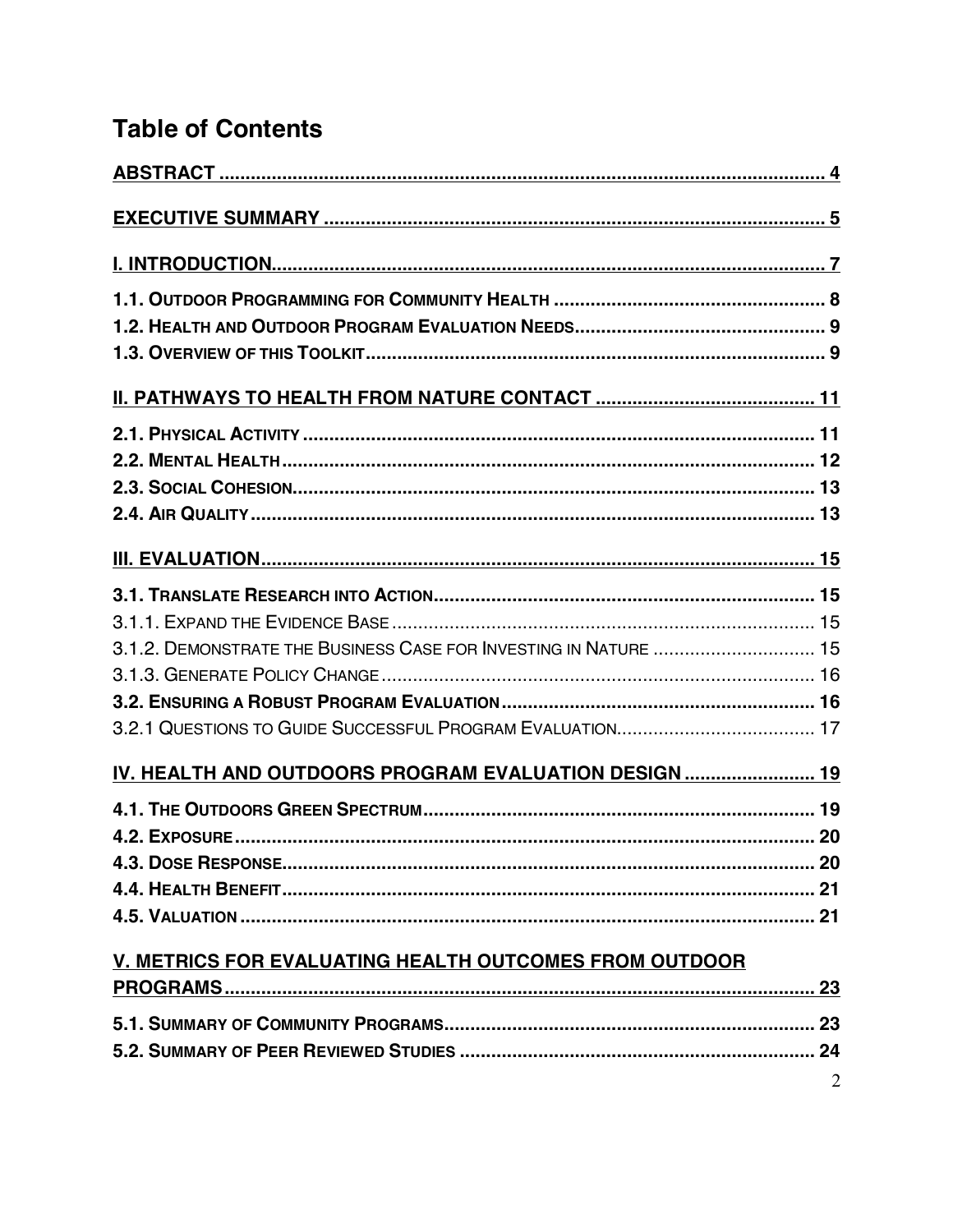| 5.3. BENEFITS AND DRAWBACKS OF MOST COMMONLY USED METRICS 24 |  |
|--------------------------------------------------------------|--|
|                                                              |  |
|                                                              |  |
|                                                              |  |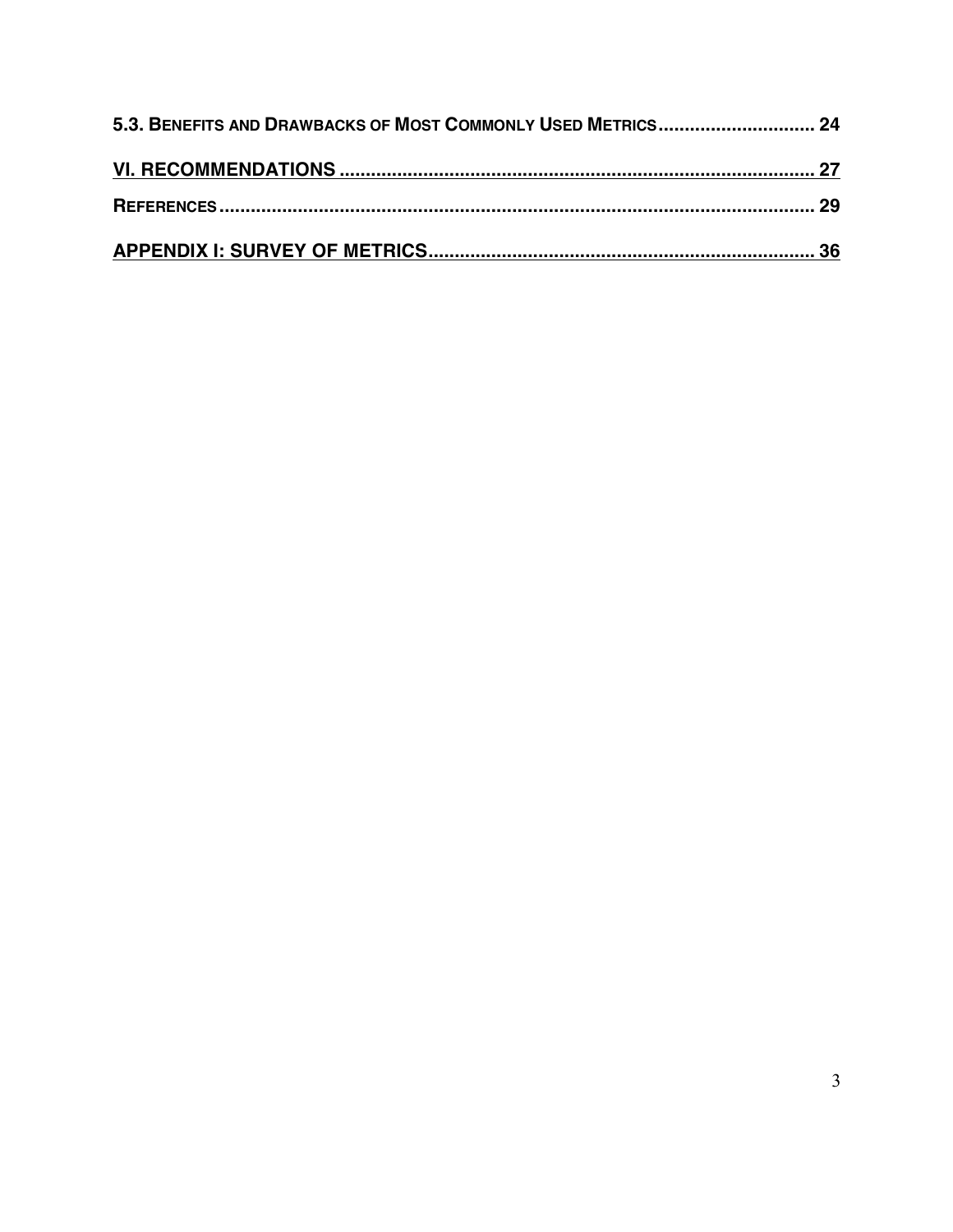## **Abstract**

Rising rates of urbanization and resource exploitation have reduced opportunities for human interaction with nature and motivated an expansion of interest in research and development of initiatives to achieve human health benefits from contact with nature. Despite a growing base of evidence linking health benefits to experience with the outdoors, little research has been conducted to generate evidence-based strategies for implementing health and nature interventions in practice. To better assist communities in developing effective health and outdoor initiatives, I conducted a comprehensive review of metrics used by national community outdoor initiatives to evaluate health outcomes. I compared community metrics to measures supported by scientific research and consolidated the results into a guideline for those developing metrics to evaluate community health and outdoor programs.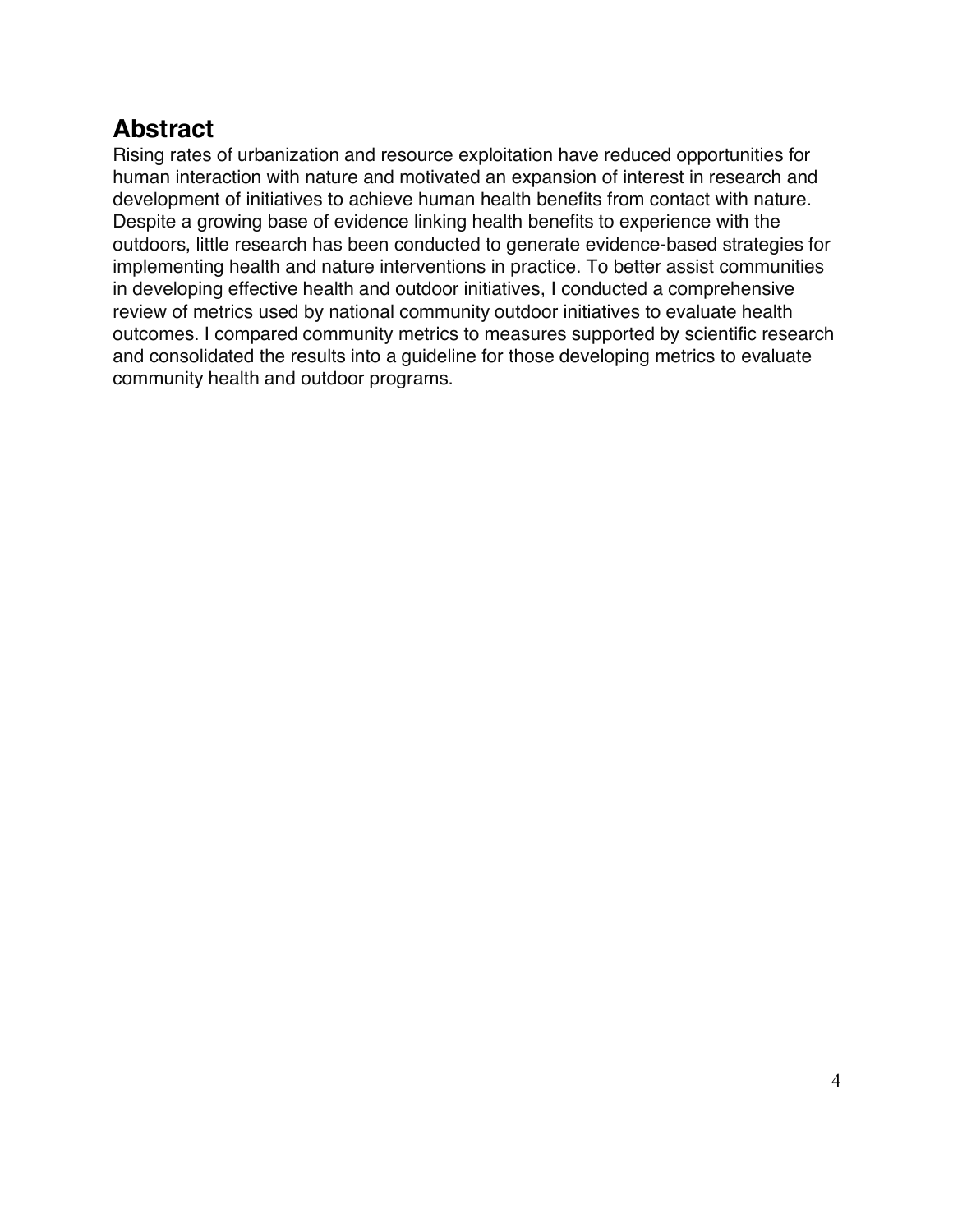## **Executive Summary**

In the United States and globally, humans are becoming increasingly disconnected from nature and the outdoors. Simultaneously, there is a growing global interest in understanding how our physical environment impacts health outcomes and how decision makers can design living environments that are safe and resilient (WHO, 2016). A growing body of evidence supports the critical role green space and nature contact have in addressing public health issues (Kleinert & Horton, 2016). The health benefits of nature contact include lower mortality rates from cardiovascular diseases, reduced stress, increased physical activity, and improved social wellbeing (Shanahan et al., 2016a). Opportunities for nature contact offer large potential for improved health, are relatively inexpensive compared to other health interventions, and they produce a large range of important co-benefits (Frumkin, 2013). Despite the tremendous potential of nature contact to improve community health, many questions remain for communities seeking to implement outdoor projects to improve health.

This project aims to better understand the metrics and measures currently used by communities and researchers to evaluate health outcomes from nature contact in order to inform a toolkit to help communities identify indicators to use to evaluation health and nature program success. This project is part of the Oregon Health and the Outdoors Initiative and will facilitate the growth and evaluation of the Initiatives' pilot health and outdoor programs. This is accomplished through 1) a review of the pathways to health from nature contact, 2) an exploration of evaluation best practices for health and outdoors program evaluation, and 3) a survey of metrics and measures currently used by communities and researchers to evaluate health outcomes from green infrastructure to inform future program evaluation design.

Given the wide-ranging health benefits derived from nature contact, this project focus on health benefits that fall under four widely accepted domains: physical activity, mental health, social cohesion and air quality (Hartig et al., 2014).

Research has demonstrated that health benefits from nature are obtained from a range of pathways (Kuo, 2015). To better understand the connection between health outcomes and metrics for outdoor programs, this project focuses primarily on three key factors that affect health outcomes:

- Green spectrum of nature contact, such as the type, amount, and quality of nature;
- Exposure, such as the proximity to nature needed to confer a health benefit; and
- Dose response, such as the quantity of vegetation needed to obtain a health benefit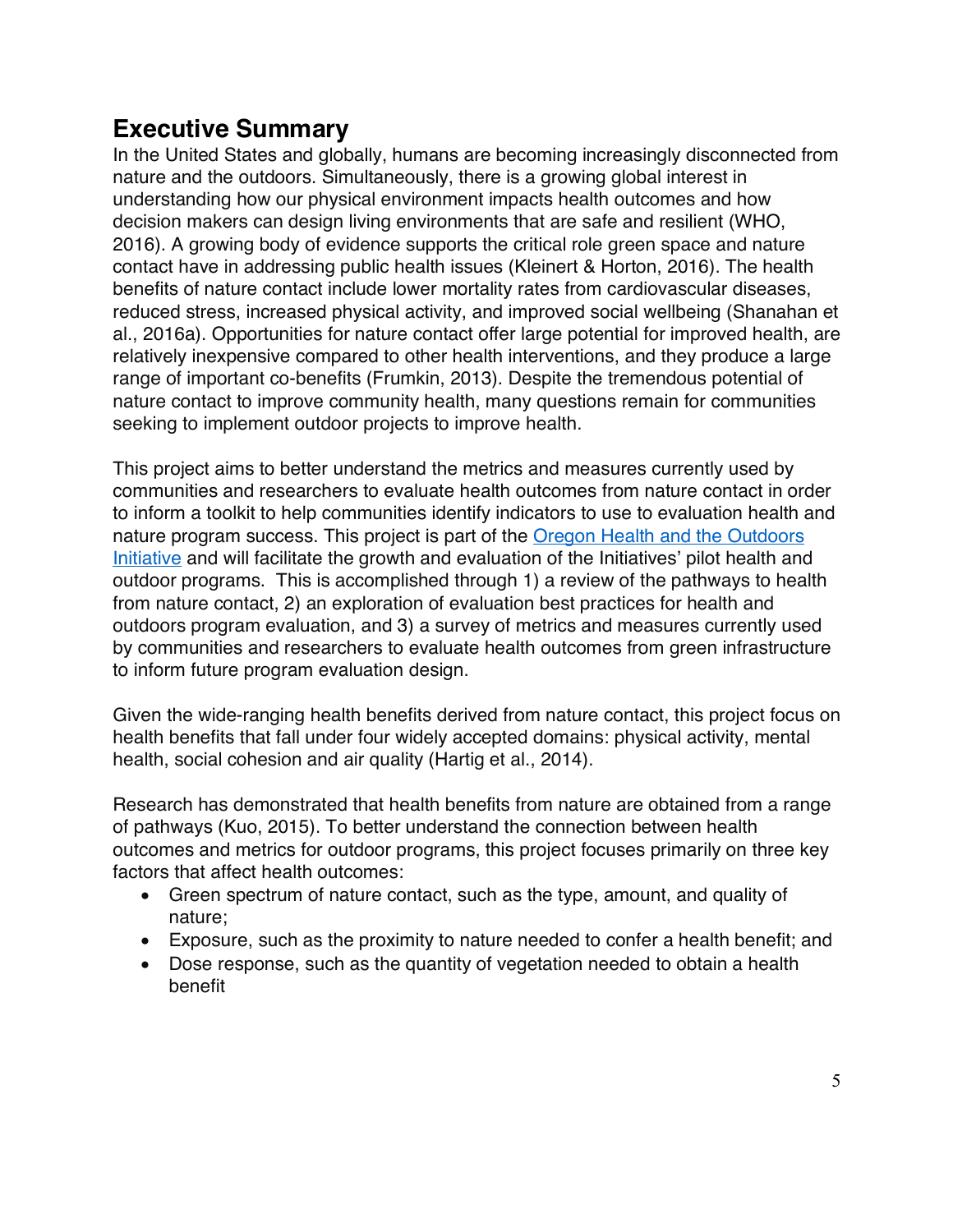The data on metrics and measures was gathered through research of community program websites, peer-reviewed studies, and interviews with health and outdoor experts and program practitioners.

Several important themes emerge that can inform decision-making around health and outdoor program design and evaluation. First, many of the metrics used to evaluate health outcomes in community programs do not actual measure health, but instead measure the type of nature and exposure to nature within the program. Metrics and measures across community programs and peer reviewed literature fell generally into three categories: measures of nature (e.g., canopy cover), measures of exposure (e.g., proximity to a park) and measures of health (e.g., salivary cortisol levels). In addition, there were three types of measures: direct observation (e.g. Body Mass Index), selfreported (level of satisfaction), and technology based (physical activity level).

The majority of outdoor programs rely on self-reported measures for aspects of health and nature. Direct observation measures are also commonly used to measure aspects of nature. This survey revealed the need for researchers to develop more scientifically defensible metrics and measures of health that communities can feasibly implement. This research also identified the need for communities to consider evaluating outcomes when designing outdoor programs because many programs only track the number of participants.

Lastly, the survey of metrics and measures reinforced the importance of developing evaluation frameworks strongly rooted in the health needs and cultural attitudes of the targeted communities. This includes developing survey and reporting tools in different languages, identifying the appropriate community health partner, and understanding cultural barriers to access from the beginning of the program. The hope is that communities apply these metrics and measures and share their findings with the Oregon Action Framework to help generate a strong set of evidence-based measures for community health and outdoor programs.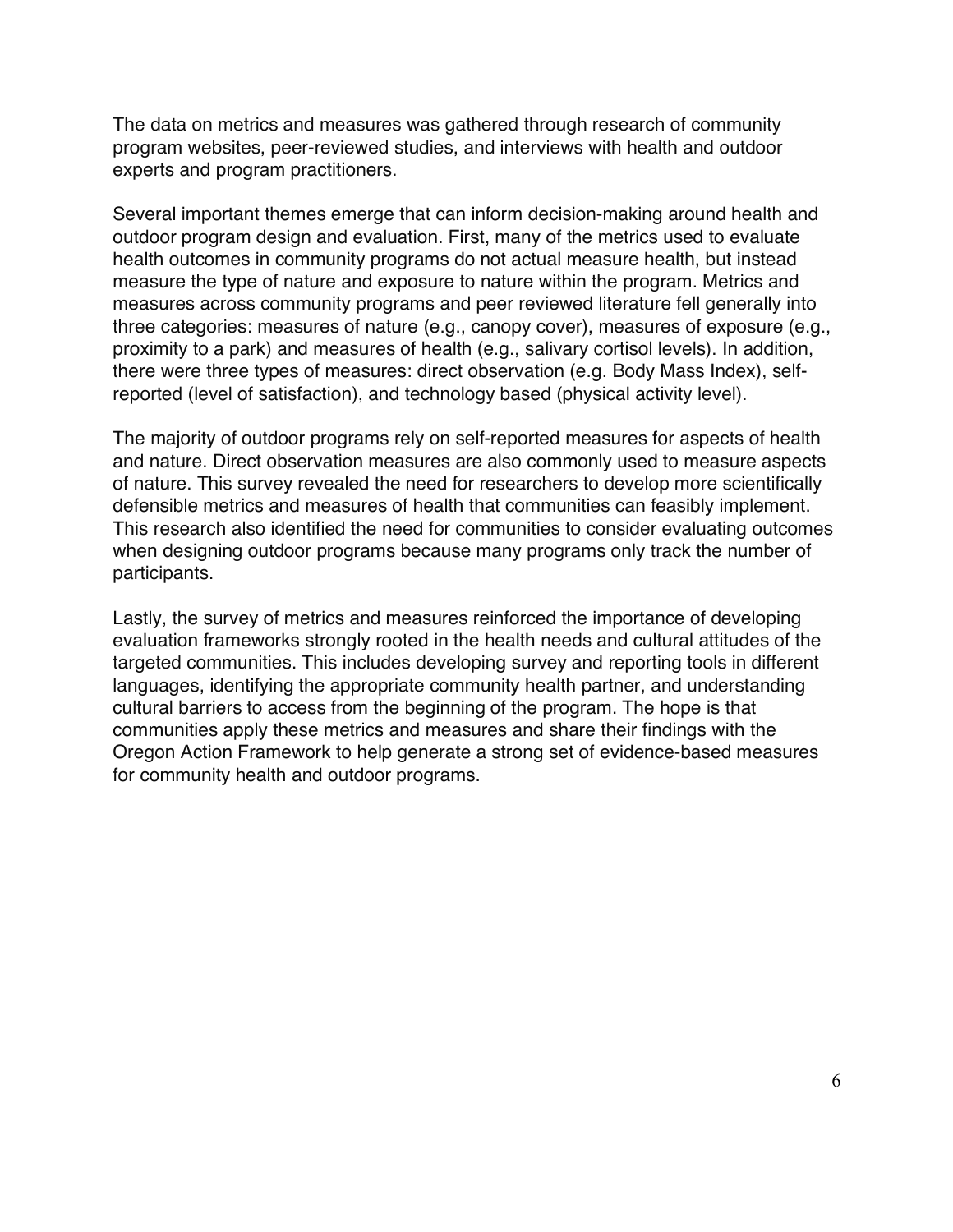## **I. Introduction**

Rising rates of urbanization have reduced opportunities for human interaction with nature and motivated an expansion of interest in the health benefits of nature contact. A growing body of scientific evidence across disciplines demonstrates the numerous ways human health and well-being are connected to the natural environment (Hartig et al., 2014). To date, this large body of evidence remains spread throughout various peerreviewed journals and program websites and is largely inaccessibly to communities seeking to implement outdoor programs for health.

Driven by the desire to improve health and environmental outcomes across Oregon, health and conservation leaders across the state formed a Health and Outdoors team and developed an Action Framework for linking health priorities with nature contact (Health and Outdoors Initiative, 2015; Box 1). Since the Action Framework's inception, the planning team has expressed the need to develop a set of metrics, data collection methodologies, and evaluation resources

to help track and communicate health outcomes from outdoor programs.

To date, few resources exist for communities seeking to measure and evaluate the health outcomes generated

#### **Box 1: Excerpt from the Oregon Health and Outdoors Framework**

"The purpose of the **Oregon Action Initiative** for Health and the Outdoors is to improve health and conservation outcomes for all Oregonians by increasing the presence of, access to, and use of parks, nature, and the outdoors in communities experiencing inequities, including communities of color, low income communities, people with disabilities, the very young, elders, and other vulnerable populations.

The Health and Outdoors Framework seeks to integrate health and conservation efforts and concepts, and to provide tools and intervention ideas to healthcare providers, conservation organizations, public health practitioners, and community networks." (Oregon Action Framework, 2015)

through nature contact (Razani et al., 2016a). By equipping communities with the tools to measure community-specific health priorities, health and outdoor program developers and evaluators can increase program engagement and access to the outdoors across their communities. One of the goals of the Oregon Action Framework is for communitydriven evidence-based evaluation to help break down barriers to spending time outdoors and scale up programs to get more people outdoors more frequently (Health and Outdoors Imitative, 2015).

This report aims to increase the accessibility of information on how to evaluate health outcomes by identifying and consolidating metrics and measures used by community programs and found in the peer reviewed literature. Although there are many ways through which communities can engage with nature, this report focuses on the pathways to health from nature contact derived from community-level outdoor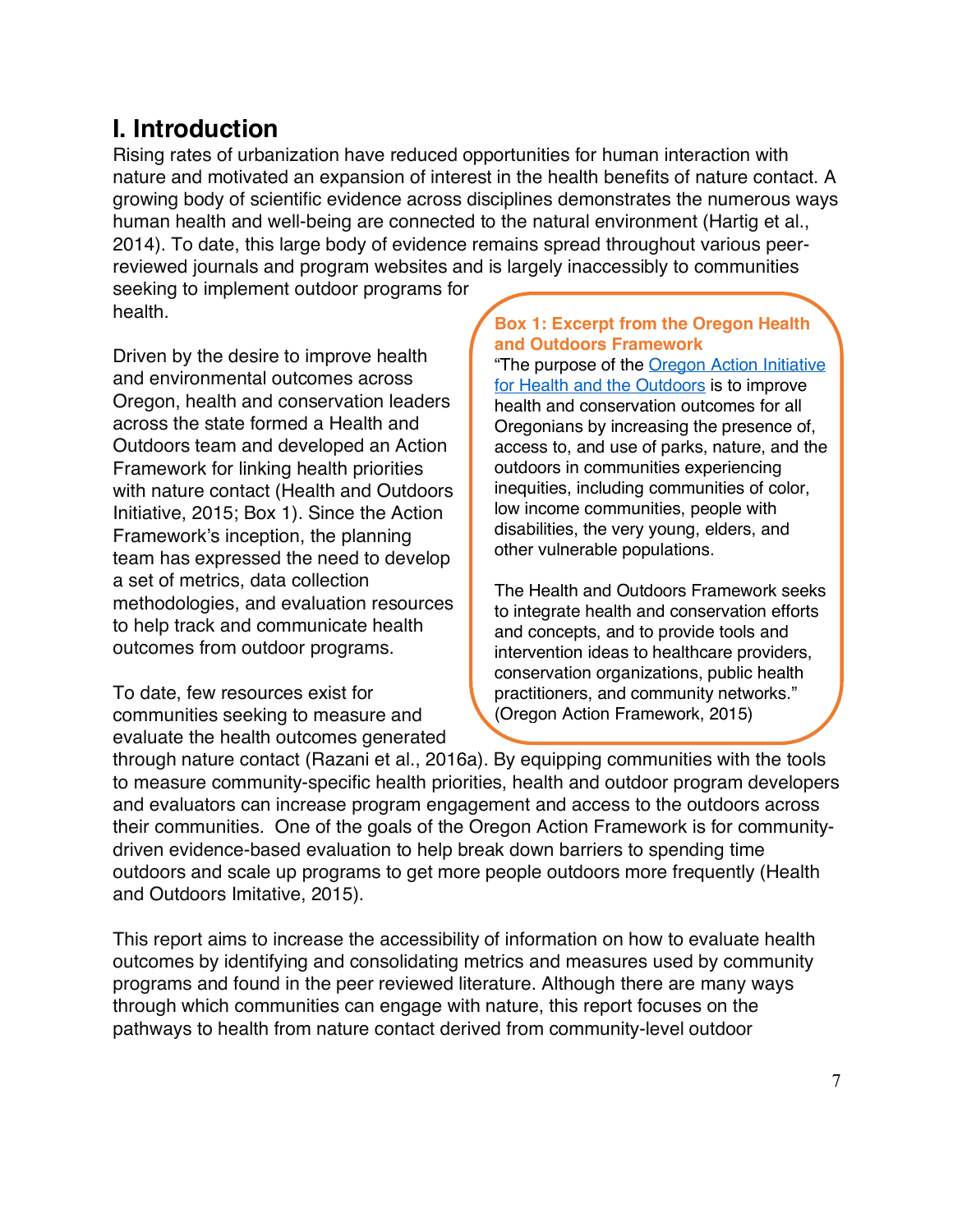programming. This report is a starting point to encourage more work and innovation in how to measure, monitor, and evaluate health and outdoors programs.

#### **1.1. Outdoor Programming for Community Health**

Community health and outdoor programs serve as mediating variables between nature and improved health. While proximity to green spaces has been demonstrated as an important factor to receiving nature-related health benefits, other sociocultural barriers persist (Ekkel, 2017). For example, Kuo (2010) observed that community programming helped to increase perceptions of safety and park usage. Furthermore, evidence supports the notion that disadvantaged populations receive a disproportionate amount of nature exposure compared to other populations, and that community programming can help increase access and engagement in nature among disadvantaged communities (Astell-Burt et al., 2014; Rigolon, 2016).

Communities across the country area already making efforts to connect more people to the outdoors. In 2015, the Oregon Health and Outdoors team identified 25 programs and projects aimed at connecting communities across the state to nature (Health and Outdoors Initiative, 2015). Examples of existing programs include:

• Community gardens (Castro et al., 2013)

 $\overline{a}$ 

- Outdoor classroom opportunities (OPHI, 2017)
- Hiking groups (Blue Cross Blue Shield, 2017)
- Parks Prescription Programs (Zarr et al., 2017)

When the Oregon Health and Outdoors team interviewed program community leads<sup>1</sup>, the leaders identified a strong desire for a menu of evidence-based health and outdoor solutions that could be easily implemented (Health and Outdoors Initiative, 2015). The desire to identify community-level metrics and tools has been reiterated by program leads in national organizations, including the National Environmental Education Foundation, The Nature Conservancy, and Seattle Public Utilities<sup>2</sup>. The evidence linking improved health to outdoor contact is compelling, yet communities are struggling to make those linkages actionable and compelling (Health and Outdoors Initiative, 2015). The toolkit serves as the first step towards developing a scientifically defensible menu of

<sup>1</sup> Interviews were conducted with state and county public health officials, hospital and health care executives, conservation nonprofit leaders, and other health advocates and planners. Questions focused on opportunities to actualize the link between health and the outdoors in the next 3-5 years, innovative work already underway in this space, and identification of key partners and remaining gaps (Health and Outdoors Initiative, 2015).

<sup>2</sup> Interviews were informal and conducted through frequent Health and Outdoors Core team meetings from September 2016 to March 2017.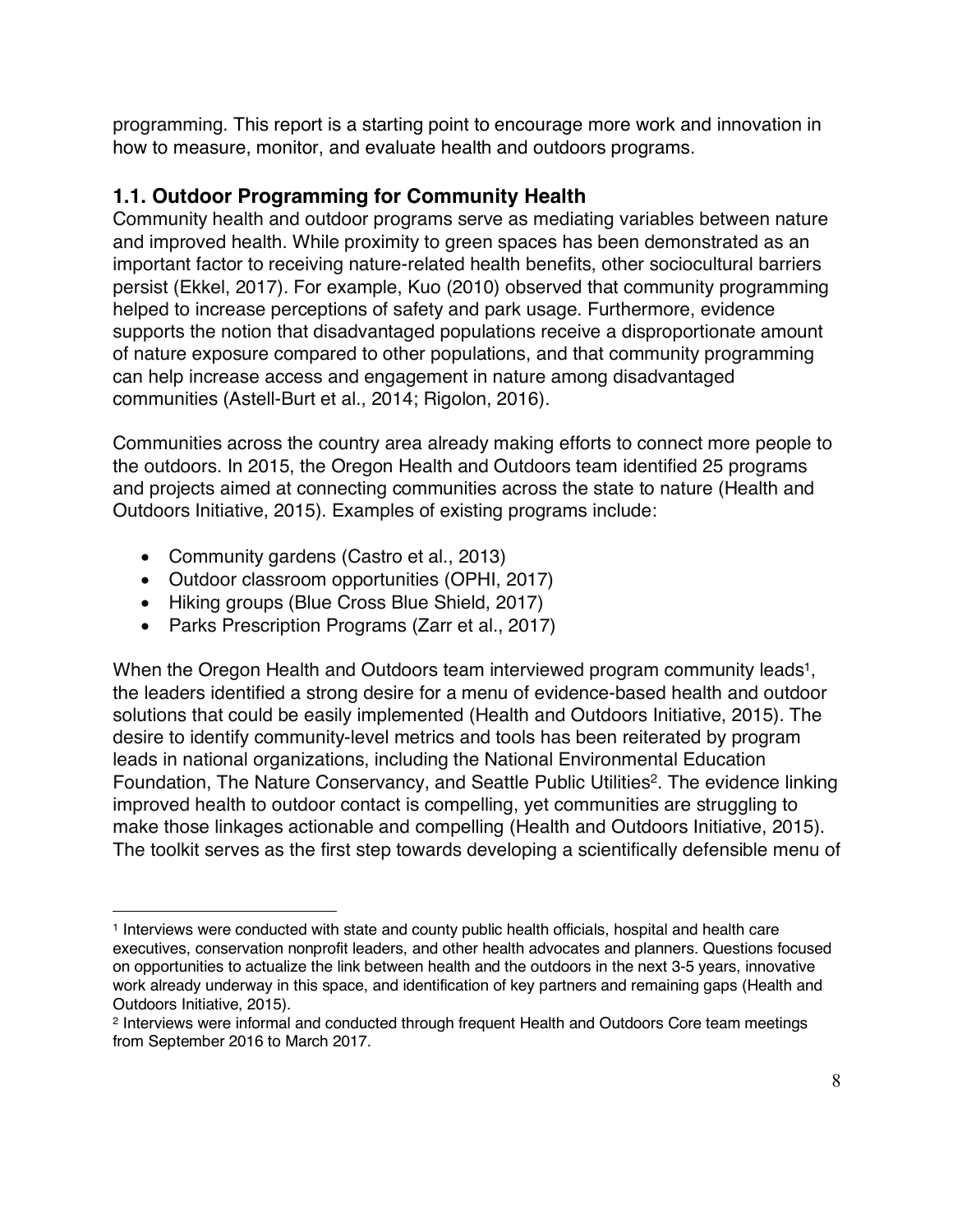metrics community program practitioners can use to evaluate health outcomes from nature contact programs.

#### **1.2. Health and Outdoor Program Evaluation Needs**

Effectively measuring and communicating program impact is a key challenge communities face when designing programs that actualize the links between health and the outdoors. Community program leads and field experts interviewed in by the Oregon Health and Outdoors team in 2015 shared that determining the best indicators to measure health benefits from programs was one of the greatest challenges, especially concerning diverse cultural groups. For example, Health Impact Assessments (HIAs) are standard practice among public health projects that address inequalities and human impacts (National Research Council, 2011). Elements of HIAs are transferrable to health and outdoors programs, but HIAs often require rigorous data collection and a level of expertise that is outside the scope of many community outdoor programs. This toolkit hopes to facilitate the development of a standardized impact assessment for health and outdoor programs.

Monitoring and evaluating health outcomes and program success is vital to gaining and sustaining funding sources. Interest in developing initiatives to encourage interaction with nature has gained momentum in recent years across a range of disciplines, including health care, education, and conservation. Health care organizations have begun to allocate community benefit spending dollars to supporting health and outdoor initiatives. For example, providers such as Kaiser Permanente provide funding for programs such as ParksRx. Large conservation organizations, such as The Nature Conservancy, have begun to focus more intensively on natural solutions to improve urban health. These examples demonstrate the diversity in funding sources for health and nature programs. This emphasizes the need to effectively demonstrate program impact and quantify the health benefits from outdoors programs.

#### **1.3. Overview of this Toolkit**

Despite the considerable body of research suggesting that nature contact can result in a range of health benefits, little guidance exists for practitioners seeking to metrics and monitoring of specific interventions to promote well-being. Little research exists on how well different metrics do in evaluating health outcomes from nature contact and how well they capture variation among populations, type of nature contact, and health outcome.

This toolkit is designed to assist health and outdoor program evaluators in developing robust, community-relevant evaluation plans. The primary audience of this document is any community decision-maker, program administrator, or evaluator working to develop an evaluation framework for a health and outdoors program. The quideline includes: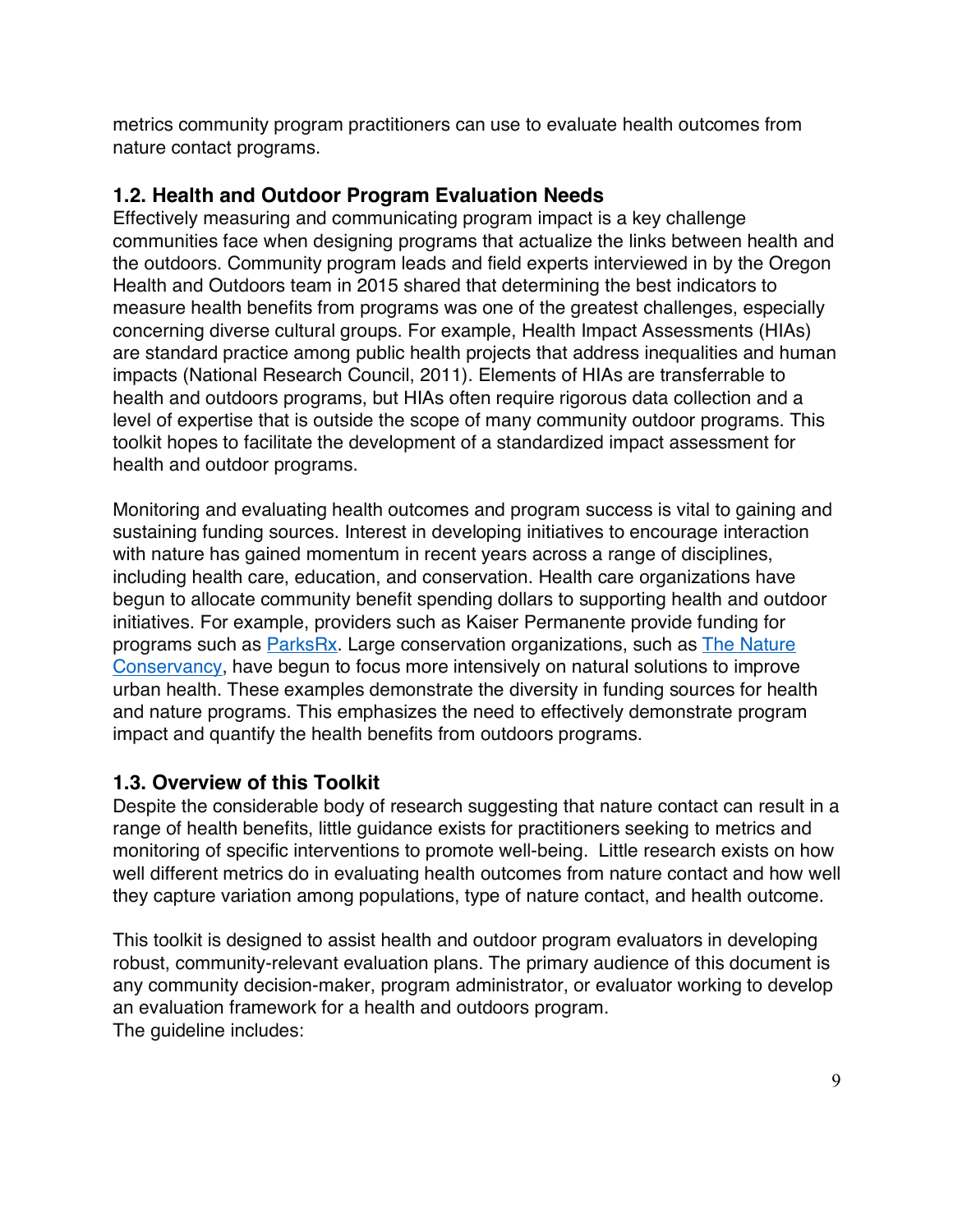- Overview of the evidence linking improved health to interaction with nature.
- A compilation of metrics used to evaluate health outcomes from outdoor contact and recommendations about the relative strength of the connections between these metrics and health outcomes based on the scientific literature.
- Identification of remaining gaps in health and outdoors program evaluation and recommendations for moving forward.

Through surveying and consolidating metrics and tools from current programs and peerreviewed studies to support robust program evaluation, this toolkit will also help communities:

- Expand the evidence-base linking health outcomes to nature contact;
- Enable communities to better demonstrate effectiveness of health and outdoor programs;
- Provide valuable data for grant proposals to facilitate the growth of health and nature initiatives;
- Provide evidence to support the business case for health and nature contact (Health and Outdoors Initiative, 2015).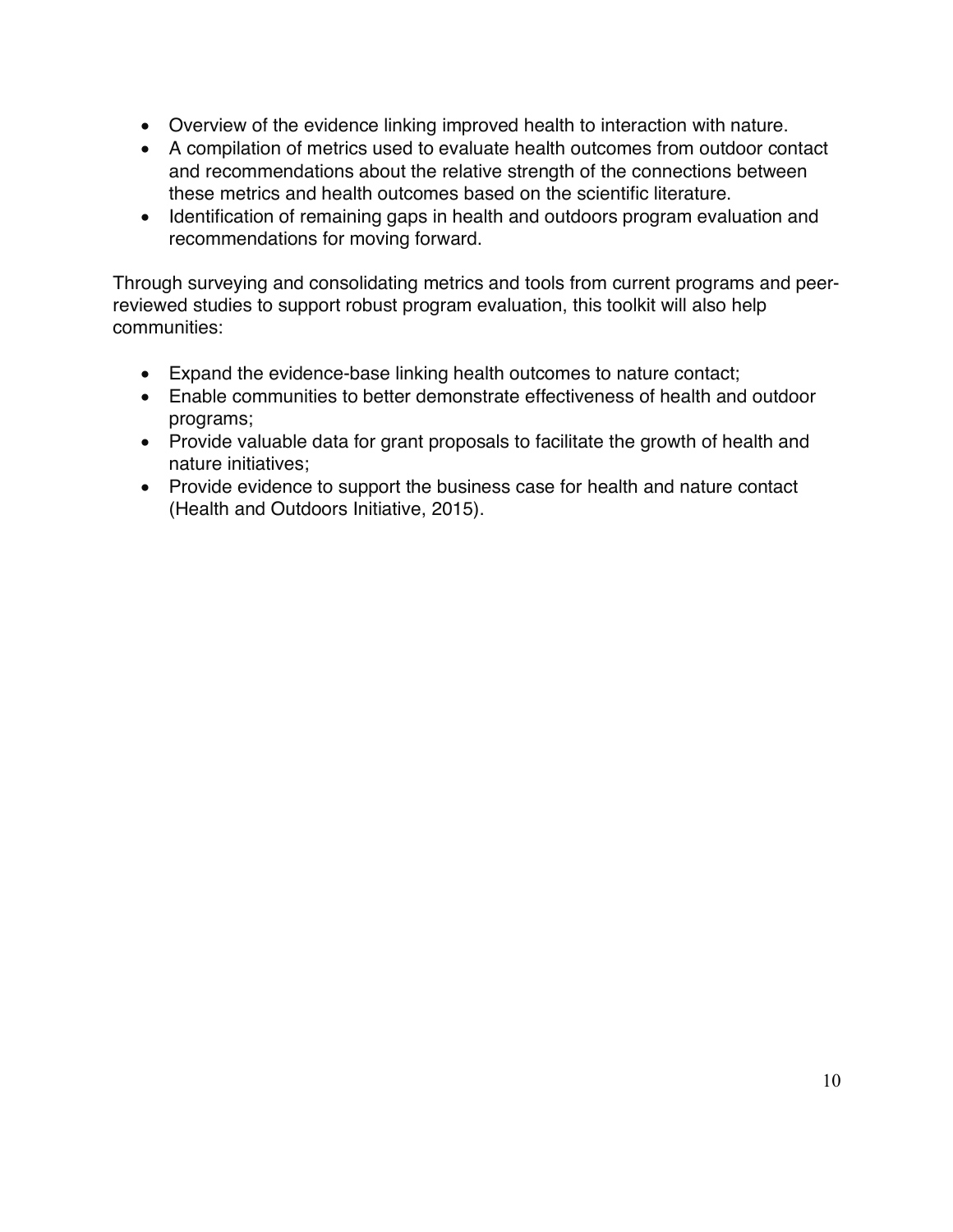## **II. Pathways to Health from Nature Contact**

Ongoing research has demonstrated numerous pathways through which health benefits are achieved from contact with natural environments. This toolkit divides these pathways into four widely accepted domains: physical activity, mental health, social cohesion, and air quality (Hartig et al., 2014). The four domains through which health benefits are achieved are described in greater detail below.

#### **2.1. Physical Activity**

Spending time outdoors is connected to increased levels pf physical activity (Hartig et al., 2014). Research has demonstrated that the presence of natural features such as street trees and parks, is generally associated with higher levels of physical activity in both children and adults (Shanahan et al. 2016a; Sugiyama et al. 2014). In turn, improvements in physical activity are correlated with a broad range of health benefits, including reduced rates of obesity, cardiovascular disease, diabetes, and some types of cancer (Bauman et al., 2016; Lee et al., 2015). Given this body of evidence, health and outdoor programs that focus on contact with nature for the purpose of increasing physical activity have potential to produce tremendous community health benefits.

There are several mediating factors and challenges that impact the pathway from nature contact to increased physical activity to improved health. For example, the duration of a specific physical activity has been shown to influence the magnitude of the benefit produced (Shanahan et al., 2015). While some research demonstrates correlations between the amount of neighborhood greenspace and lower body mass indices (Ghimire et al., 2017), other studies have shown that neighborhood greenspace is a poor predictor of improved physical activity (Cox et al., 2017). In addition to the amount of green space needed to encourage physical activity, researchers have generally struggled to determine how different characteristics of the natural surroundings, such as street trees versus open parks, influence physical activity (Kaczynski & Henderson, 2007). One explanation for this is that research demonstrates that preferences for the quality of nature vary significantly among individuals (Shanahan et al., 2016b). Understanding nature preferences and how that influences nature contact is critical to the design and evaluation of effective outdoors programs.

Within the context of health and outdoor programming for improved physical activity, the most commonly used green intervention is engagement with public parks. Examples include providing free transportation or admission to and from a park (Razani et al., 2016), prescribing "doses" of park visits as a form of treatment for obesity (Zarr et al., 2016, or adding amenities to a park to increase physical activity and integrate those amenities into programming (Gentry et al., 2014). The research on park accessibility and improvements in physical activity are mixed. Some studies have demonstrated that greater access to parks and green space for recreation is correlated with increased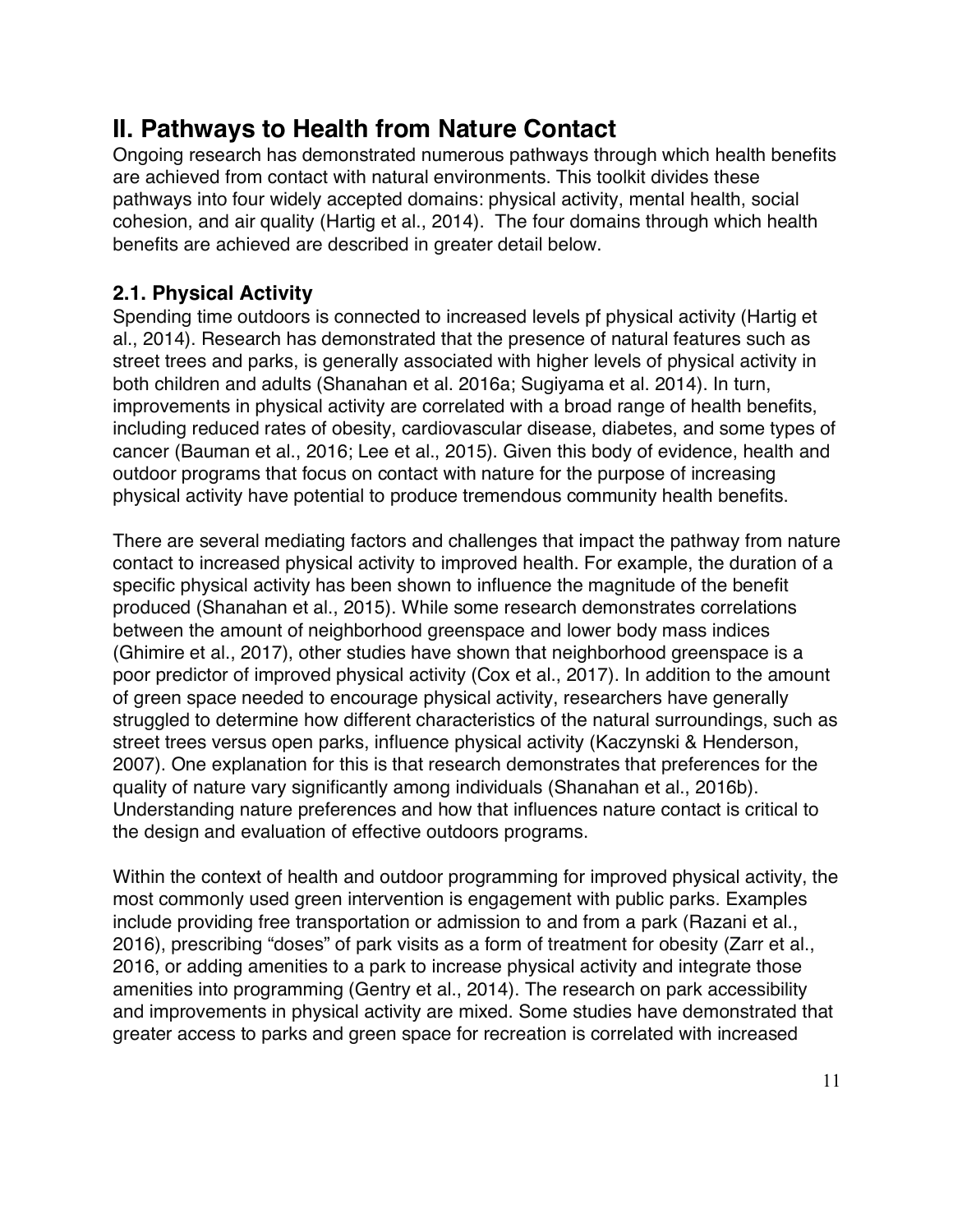physical activity (Godbey, 2009), while other studies have found no relationship (Richardson et al., 2013).

Improving access to parks and other types of greenspace are often used in community programs because rigorously measuring and tracking improvements in physical activity through health measures such as Body Mass Index (BMI) is challenging. Marginalized communities may be more reluctant to divulge health information relevant to improvements in physical activity, such as height and weight (Cohen-Klein, conversation with the author, April 25, 2017). Direct measure of BMI requires collaboration with registered health clinicians, which can increase program costs (Razani et al., 2016).

#### **2.2. Mental Health**

A considerable body of evidence has demonstrated the connections between nature contact and psychological well-being. Walks in nature have been shown to decrease rumination of negative thoughts, increase self-esteem, and decrease feelings of anxiety (Bratman et al., 2016; Berman et al., 2012). Studies have also demonstrated that psychological health is related to proximity of natural features, such as street trees, and community gardens (Ekkel, 2017; Alcock et al., 2014). Psychological benefits can be derived from viewing nature alone. For example, viewing nature through a window can increase recovery time among hospital patients (Ulrich, 1984) and increase short-term attention (Kuo, 2010). Greenspace has also been shown to serve as an important factor in maintaining population wellbeing and general feelings of happiness (Richardson et al., 2015; Kleinert & Horton, 2016).

Stress reduction is another key benefit derived from nature contact that impacts both physical and mental health. Research has shown that walks in nature can confer physiological benefits related to stress reduction, which have been assessed using measures such as reduce salivary cortisol levels (Bratman et al., 2015), sympathetic nerve activity, and reduced blood pressure (Park et al., 2010). Other studies have demonstrated self-reported stress reduction benefits from nature contact based on living conditions and extended time spent in nature. For example, people living in relatively greener neighborhoods have reported fewer stressful life events than individuals living in less green areas (van den Berg et al., 2010). A study conducted in Philadelphia demonstrated that greening vacant lots can reduce stress and increase safety in surrounding neighborhoods (Jennings et al., 2016).

Recent research has begun to reveal the attention restoration benefits of nature contact. Time spent in nature has been shown to increase attention and reduce symptoms of Attention Deficit Hyperactivity Disorder (ADHD) (Faber et al., 2011; Razani et al., 2015). The evidence supporting the psychological benefits derived from nature contact is strong. What is less clear is how mediating factors, such as increased social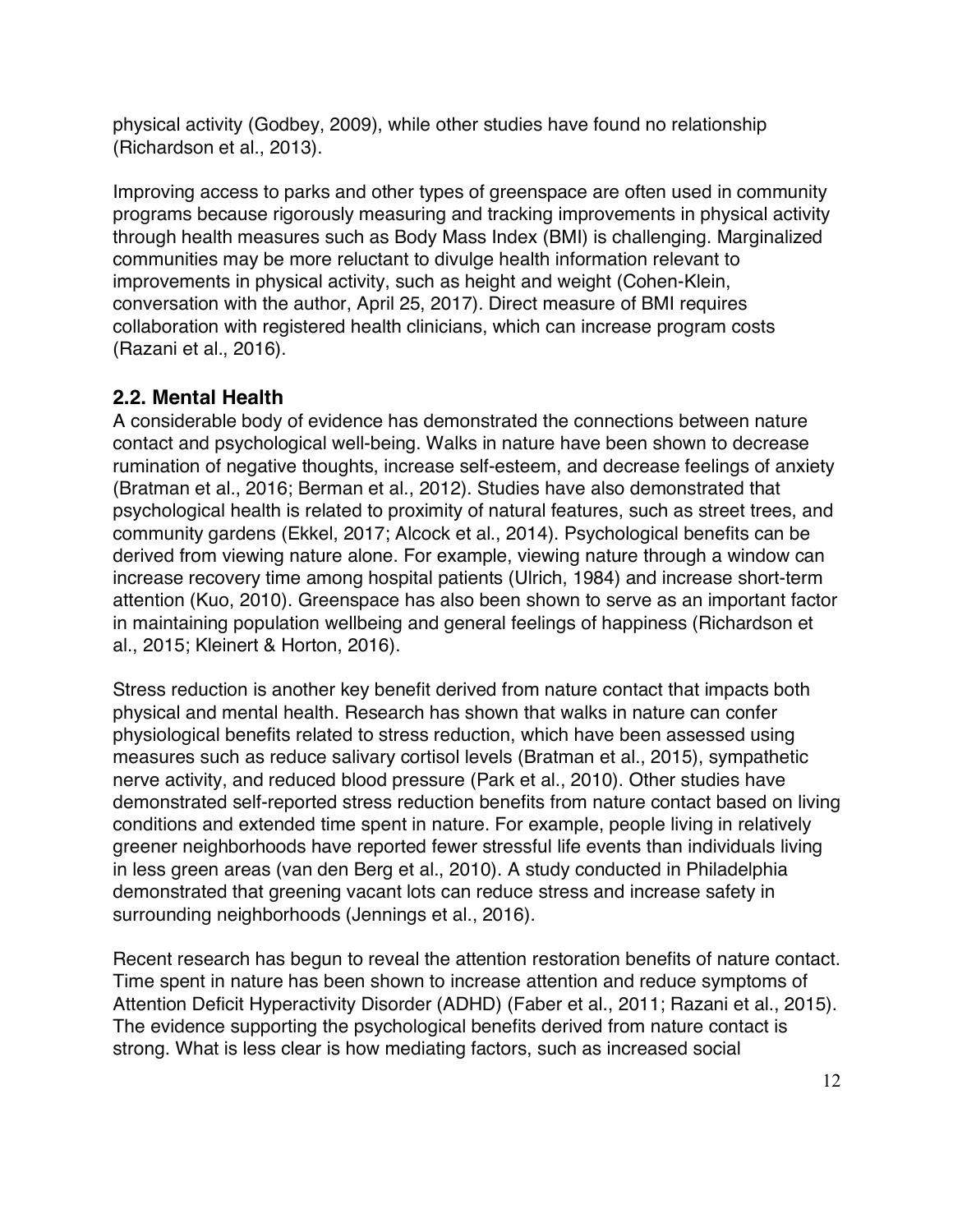interactions and improved health that often correspond with greater nature contact, influence the mental health benefits (Jennings et al., 2017).

Aside from wilderness therapy programs, this survey of metrics found no community programs specifically designed for improving mental health outcomes. Research has shown that wilderness treatment programs, such as Outward Bound, can produce a range of therapeutic benefits, including improved self-esteem and prosocial behaviors (Matz & Muller, 2016). Many community programs are marketed as therapeutic and include questions on self-reported mental health improvements in surveys and evaluations, but these mental health improvements often serve as co-benefits of the programs at large (Razani et al., 2016). Quantifying mental health improvements is inherently challenging given the personal nature of mental health issues. In addition, measuring physiological stress responses requires the presence of a registered health clinician, which may prove challenge for resource-limited communities.

#### **2.3. Social Cohesion**

Spending time in nature has the opportunity to increase social interactions and general feelings of social connectedness (Ward Thompson et al., 2016). Research has demonstrated that living in greener neighborhoods can increase social capital and prosocial behavior (Dadvand et al., 2016). More specifically, evidence suggests that park use in particular is associated with greater social cohesion (de Vries et al., 2013) Stronger social ties are significant contributors to health (Kuo, 2015). To date, few health and outdoor programs serve as a strong opportunity to achieve health benefits.

The survey of community metrics in this report did not identify any programs specifically designed to improve social cohesion. Instead, many community programs include questions related to social cohesion in evaluations. For example, LatinXplorers, a hiking program aimed at breaking down the barriers preventing residents in Hood River, OR from hiking and recreating in nature, identified improvements in community cohesion through asking participants to answer if a) their community is a source of comfort, b) they felt close to their community, or c) they did not feel as though they belonged in anything like a community (Cohen-Cline, conversation with the author, April 19, 2017). Improving social cohesion is stated as an outcome priority for many community programs, but few quantify improvements in social cohesion to the same degree as research scientists (Razani et al., 2016b).

#### **2.4. Air Quality**

Greenspace can promote community health by both contributing positive factors, such as increased shading, and by reducing negative factors, such as reduced exposure to airborne pollutants (Rao et al., 2014). Canopy cover, in particular, has been shown to reduce localized ambient levels of particulate matter (PM10) and gaseous air pollutants (Nowak et al., 2014). One study found that row of roadside street trees lowered indoor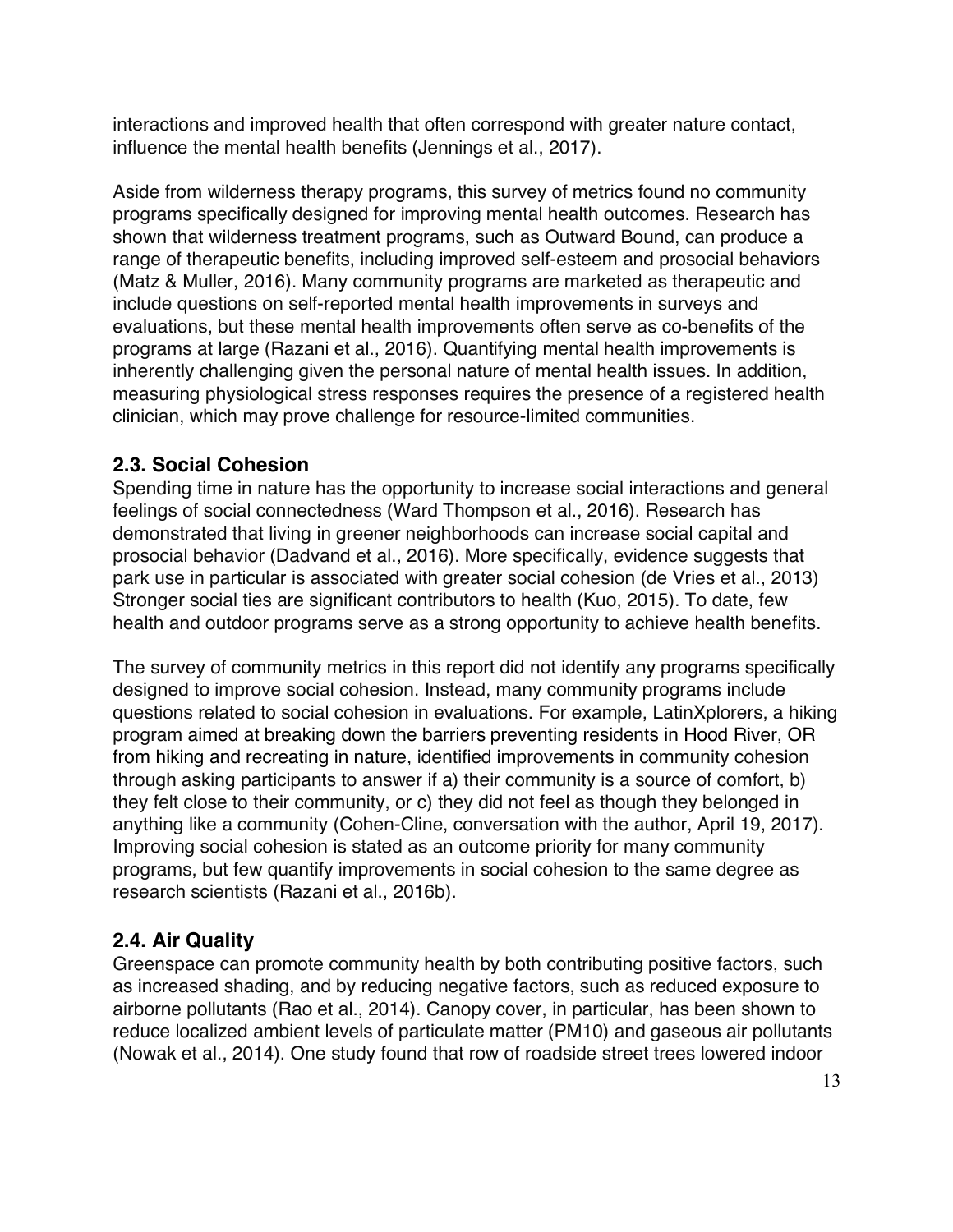PM10 concentrations in houses along the street by 50 percent (Maher et al., 2013). Other research suggests that a single tree can lower PM10 concentrations by 15-20 percent. (McDonald et al., 2016). Fine particulate matter is the air pollutant with the greatest health burden and is strongly associated with myocardial inflammation and other respiratory conditions (Kuo, 2015). In the United Sates, extensive tree loss has been associated with increase mortality rates due to greater concentrations of fine particulate matter (Donovan et al., 2013).

Although improved air quality serves as an intermediary step between green space and health benefits, the evidence supporting the ability of green spaces to produce meaningful air quality benefits is significant and may offer strong protection against ailments such as respiratory and cardiovascular disease (McDonald, 2016). Although no community health and outdoor programs focus specifically on improving air quality (to date), air quality is included in this toolkit given the strong health benefits associated with greening programs.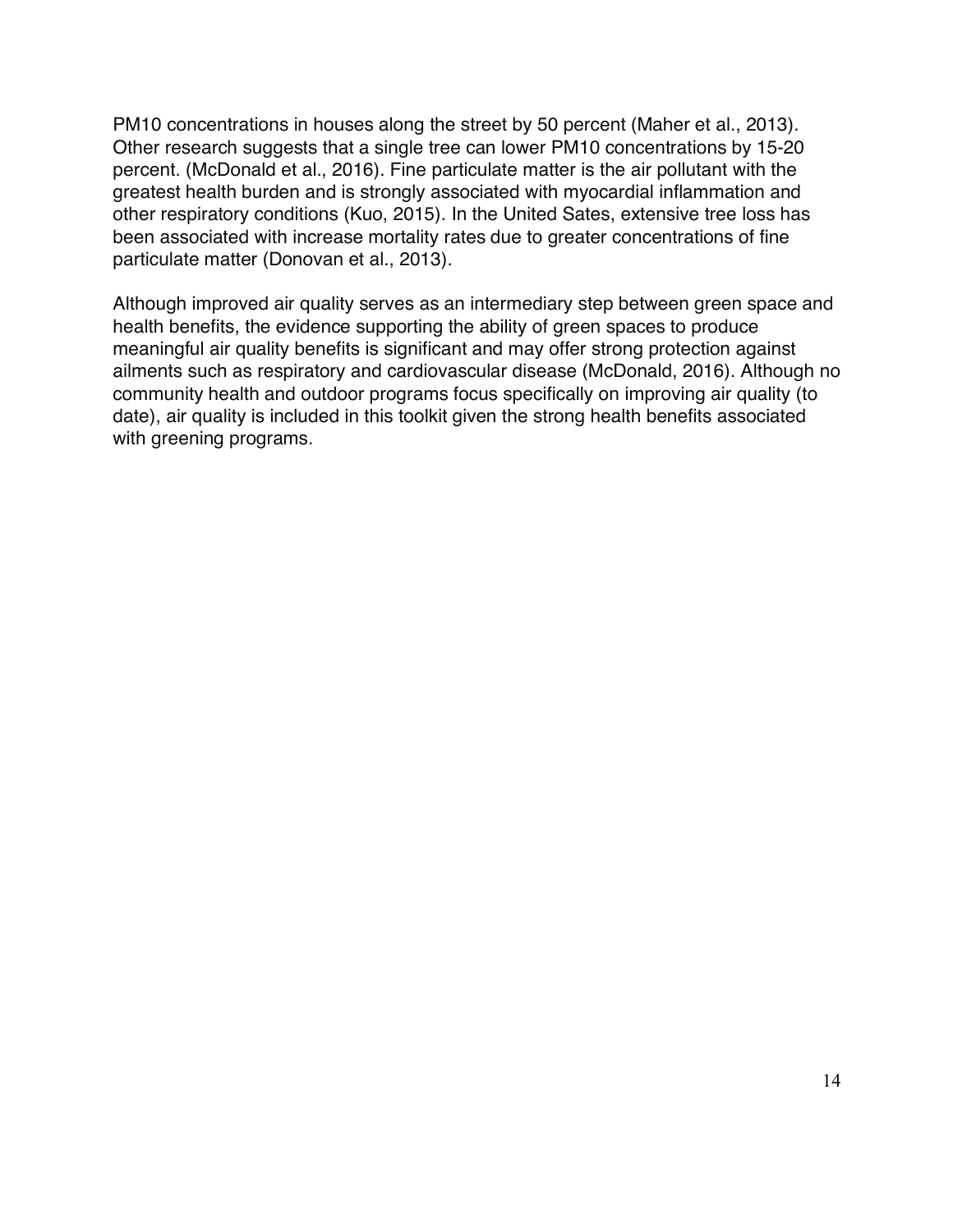## **III. Evaluation**

#### **3.1. Translate Research into Action**

We know that spending time outdoors is responsible for measurable positive changes in the body. What communities are missing are meaningful and feasible to measures of those changes to inform program goals and future management strategies. The past twenty years of research have produced a strong body of evidence supporting the linkages between health and the outdoors. What is missing is the level of detail and granularity to translate the evidence into identifying the best implementable actions. Improved measures and metrics may be able to provide the additional level of detail needed.

It is important that community health priorities drive decisions about which health outcomes to focus on in designing health and outdoor programs. As such, health and outdoor program evaluations will likely vary considerably between communities. Developing a strong evaluation framework rooted in community health priorities is essential to ensuring program success and inclusion. Furthermore, a strong evaluation plan will help:

- Build upon the evidence base linking health and the outdoors
- Leverage funding and facilitate diverse partnerships
- Increase program participation to eventually demonstrate measureable community health improvements

#### *3.1.1. Expand the Evidence Base*

As evidenced in Section 2 of this report, there is a strong base of evidence supporting a range of health benefits derived from nature contact. The remaining gaps are in understanding the causal connections, best practices, and evidence-based approaches to health from outdoor contact (Health and Outdoors Initiative, 2015). Emerging research has called for scientists to identify evidence-based public health interventions or programs for nature contact that can be feasibly implemented at the community level (Frumkin et al., 2013). There is a tremendous amount of health and outdoor programming occurring across the country. These programs may be able to provide researchers with an understanding of what strategies are working and what interventions need to be reconsidered. The challenge remains in determining the best ways to bridge the communication gaps between the work researchers and community programs are doing.

#### *3.1.2. Demonstrate the Business Case for Investing in Nature*

There is rising demand for proactive health initiatives that accommodate all drivers of health. Drivers include clinical care approaches, socioeconomic factors, characteristics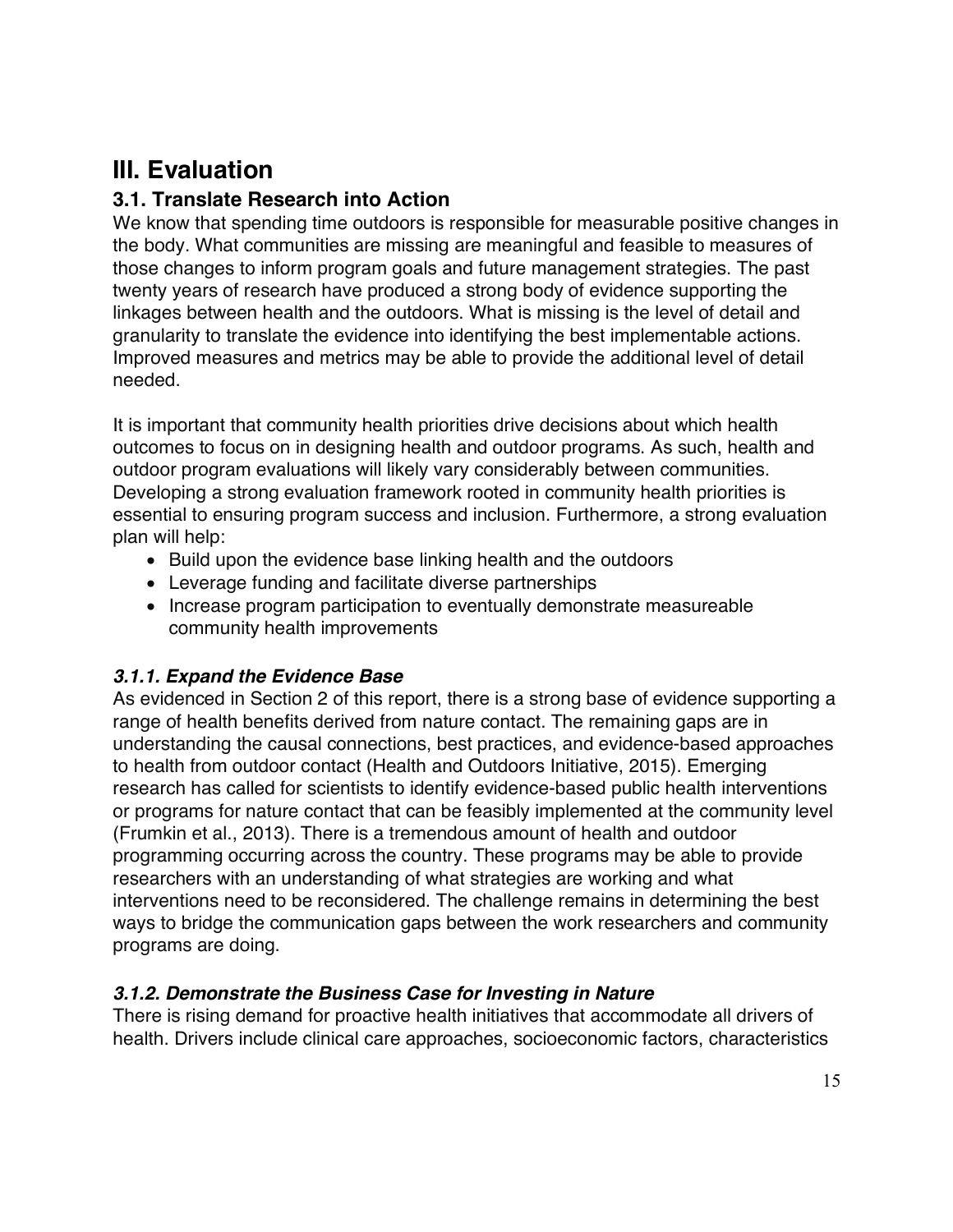of the physical environment, and health behaviors (Health and Outdoors Initiative, 2015). The effects of contact with nature on health are starting to be studied and documented in scientifically rigorous ways. Increasingly, foundations, hospitals, and other government entities are looking to invest in nature-based solutions for health. To harness these sources of capital, programs need to effectively quantify and track the health return on investment. Health and outdoor programs can augment the growing evidence base by creating outcome-driven evaluation plans (Cochran, 2017). For example, outdoor organizations such as The Sierra Club, American Mountain Club, and the National Park Service have begun collaborating with healthcare providers, such as Kaiser Permanente, to administering "park prescriptions" that combat childhood obesity. Medical insurances companies are also beginning to consider the development of green infrastructure and outdoor programs as preventative care measures (Cochran et al., 2017).

#### *3.1.3. Generate Policy Change*

As discussed in Section 2, evidence suggests that contact with nature and greenspace may disproportionately impact disadvantaged populations. This suggests that nature can help reduce health disparities and achieve environmental justice goals (Jennings et al., 2015). Across the country, environmental and health policies evolved separately (Health and Outdoors Initiative, 2015). As we gain a stronger understanding for how our environment impacts health, there are greater opportunities to weave health and nature into policies in new ways. Within the context of the Oregon Action Framework, policy initiatives include:

- New or modified legislation
- The creation of financial incentives,
- Identification of institutional priorities

Steps such as these, and others, will create more opportunities to develop new and creative programming solutions to improve health and nature contact. In order to generate policy change, we need a stronger understanding of what types of programs and interventions work and under what circumstances are impacts best achieved. Robust program evaluations will help take us closer to that goal.

#### **3.2. Ensuring a Robust Program Evaluation**

While health and outdoor program-specific evaluation methods will vary across programs, there are several themes paramount to any successful program evaluation in public health. The public health program evaluation framework designed by the Center for Disease Control (CDC) serves as the standard among health care professionals. When developing an evaluation plan for a specific program the CDC recommends a clearly defined set of six steps, which are described in the Box 2 (CDC, 1999).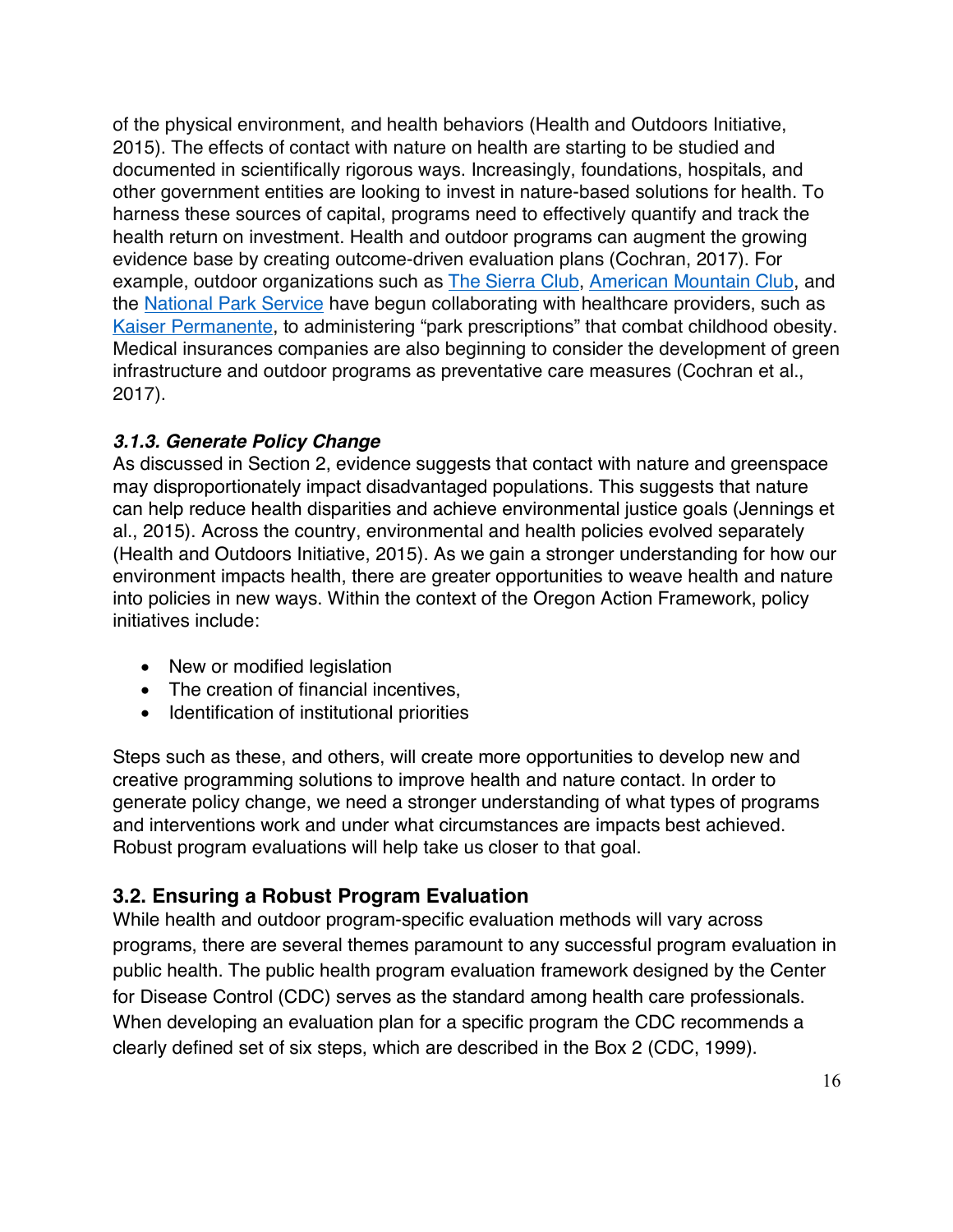#### **Box 2. The CDC's Steps for Successful Health Evaluation:**

- 1. Engage stakeholders
- 2. Describe the program
- 3. Focus the evaluation design
- 4. Gather credible evidence
- 5. Justify conclusions

."

6. Ensure use and share lessons learned

Strong program evaluation frameworks must be firmly rooted in community health priorities. Every nonprofit hospital across the country is required to have a community health needs assessment, which is updated every five years and details the investment of community benefit dollars (OPHI, 2017). Some states, such as Oregon, require all communities within the state to be covered by a Coordinated Care Organization (CCO), which coordinates the implementation of a Community

Health Improvement Plan (CHIP). Similar to the community health needs assessment, CHIPs define community-specific health priorities and proposes strategies for addressing each priority.

The Oregon Action Framework has partnered with The Providence Center for Outcomes Research and Education to begin creating health and outdoors program evaluation tools (see Appendix II for an example). When developing health and outdoor program evaluations, Providence Health encourages evaluators to:

- Consider the need or ability to compare your program to similar programs in other places, or to other types of health interventions;
- Use language appropriate for your community; and,
- Understand the privacy protections required when asking questions about health, particularly for certain populations (e.g., children and youth or people with cognitive disabilities) (OPHI, 2017)

#### *3.2.1 Questions to Guide Successful Program Evaluation*

Effective program evaluation is firmly rooted in the quality of the evaluation's core questions. The processing of creating and refining questions helps prioritize research and determine what aspects of the program are most valuable (CDC, 1999). Guiding questions also help clarify stakeholder roles in the program evaluation process. At a basic level, any robust evaluation plan should consider the following questions:3

- Program design: What is the program and in what context does it exist?
- Program effectiveness: What standards must be met to determine if the program is successful?
- Program evidence: How measurable are the components of the program?
- Community needs: Does the program design address community needs?

 $\overline{a}$ <sup>3</sup> Questions generated from conversation with Health and Outdoors Team on March 23, 2017)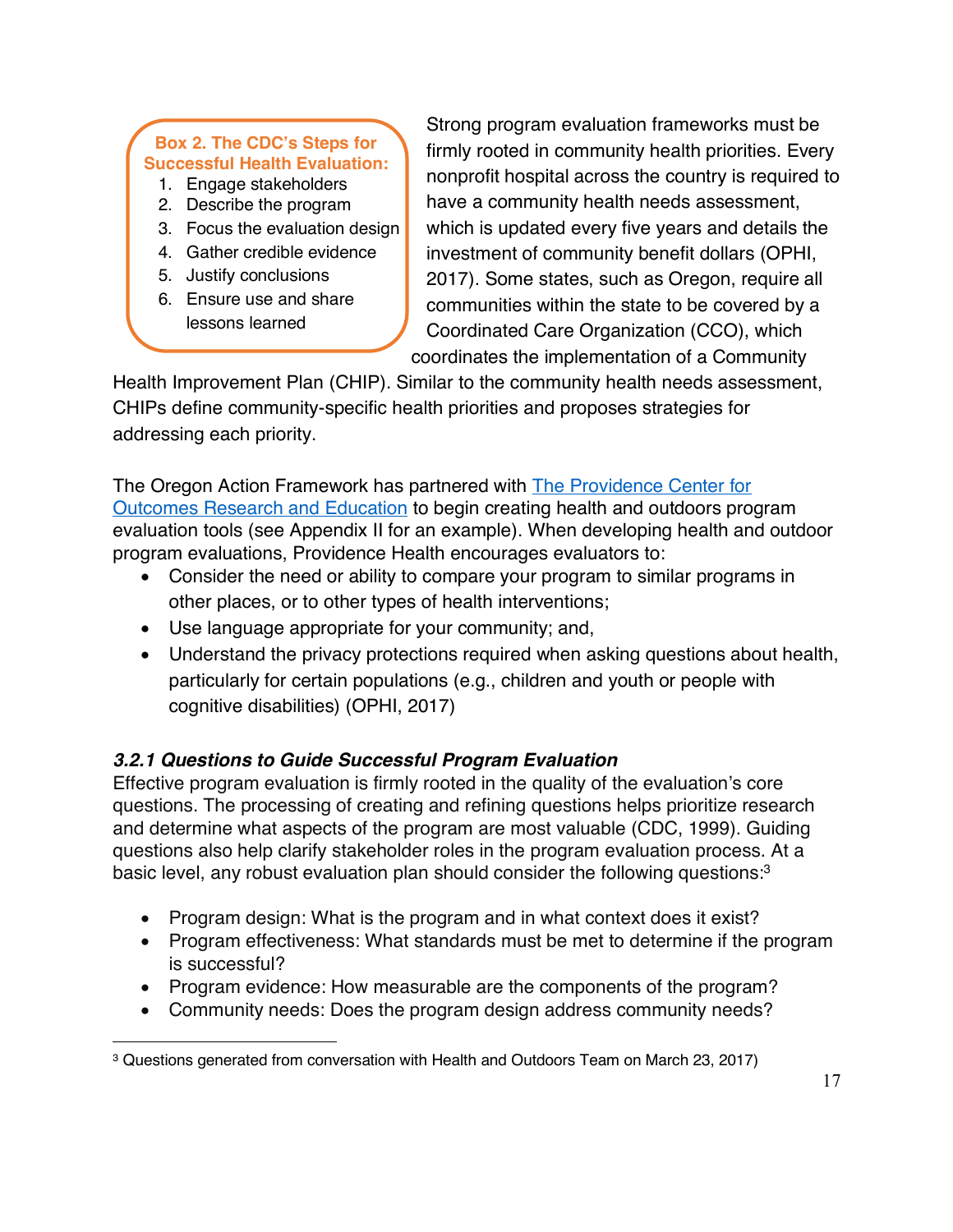- Evaluation: How will this evaluation be used and by whom?
- Barriers: What barriers exist and do we have a plan to overcome them?

Health and outdoors programs must have the ability to be robustly evaluated, which requires consideration of evaluation methodologies in all stages of program development (see Box 3 for additional resources). Within the context of health and outdoor programming, researchers are beginning to ask questions to generate evidence-based answers. Some of these questions include:

- Through what mechanisms does nature improve health (Kuo, 2015)?
- How much nature is needed to maximize health benefits? Is there an optimal dose of nature (Shanahan et al., 2016)?
- How do different populations respond to nature and how does this response impact health (Health and Outdoors Initiative, 2015)?
- When doctors prescribe nature through parks prescription programs, do patients actually "fill" the script (Coffey et al., 2016)?
- To what extent does the level of greenness impact the restorative effects derived from nature contact (Ekkel, 2017)?

#### **Box 3. Resources for Program Evaluation**

The following resources may help in developing guiding questions for program evaluation in health and nature programs:

- CDC's online Introduction to Program Evaluation for Public Health Programs: A Self-Study Guide.
- Health and Outdoors Initiative Health and Outdoor Education Guideline
- The CDC Parks and Trails Health Impact Assessment Toolkit
- Robert Wood Johnson Foundation Program Evaluation Resource Library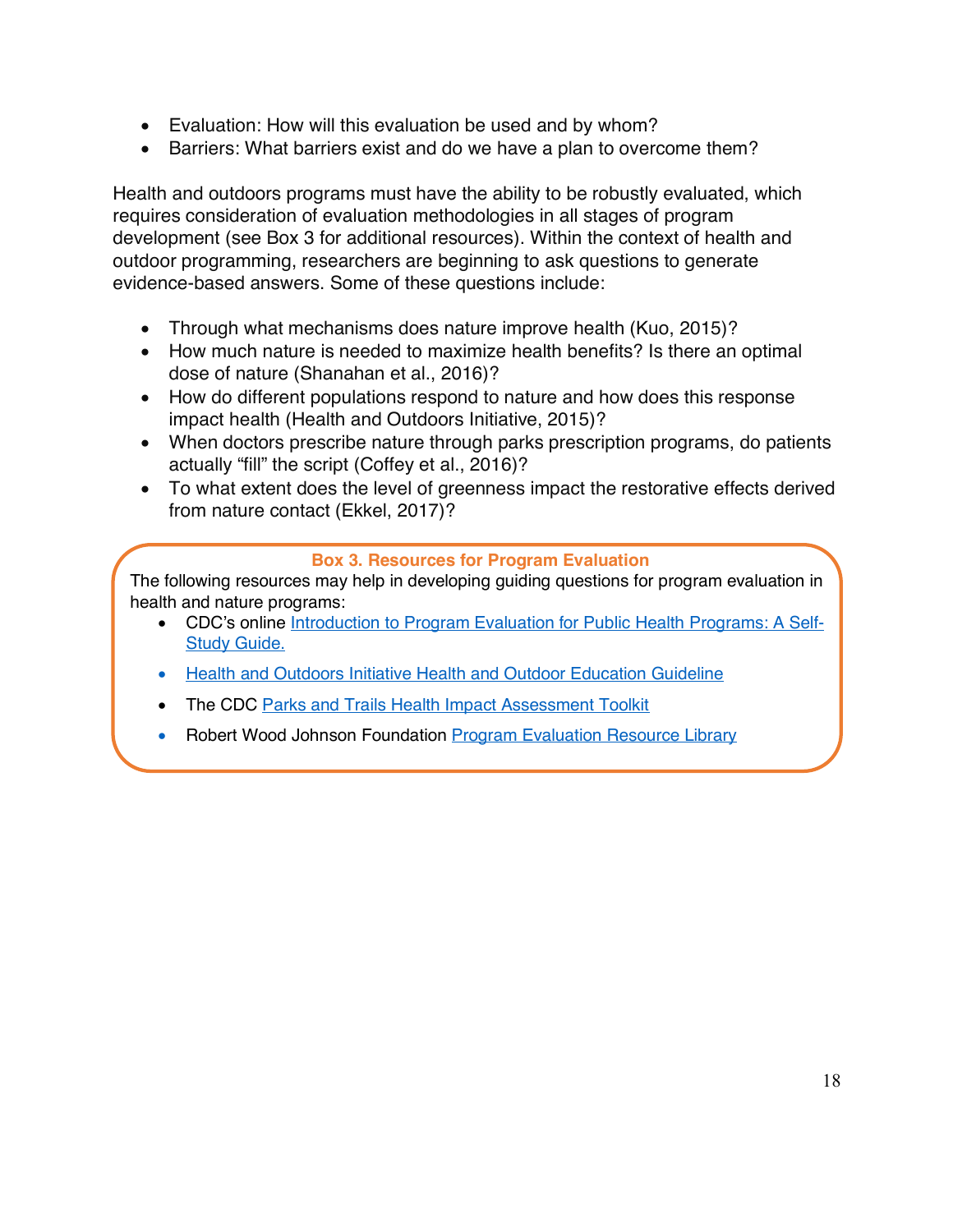## **IV. Health and Outdoors Program Evaluation Design**

Health and outdoors programs design must take into account evaluation methodologies in all stages of program development. To help frame thinking about health and outdoors program evaluation, this section describes several elements along the pathway to health from nature contact that influence the success of health and outdoor programs. Figure 4.1 illustrates the causal linkages from the outdoors to improved health. The sections below parallel the steps in Figure 4.1.



**Figure 4.1**. Conceptual framework linking contact with nature to improved health outcomes.

### **4.1. The Outdoors Green Spectrum**

When designing a health and outdoors program, it is important to consider the range of outdoor experiences and select the appropriate intervention for a community in question. Contact with the outdoors and nature can include going for a walk in an urban park, tending a community garden, or simply viewing a natural landscape from a window (Hartig et al., 2014). This tookit uses the Oregon Health and Outdoors Framework's broad definition of the outdoors as "the clean, safe, and green places that let individuals, families, and communities be in the open air" (Oregon Action Framework, 2015). Given the green spectrum of outdoor opportunities, more research is needed to identify what types and qualities of natural features confer specific health benefits. Public parks and street trees are the most commonly studied green interventions within the health context (Hartig et al., 2014). This is likely due to the fact that most studies have been conducted in urban environments where street trees and parks serve as the primary green outdoor opportunities.

Evidence suggests that the level of greenness is just as important, if not more so, than the type of green space for producing health benefits (Ekkel, 2017). Studies have quantified the level of greenness using metrics such as Normalized Difference Vegetation Index (NDVI) (Ekkel, 2017), the presence/absence of a tree view from a window (Ulrich et al., 1984), and self-scored scenery ratings (Seresinhe et al., 2015). As researchers attempt to understand which natural features are associated with specific health outcomes, proxy measures must be used. Some proxy measures might include4:

The biodiversity of the natural area as a proxy for inspiring beauty?

 $\overline{a}$ <sup>4</sup> Proxy measures derived from conversation with the author and Bobby Cochran, April 4, 2017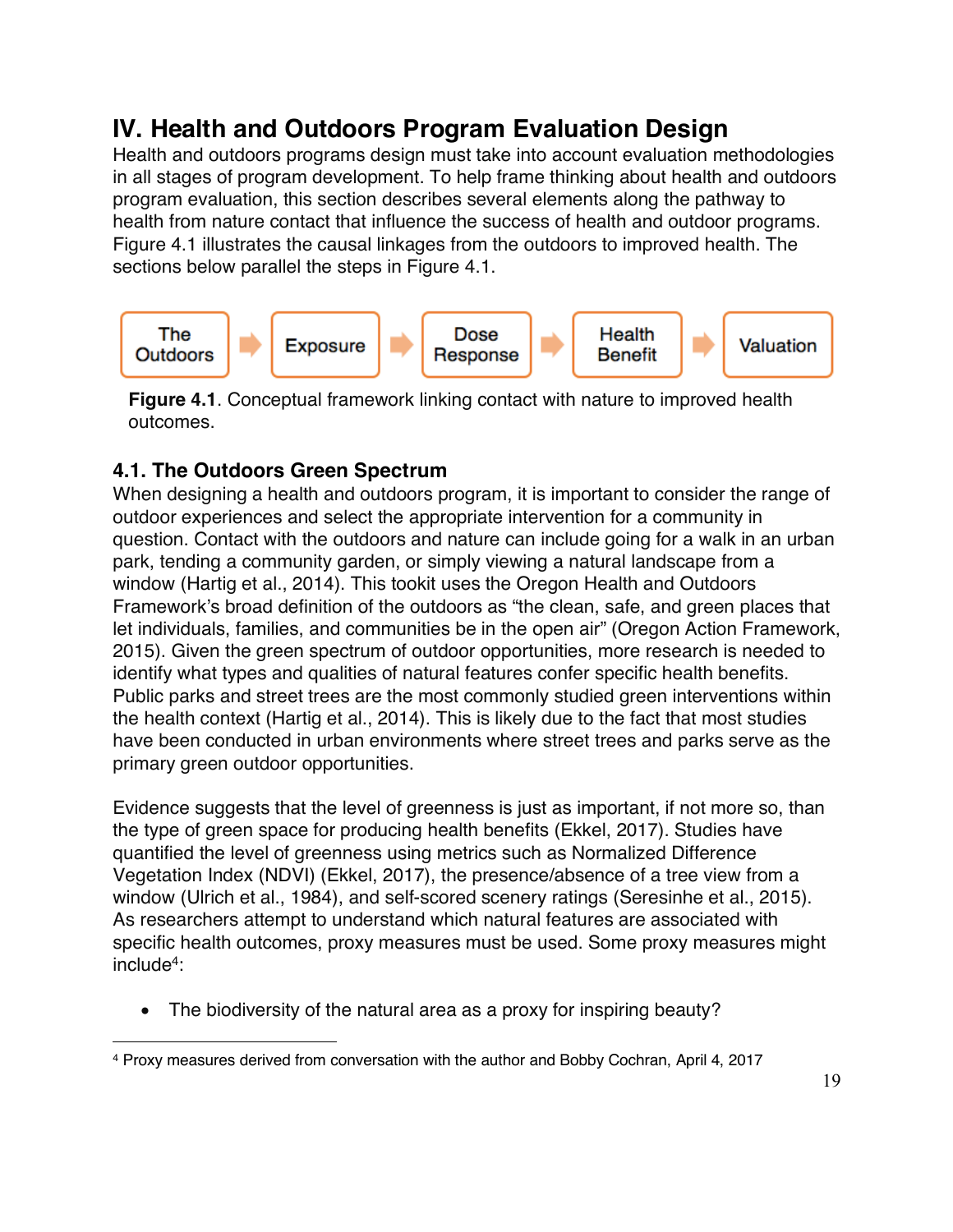- Distance from urban center as a proxy for remoteness
- Density of tree canopy as a proxy for greenspace quality

Several studies have demonstrated the importance of community outreach and educational activities associated with the outdoor space to encourage use (Kuo, 2010). When developing a health and outdoors program, it is important to understand the type of outdoor space within the program in order to develop appropriate measures to quantify and describe the natural space.

#### **4.2. Exposure**

Just as size, type, quality, and location of the outdoors influence how it is used and by whom, the magnitude of exposure to the outdoors influences the health benefit received. Exposure is defined as "the amount of a factor to which a group or individual can become in contact with" (Merriam Webster Online, accessed April 19, 2017). In the health and outdoors context, exposure can be thought of as the amount of nature and/or time spent in nature someone must be exposed to in order to receive a health benefit.

Exposure is important to consider when designing health and outdoor programs because it varies significantly based on demographic, behavioral, and physical factors (Ekkel, 2017). Community engagement can help determine how stakeholders are using types of nature and what the primary barriers to access are. For example, building a park in a low-income neighborhood may have no effect on the wellbeing of the population if those individuals are not inclined to use it in the first place.

There is little information for developers of community health and outdoors programs on how to quantify exposure to nature. Possible proxy measures include:

- Proximity to target community
- Park accessibility score
- Perceived safety levels
- Self-reported exposure through iPhone tracking

#### **4.3. Dose Response**

While medical researchers define exposure as the amount of a harmful substance with which a person comes in contact, dose is defined "the amount of a substance that enters or interacts with an organism" (Merriam Webster, 2017). For example, a higher "does" of vegetation may produce greater reductions in self-reported stress (Cox et al., 2017). Understanding nature dose response curves will directly help inform health and outdoor program design. A recent study on nature dose response curves by Shanahan et al. 2016 demonstrates some of these design considerations. The study recommends that programs aimed at reducing prevalence of depression should design a program with a behavioral intervention component, such as promoting longer duration in green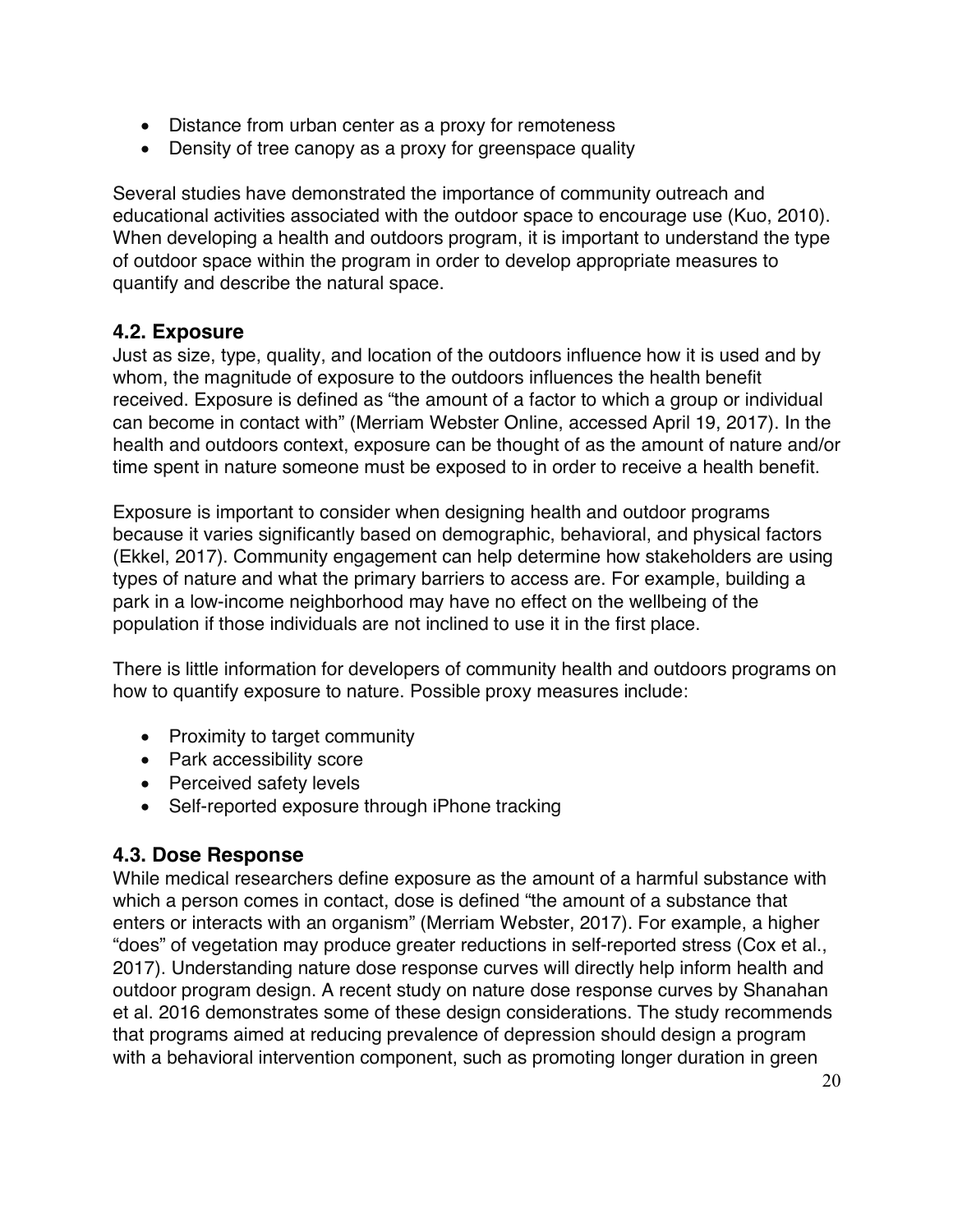space, while programs designed to improve social cohesion should focus on increasing frequency of green space visitation (Shanahan et al., 2016a).

Many factors can affect the "dose" of nature resulting from a given exposure: the duration and intensity of exposure; the attitudes, level of awareness, and cultural filters a person brings to the interaction; and the ways in which a person interacts with nature (Hartig et al., 2014). When designing an effective health and outdoors program, it is important to consider how the community will interact with the outdoors (Box 4).

#### **Box 4: Addressing Specific Cultural Needs**

As we develop an understanding of the connection between health and the outdoors, we are seeing inequities in health widening along racial and economic lines. Health and outdoor programs that use a culturally-responsive lens in their programming can help ensure that all participants have access to the health benefits of being outdoors. Community evaluators and program developers should attempt to engage targeted populations in evaluation and health research so that eventually the community can take ownership over the project (Health and Outdoors Initiative, 2015)

#### **4.4. Health Benefit**

The health benefits derived from interaction with the outdoors are numerous. The four main pathways to health (physical activity, mental health, social cohesion, air quality) are described in greater detail in Section 2. When designing a health and outdoors program, it is important to consider how the type of health benefits expected impacts the type of evaluation needed. For example, for many studies and programs in public health, outcomes are evaluated through analysis of self-reported health questions collected through scientifically validated surveys. Many researchers have modified questions from validated self-reported health surveys for the purpose of measuring health benefits from nature contact (Shanahan et al., 2016a). These questions are often further modified for use in community programs, of which the majority rely exclusively on self-reported information to measure health outcomes. Some health outcomes are typically quantified using proxy measures, such as the number of trees planted as a proxy measure for decreased likelihood of respiratory illness. When considering design, a community health program, it is important to identify health outcomes and measures that align with the community's greatest needs.

#### **4.5. Valuation**

Although this toolkit will not investigate methods to value the health benefits derived from nature contact, it is important to mention this last step in the causal pathway. A growing body of research has quantified the health co-benefits from greening projects (Wolf & Robbins, 2015). The field of ecosystem services valuation contains a well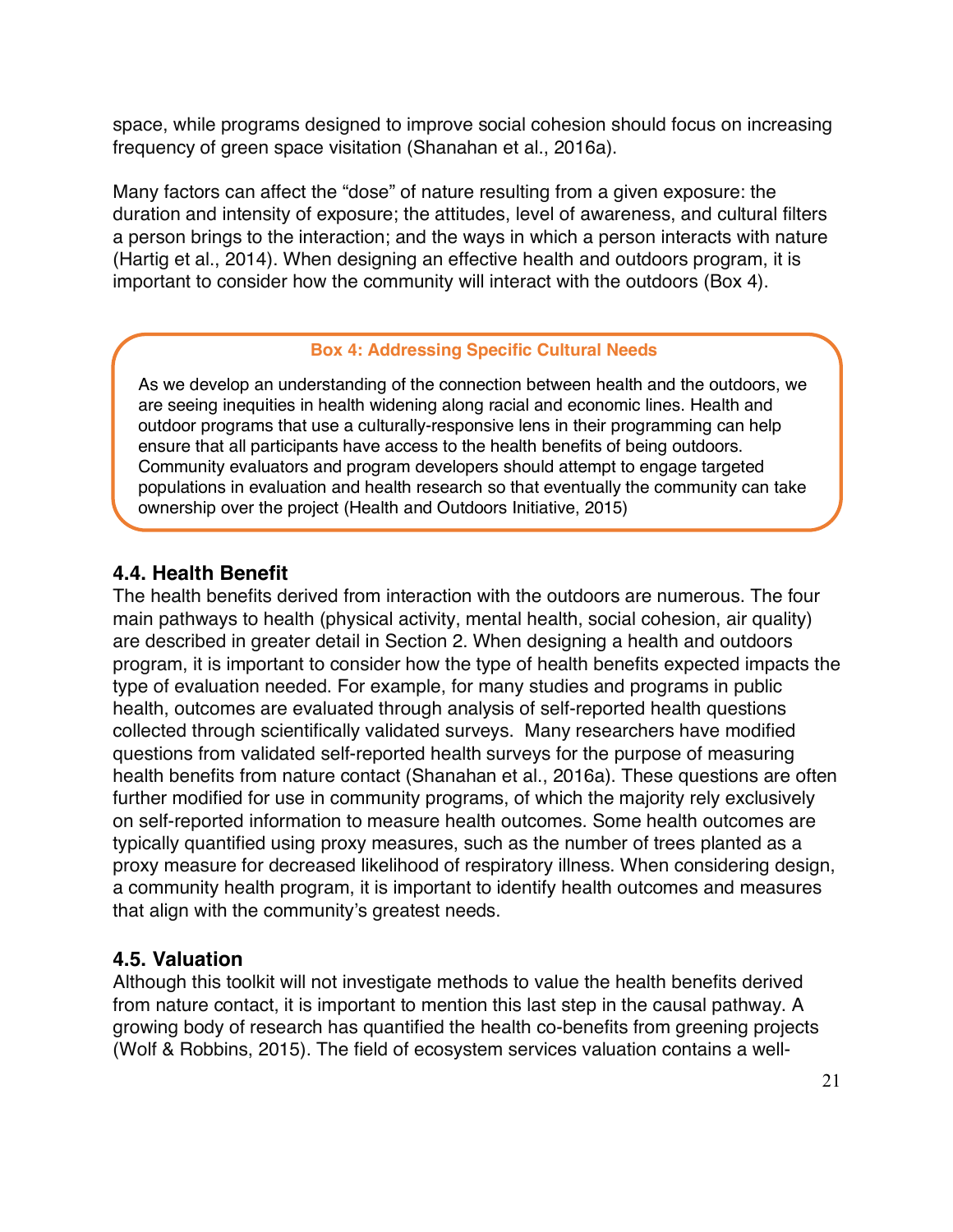established framework for quantifying the ecosystem services provided by the outdoors (Jennings et al., 2016).

In the field of global health, the primary non-monetary metric used to quantify disease burdens is disability-adjusted life-years (DALYs) (Whiteford, et al 2010). No heath and nature studies to-date have quantified benefits in DALYs, but it may be a useful metric in future efforts. Although this toolkit does not include any valuation metrics, it is important for health and outdoor program developers to consider valuation in the design phase in order to accurately assess the relative program costs and benefits.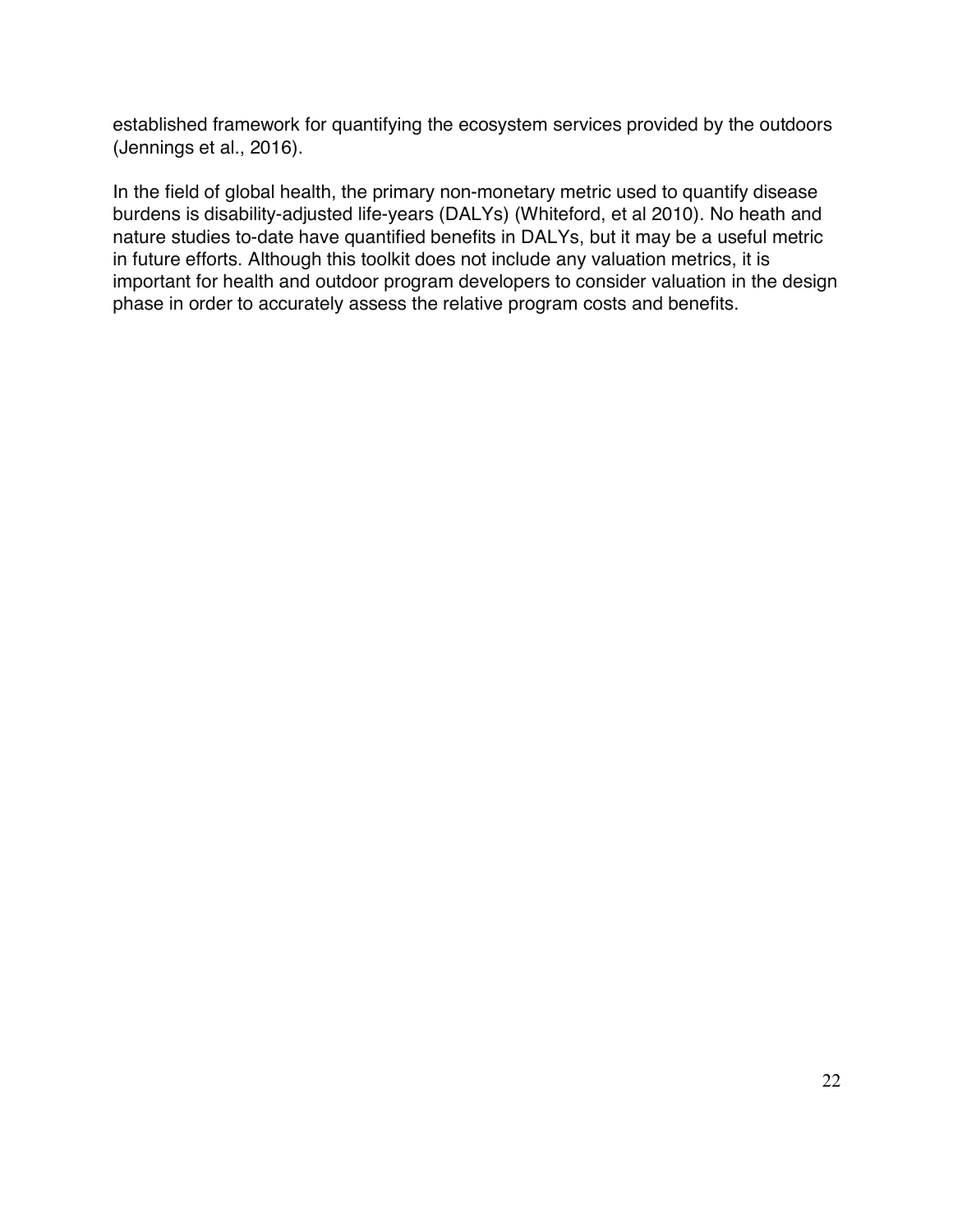## **V. Metrics for Evaluating Health Outcomes from Outdoor Programs**

This section describes the current state of and opportunities for metrics used to quantify health benefits from outdoor contact in scientific studies and community programs. It is important to note that this research is not exhaustive but serves as a representative sample of national programs and studies. These metrics are intended to be modified over time based on on-the-ground results. The full table of metrics is available in **Appendix I.**

The health outcomes metrics within this toolkit were collected through review of measures and tools commonly used in health and outdoor programs and peer-reviewed studies. Program metrics were collected through research conducted through program websites and interviews with program administrators and field experts. Metrics from scientific studies were collected through a review of recent studies and systematic reviews and input from the Oregon Health and Outdoors Core team. A systematic review of metrics from the full body of health and outdoor research was beyond the scope of this document. The community metric review was conducted first, and the scientific study review primarily served to validate community metrics and provide alternative and supplemental information.

#### **5.1. Summary of Community Programs**

The majority of community programs are aimed at increasing physical activity or improving access to the outdoors. Typically, programs focus broadly on getting people outside and less on specific health interventions. The most common metrics used measure nature as a proxy to health, and when health outcomes are actually measured, the vast majority of programs use self-reported data. For example, the tool SOPARC: System for Observing Play and Recreation in Communities, is commonly used within the research community to measure how different park amenities facilitate physical activity (McKenzie, 2016, Appendix I). Community programs have adopted this tool as a general measure of physical activity levels within a program (Evenson et al., 2016). Many community programs ask participants questions to determine what elements of nature bring them outdoors, such as wildlife viewing opportunism or feelings of remoteness (Cohen-Cline, conversation with the author, April 19, 2017). Researchers have designed and studied survey questions to determine the qualities of nature most important to people, yet some of the survey questions are not relevant to communities (Nisbet et al. 2009, Appendix I). Surveys administered to predominantly Latino communities, for example, are more successful when questions are framed around identifying the barriers to access nature, not the positive qualities that draw people to the outdoors (Cohen-Cline, conservation with the author, April 19, 2017).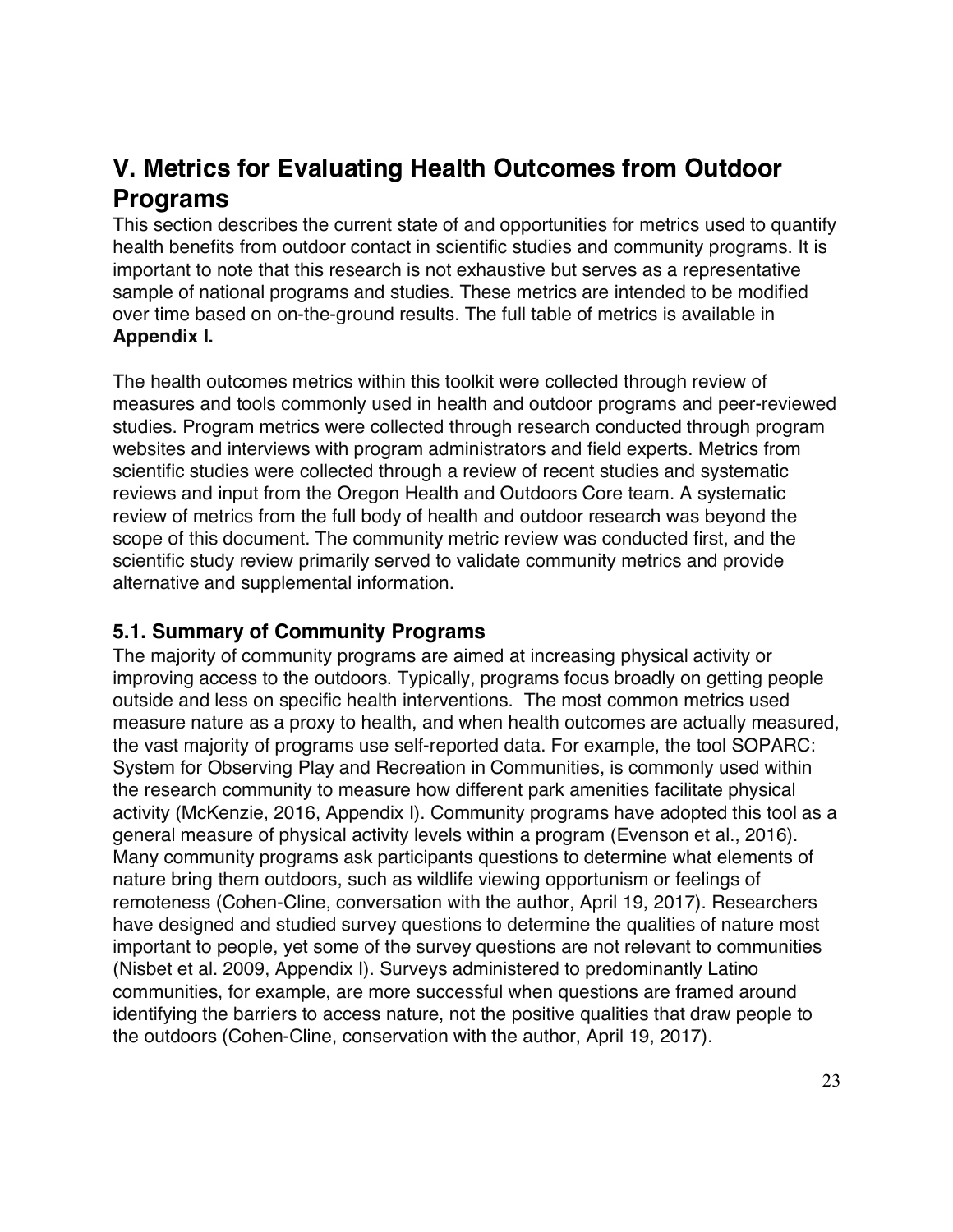Many community programs lack the resources to track and evaluate health outcomes. For example, for many of the National Environmental Education Foundation's (NEEF) Rx Outdoor Activity programs, the only evaluation measures NEEF collects are the number of participating health care providers (Jane Chang, conversation with the author, August 10, 2016). A few programs track the number of nature prescriptions written. The evidence for this measure as a proxy for improved heath is limited (Coffey et al., 2016). It is important to note that for most programs, information on how health outcomes are evaluated is challenging if not impossible to determine from digging through the website. This may be because program decision makers lack the resources to design and conduct thorough evaluations, or it may be occurring because program decision makers do not want to release any information that could deter program participants.

#### **5.2. Summary of Peer Reviewed Studies**

The peer-reviewed health and outdoors literature surveyed included clinical trials, systematic reviews, urban planning guidance, and studies of specific interventions. Similar to community programs, health outcomes within the context of outdoor contact are most often measured through self-reported surveys or questionnaires taken directly or modified from the health research community. Most of the research papers surveyed are focused on strengthening the causality of the relationship from nature contact to health. The research that addresses implementation science is largely aimed at urban design of greenspace, such as determining how close parks need to be to facilitate improvements in physical activity (Ekkel et al., 2017). In addition, although air quality is not a direct goal of any community programs, the evidence supporting health improvements in air quality generated from urban greening is strong (McDonald et al., 2016).

There is a tremendous amount of evidence supporting a range of health benefits from outdoor contact, but this information appears largely inaccessible to communities who want to translate the information into action. Many of the programs studied are integrated into school curricula, which helps maintain consistent program participation through engaging teachers and parents. Programs that are designed to help community members outside of education may not have access to much research and evaluation support. While, this survey of metrics has demonstrated that physical activity is the most commonly studied health outcome, the research suggests that mental health is the health benefit more strongly associated with nature contact.

#### **5.3. Benefits and Drawbacks of Most Commonly Used Metrics**

Despite the uniqueness of each health and outdoor program, many common metrics are by communities and these metrics share similar benefits and drawbacks. To better illustrate some of these shared benefits and limitations of community health and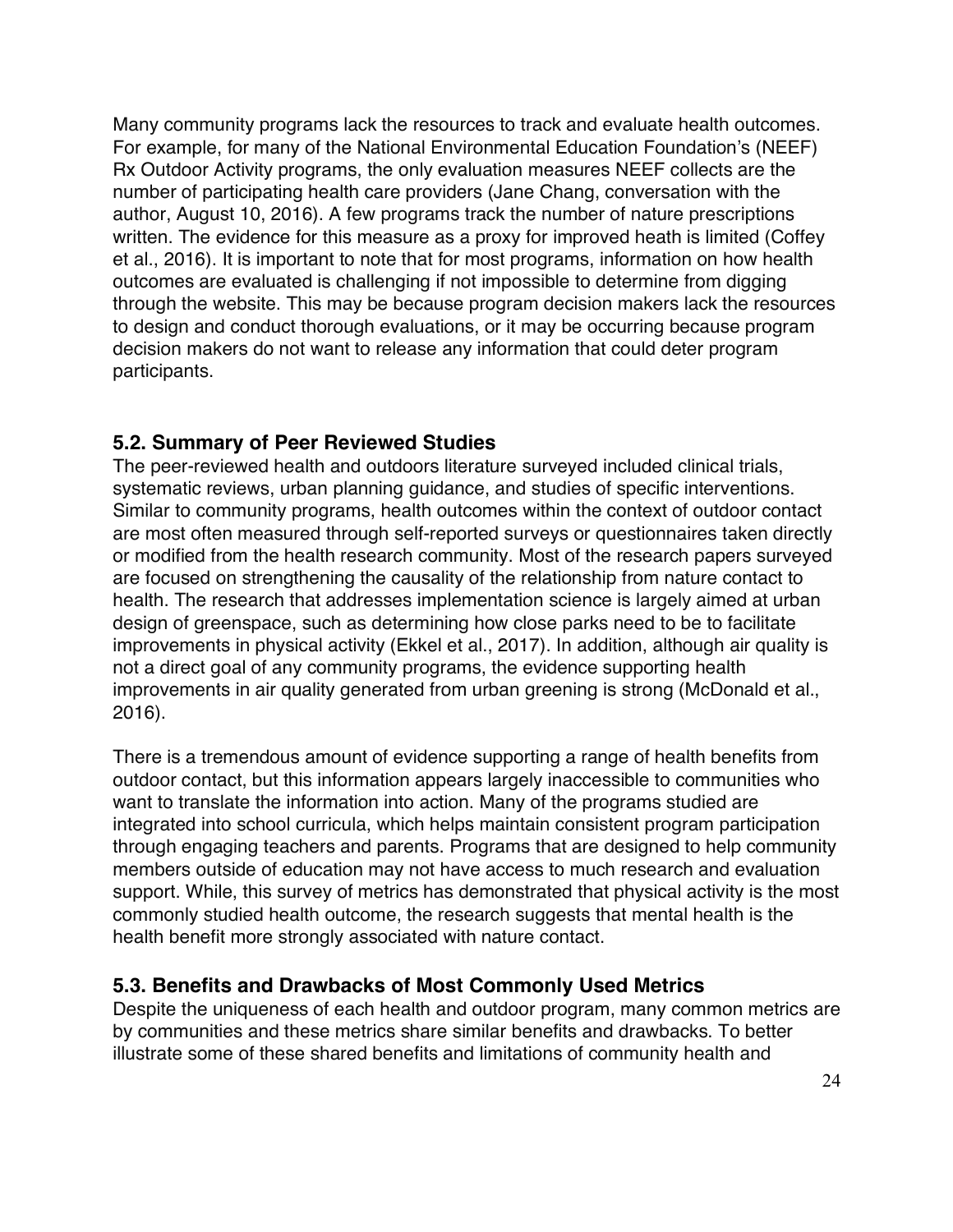outdoors metrics, the specifics of several of the most commonly used community metrics are described in Table 5.3.3. For a full list of measures, see Appendix I. For an example of how some metrics can be applied to evaluate a community program, see Box 5 below.

| <b>Metric</b>                                       | <b>Measure</b>                                                                                                                                                                                                                                 | <b>Scientific Support</b>                                                                                                                                       | <b>Benefits</b>                                                                                     | <b>Limitations</b>                                                                                                                                                                                     |
|-----------------------------------------------------|------------------------------------------------------------------------------------------------------------------------------------------------------------------------------------------------------------------------------------------------|-----------------------------------------------------------------------------------------------------------------------------------------------------------------|-----------------------------------------------------------------------------------------------------|--------------------------------------------------------------------------------------------------------------------------------------------------------------------------------------------------------|
| <b>Physical</b><br>activity<br>level<br>(observed)  | SOPARC: System<br>for Observing Play<br>and Recreation in<br>Communities. This<br>tool collects<br>information on<br>park users, park<br>activity levels, and<br>park attributes<br>through direct<br>observation<br>(Evenson et al.,<br>2016) | Validated for<br>assessing park users'<br>physical activity levels<br>in parks (McKenzie,<br>T.L., 2016)                                                        | Inexpensive<br>Unobtrusive<br>Scientifically<br>validated                                           | Does not directly<br>measure health benefit<br>Potential for incorrect<br>interpretation of park<br>use                                                                                                |
| <b>Park quality</b><br>score                        | <b>Community Park</b><br><b>Audit Tool- Active</b><br>Living Research.<br>This tool audits<br>parks for their<br>potential to<br>promote physical<br>activity                                                                                  | Validated as a site<br>assessment tool but<br>not as a measure of<br>health (Kaczynski et<br>al., 2012).<br>Recommended by<br>CDC and NPS.                      | Inexpensive<br>Unobtrusive<br>Scientifically<br>validated<br>User friendly                          | Does not directly<br>measure health benefit<br>Potential for incorrect<br>interpretation of park<br>use                                                                                                |
| Level of<br>greenness                               | Normalized<br><b>Difference</b><br>Vegetative Index<br>(NDVI) value                                                                                                                                                                            | Validated as a positive<br>correlate to higher<br>birthweight, reduced<br>depression, reduced<br>mortality, and better<br>mental health (Ekkel<br>et al., 2017) | Widely used<br>and accepted<br>measure of<br>greenness<br>across<br>different fields<br>Unobtrusive | Does not directly<br>measure health benefit<br>Requires access to<br>land cover data and<br>expertise on analyzing<br>spatial data<br>Static measure<br>(changes year to year<br>and season to season) |
| <b>Nature</b><br><b>Relatedness</b><br><b>Score</b> | <b>Nature</b><br><b>Relatedness Scale</b><br>(Nisbet et al.,<br>2009)                                                                                                                                                                          | Validated as a<br>measure of social<br>cohesion and<br>wellbeing (Shanahan<br>et al., 2016a)                                                                    | Inexpensive<br>Unobtrusive<br>Scientifically<br>validated<br>Easy to<br>administer                  | Self-reported health<br>data is often unreliable<br>Difficult to translate<br>effectively in other<br>languages                                                                                        |
| <b>Body Mass</b><br>Index (BMI)                     | Physician<br>measured or<br>determined from<br>patient health<br>records                                                                                                                                                                       | Validated as a<br>measure of physical<br>health (Bell et al.,<br>2008), few studies<br>linking BMI reduction                                                    | Scientifically<br>validated<br>Widely used<br>and accepted                                          | Requires patients'<br>willingness to share<br>height weight<br>Often physician<br>expertise is needed                                                                                                  |

**Table 5.3.3**. Benefits and limitations associated with the most commonly used community metrics.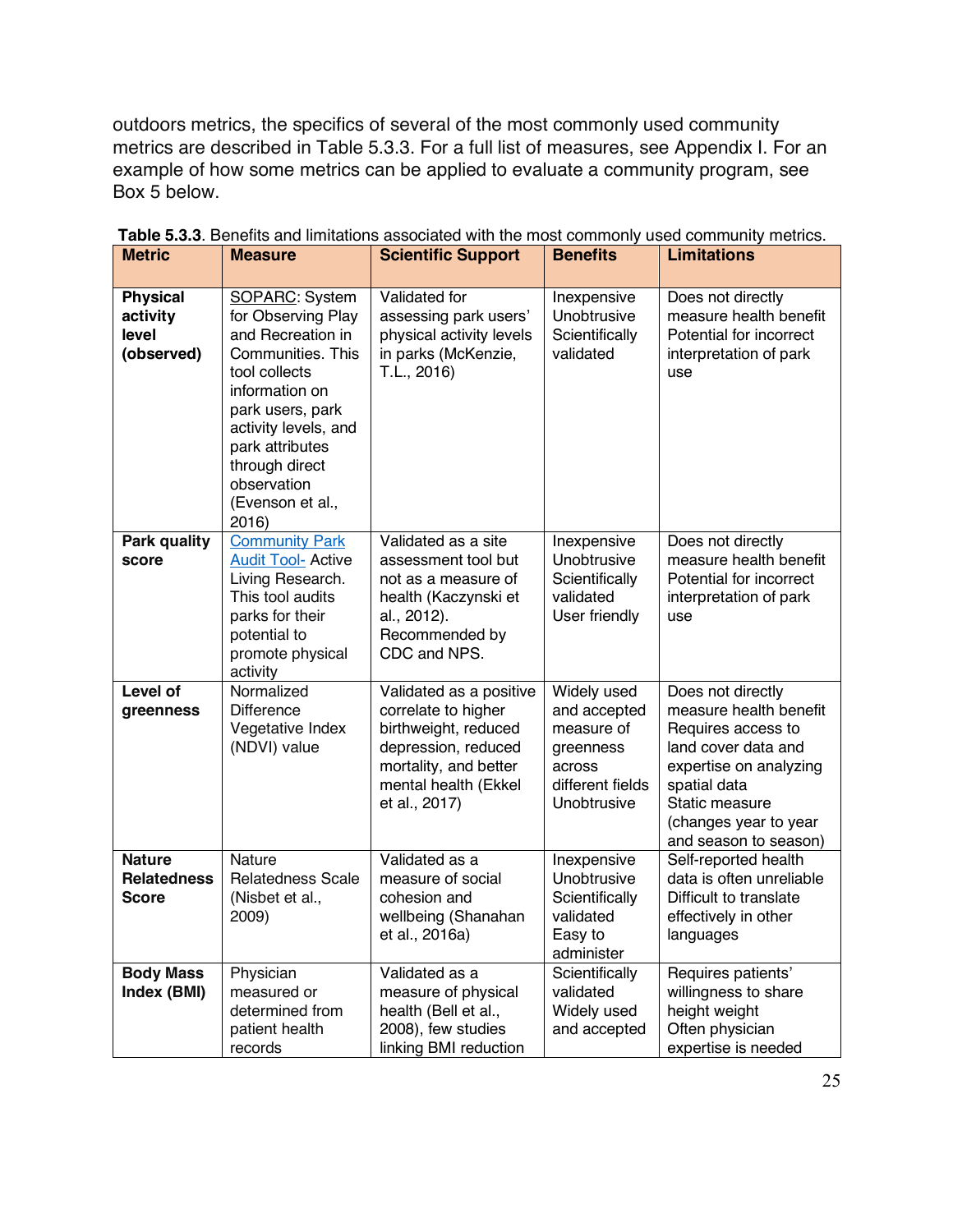| to outdoor access<br>(Razani et al., 2017) | within medical   Hard to separate from<br>dietary or other lifestyle<br>community<br>Easy to<br>factors<br>calculate |
|--------------------------------------------|----------------------------------------------------------------------------------------------------------------------|
|--------------------------------------------|----------------------------------------------------------------------------------------------------------------------|

#### **Box 5. Metrics in Practice: An Example from LatinXplorers**

In June 2016, the Oregon Health and Outdoors Initiative collaborated with Sierra Club Outdoors, Latino Outdoors, and Next Door Inc. to launch LatinXplorers. This program aimed to break down the barriers preventing residents in Hood River, OR from hiking and recreating in nature. Next Door trained community health workers to lead hikes for community members and a new bus route was developed to connect two predominately Latino communities to national forest sites.

Providence Health, a member of the Oregon Health and Outdoors Initiative, integrated metrics from this survey with standardard health questions to develop an evaluation survey. An example of metrics Providence Health adopted from this survey (Appendix II) are:

- Self-reported health and quality of life (RAND 36-Item short form survey)
- Self-reported connection to the outdoors (; Bragg et al., 2013)

When they administered the survey, they found that few participants were willing to divulge any personal health information. Many of the program participants were or had relatives who were undocumented immigrants. Based on these results, Providence Health had to reframe the health questions in a less direct way.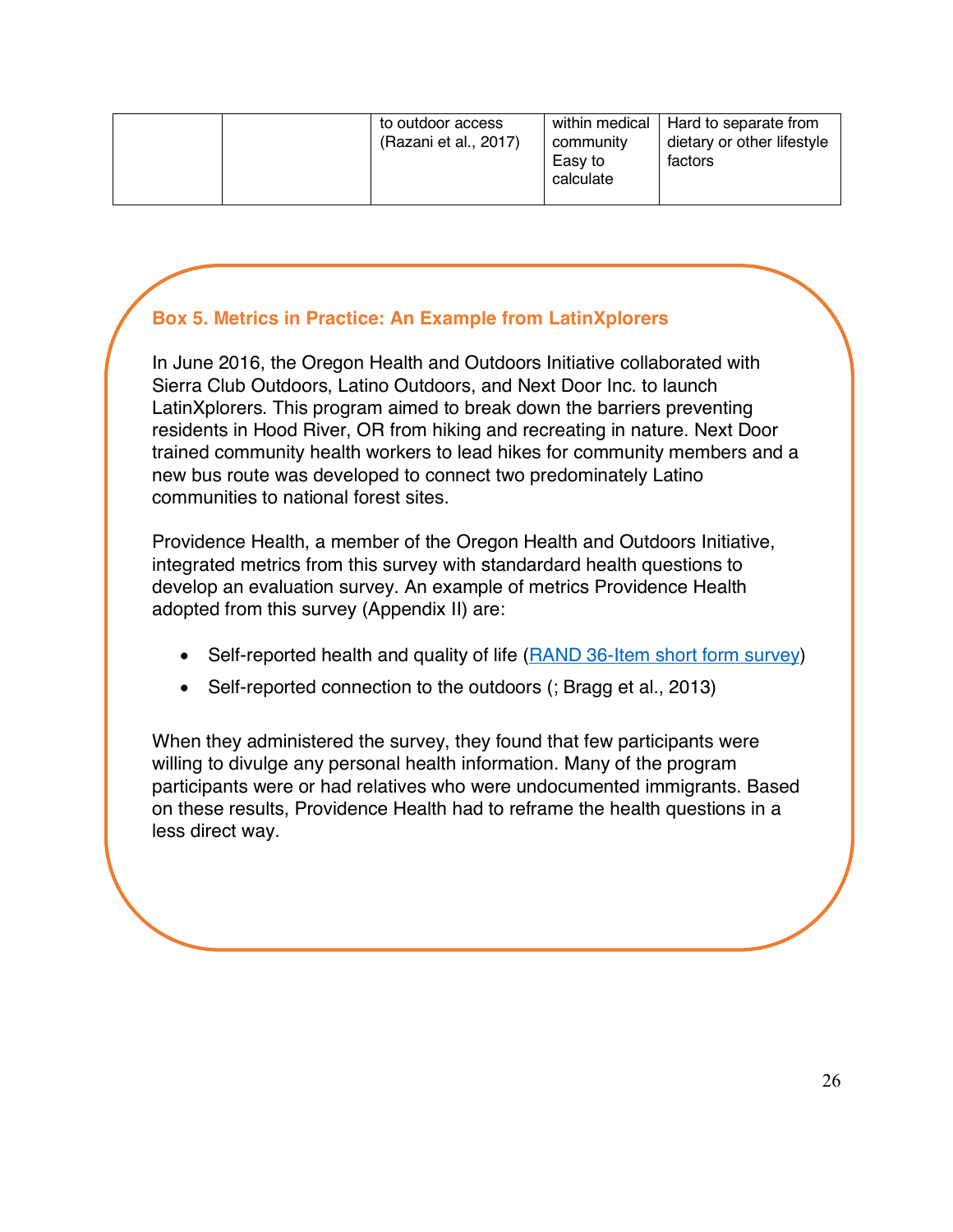## **VI. Recommendations**

Through surveying community programs about the metrics and measures they used to evaluate health outcomes from nature contact, several key recommendations emerged for designers and evaluators of emerging programs.

- 1. **Create more tools that can serve culturally diverse communities**. Only a few tools surveyed contained examples in English and Spanish. By creating tools and measures that serve diverse populations and languages, program decision-makers can facilitate a culture of openness and trust around outdoor engagement.
- 2. **Develop compelling stories about community health and outdoor programs.** Where community programs lack in evaluation rigor they make up for in the ability to develop a strong narrative about health and outdoor experiences. Telling compelling stories about health and nature programs can facilitate donor engagement, grant funding, and new partnerships.
- 3. **Identify non-traditional partnerships and attempt to view health and nature through their lens**. There is enthusiasm among health care leaders, community organizes, and park agencies to integrate more health and nature into programming. Thoroughly integrating the outdoors into public health requires action from all levels.
- 4. **Make program evaluation a priority.** Too few programs are evaluated, which inhibits the sharing of knowledge among programs. Evaluation can help boost investment dollars and needs to be considered at the beginning of any program.
- 5. **Cultivate a better awareness of the larger sociocultural system impacting health disparities and access to green space**. Increasing access to the outdoors does not necessarily increase use of that space. The way individuals use nature is strongly related to larger socioecological forces. LatinXplorers (Box 5) is a good example of the need to understand the barriers to access in order to determine the kinds of questions to ask community members in a program evaluation.

This report serves as a first step in identifying quantitative and qualitative metrics to track the impacts of health and outdoor programs. The next step requires researchers to develop more scientifically robust measures that communities can then feasibly implement. In turn, communities need to implement, evaluate, and communicate the results to better inform future research and programming.

The growth in wearable technology also has tremendous potential to support health and outdoors data collection and evaluation. Watches can now track your heartrate, t-shirts can record your physical activity levels, and apps can monitor sleep patterns and moods throughout the day. While these products have not yet been widely adopted into the market, they pose exciting area of potential tools for health and outdoors data collection.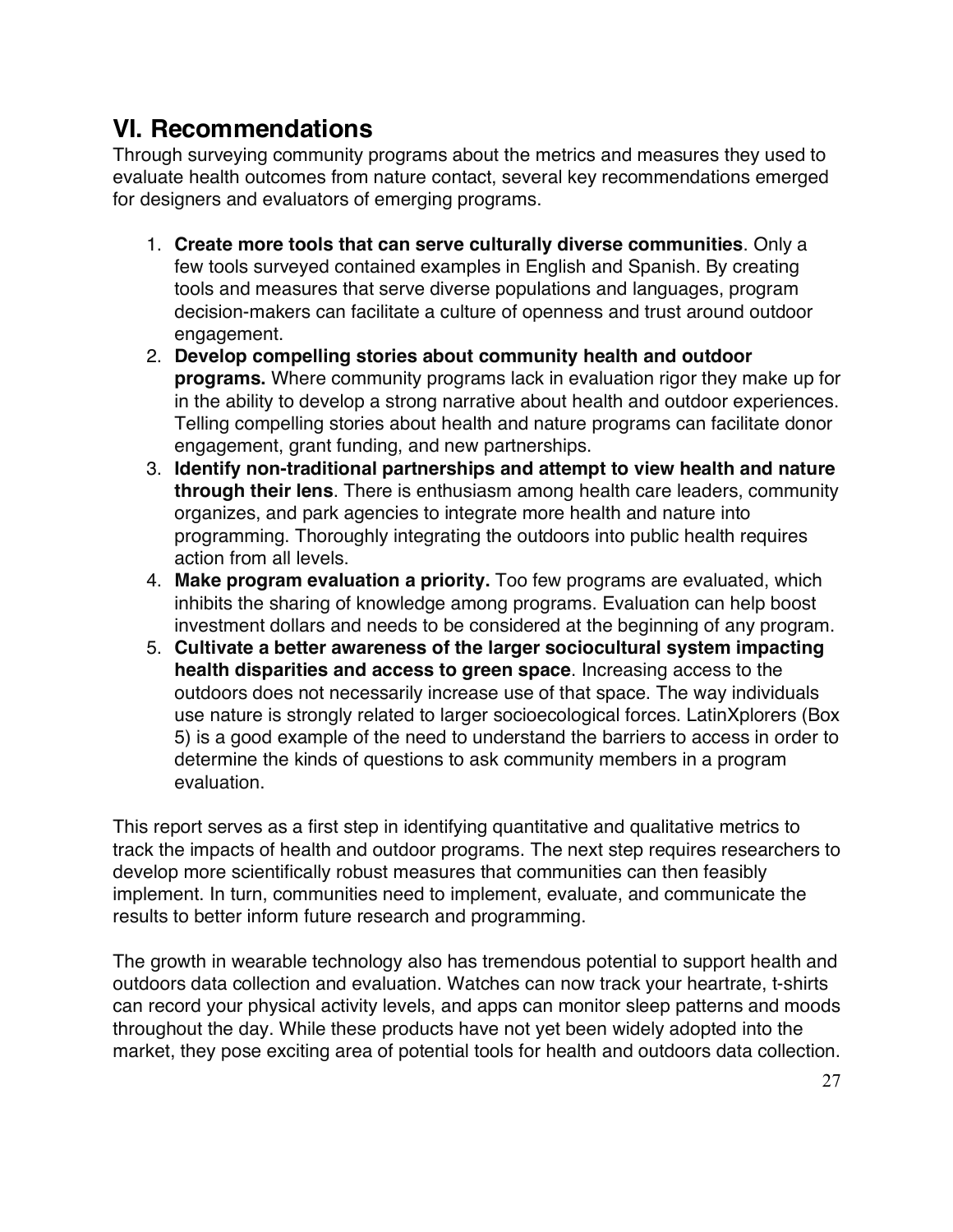Epidemiologists, urban planners, and conservationists are coming together to design research agendas, tools, and programs that tackle may address evaluation needs. There is a place for community program evaluators and developers at this table, and it is important to continue share and track progress. New and creative partnerships have the potential to develop a shared language and platform through which health benefits can be communicated.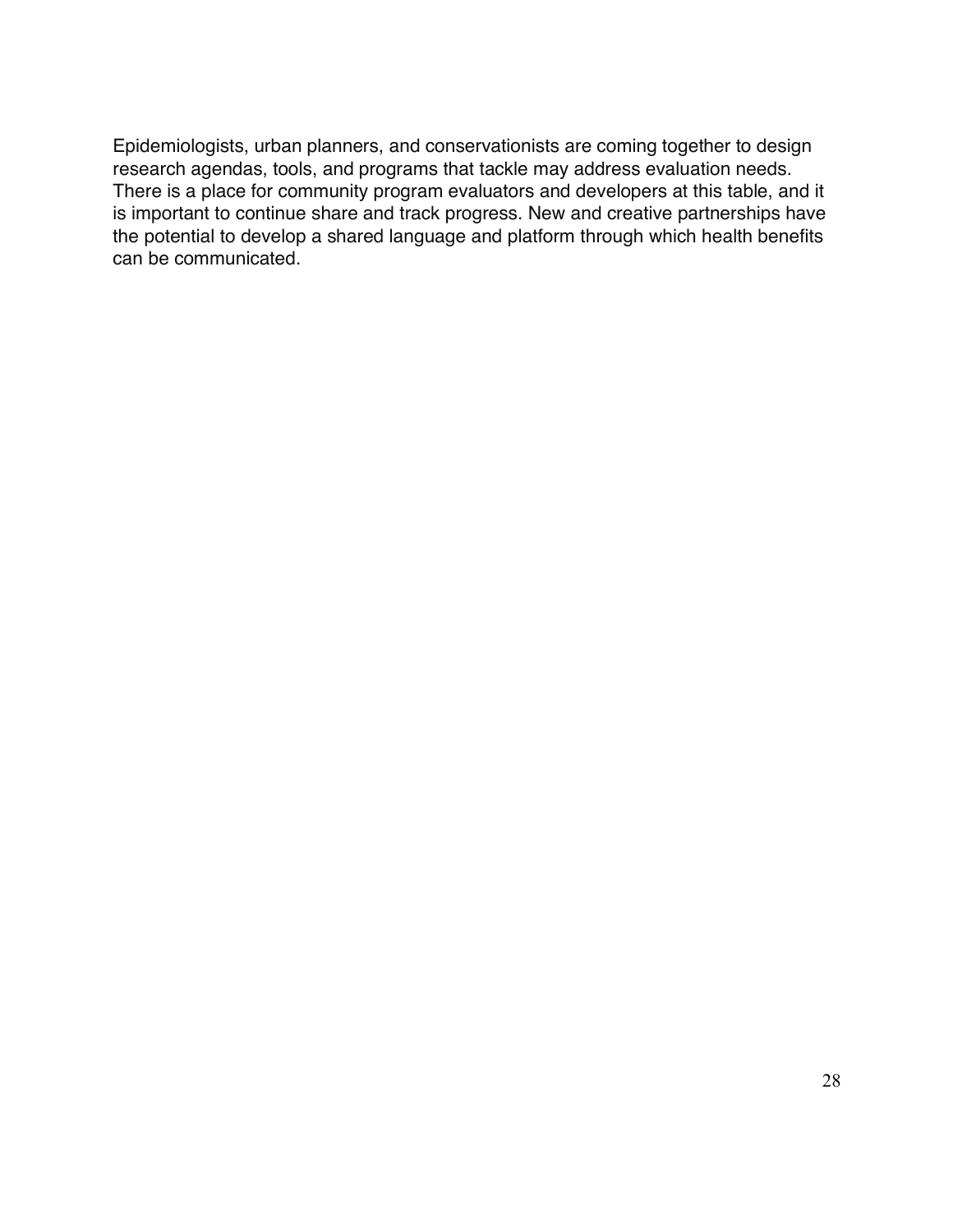#### **References**

Astell-Burt, T., Feng, X., Mavoa, S., Badland, H. M., & Giles-Corti, B. (2014). Do low-income neighbourhoods have the least green space? A cross-sectional study of Australia's most populous cities. *BMC Public Health*, *14*(1), 292.

Astell-Burt, T., Mitchell, R., & Hartig, T. (2014). The association between green space and mental health varies across the lifecourse. A longitudinal study. *Journal of epidemiology and community fdhealth*, *68*(6), 578-583.

Alcock, I., White, M. P., Wheeler, B. W., Fleming, L., & Depledge, M. H. (2014).Longitudinal effects on mental health of moving to greener and less greenurban areas. Environmental Science and Technology, 48(2), 1247–1255.

Barton, J., & Pretty, J. (2010). What is the best dose of nature and green exercise for improving mental health? A multi-study analysis. *Environmental science & technology*, *44*(10), 3947-3955.

Bauman, A., Merom, D., Bull, F. C., Buchner, D. M., & Singh, M. A. F. (2016). Updating the evidence for physical activity: summative reviews of the epidemiological evidence, prevalence, and interventions to promote "Active Aging". *The Gerontologist*, *56*(Suppl 2), S268-S280.

Bell, J. F., Wilson, J. S., Liu, G. C. 2008. Neighborhood greenness and 2-year changes in body mass index of children and youth. American Journal of Preventive Medicine 35, 6, 547-553.

Berman, M. G., Kross, E., Krpan, K. M., Askren, M. K., Burson, A., Deldin, P. J., ... & Jonides, J. (2012). Interacting with nature improves cognition and affect for individuals with depression. *Journal of affective disorders*, *140*(3), 300-305.

Blue Cross Blue Shield. (2017). Hike NC Spring 2017. Retrieved from http://www.bcbsnc.com/content/providers/news-andinformation/news/Hike%20NC%20Spring%20Season%202017.htm

Bragg, R., Wood, C., Barton, J., & Pretty, J. (2013). Measuring connection to nature in children aged 8-12: A robust methodology for the RSPB. *Epublication https://www. rspb. org. uk/Images/methodology-report\_tcm9-354606. pdf (accessed December 2015)*.

Bratman, G. N., Hamilton, J. P., Hahn, K. S., Daily, G. C., & Gross, J. J. (2015). Nature experience reduces rumination and subgenual prefrontal cortex activation. *Proceedings of the national academy of sciences*, *112*(28), 8567-8572.

Brownson, R. C., Brennan, L. K., Evenson, K. R., & Leviton, L. C. (2012). Lessons from a mixed-methods approach to evaluating Active Living by Design. *American journal of preventive medicine*, *43*(5), S271-S280.

Castro, D. C., Samuels, M., & Harman, A. E. (2013). Growing healthy kids: a community garden–based obesity prevention program. *American journal of preventive medicine*, *44*(3), S193-S199.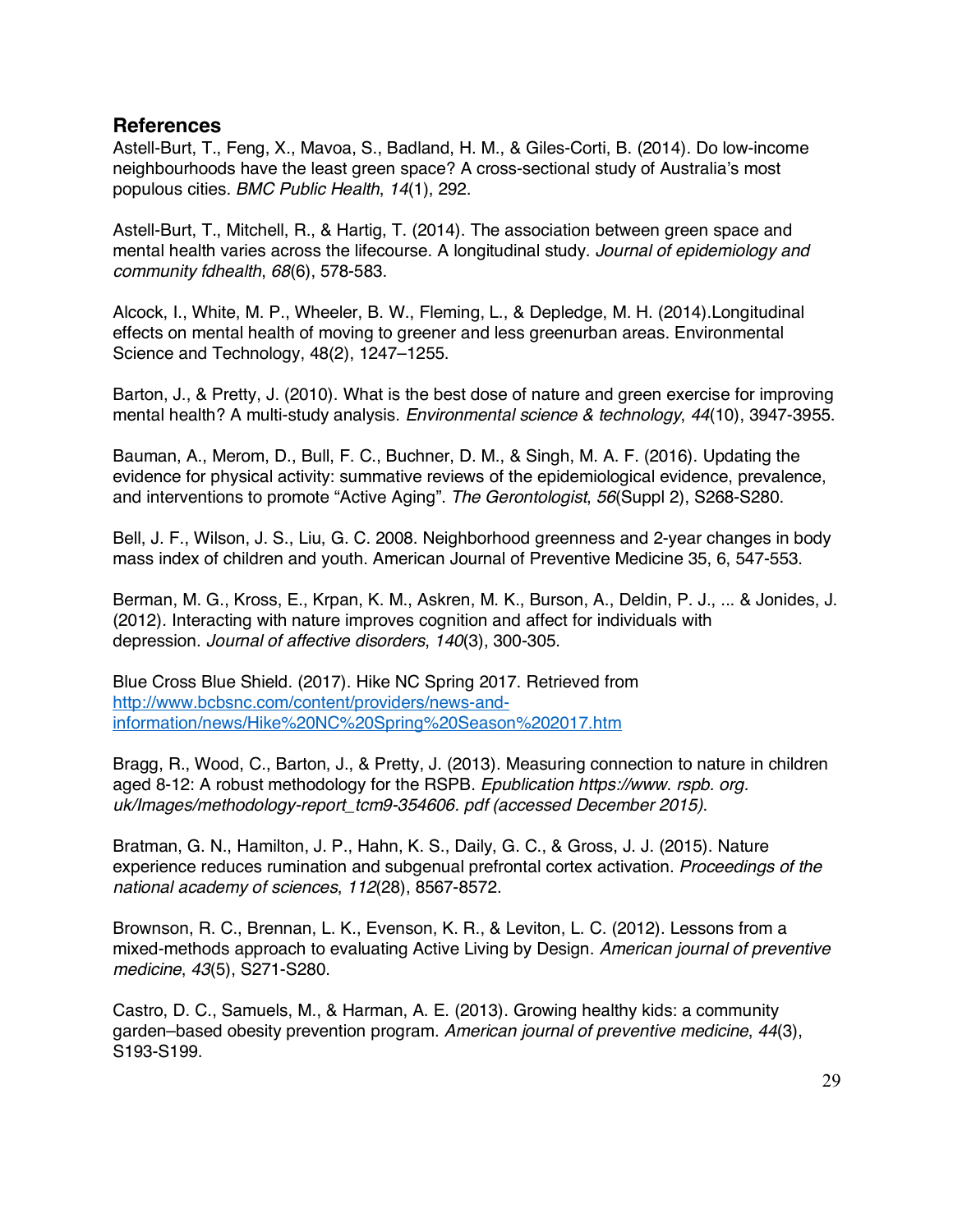Coffey, J. S., & Gauderer, L. (2016). When Pediatric Primary Care Providers Prescribe Nature Engagement at a State Park, Do Children "Fill" the Prescription?. *Ecopsychology*, *8*(4), 207-214.

Cochran, B. (2017). Can Medicaid Pay For Trees? The Investment Needed to Make that Opportunity. Willamette Partnership.

Cox, D. T., Shanahan, D. F., Hudson, H. L., Fuller, R. A., Anderson, K., Hancock, S., & Gaston, K. J. (2017). Doses of nearby nature simultaneously associated with multiple health benefits. *International journal of environmental research and public health*, *14*(2), 172.

Craig CL, Marshall AL, Sjostrom M, et al. 2003. International Physical Activity Questionnaire: 12-country reliability and validity. Med Sci Sports Exerc 35:1381–95.

Dadvand, P., Bartoll, X., Basagaña, X., Dalmau-Bueno, A., Martinez, D., Ambros, A., ... & Nieuwenhuijsen, M. J. (2016). Green spaces and general health: roles of mental health status, social support, and physical activity. *Environment international*, *91*, 161-167.

de Vries, S., van Dillen, S. M., Groenewegen, P. P., & Spreeuwenberg, P. (2013). Streetscape greenery and health: stress, social cohesion and physical activity as mediators. *Social Science & Medicine*, *94*, 26-33.

Donovan, G. H., Butry, D. T., Michael, Y. L., Prestemon, J. P., Liebhold, A. M., Gatziolis, D., & Mao, M. Y. (2013). The relationship between trees and human health: evidence from the spread of the emerald ash borer. *American journal of preventive medicine*, *44*(2), 139-145.

Duncan, D. T., Aldstadt, J., Whalen, J., Melly, S. J., & Gortmaker, S. L. (2011). Validation of Walk Score<sup>®</sup> for estimating neighborhood walkability: an analysis of four US metropolitan areas. *International journal of environmental research and public health*, *8*(11), 4160-4179.

Ekkel, E. D., & de Vries, S. (2017). Nearby green space and human health: Evaluating accessibility metrics. *Landscape and Urban Planning*, *157*, 214-220.

Evenson, K. R., Jones, S. A., Holliday, K. M., Cohen, D. A., & McKenzie, T. L. (2016). Park characteristics, use, and physical activity: A review of studies using SOPARC (System for Observing Play and Recreation in Communities). *Preventive medicine*, *86*, 153-166.

Faber Taylor, A., & Kuo, F. E. M. (2011). Could exposure to everyday green spaces help treat ADHD? Evidence from children's play settings. *Applied Psychology: Health and Well*‐ *Being*, *3*(3), 281-303.

Frank, L., Schmid, T., & Sallis, J. (2013). Parks and Trails Health Impact Assessment. Center for Disease Control, online. Available at https://www.cdc.gov/healthyplaces/parks\_trails/sectionc.htm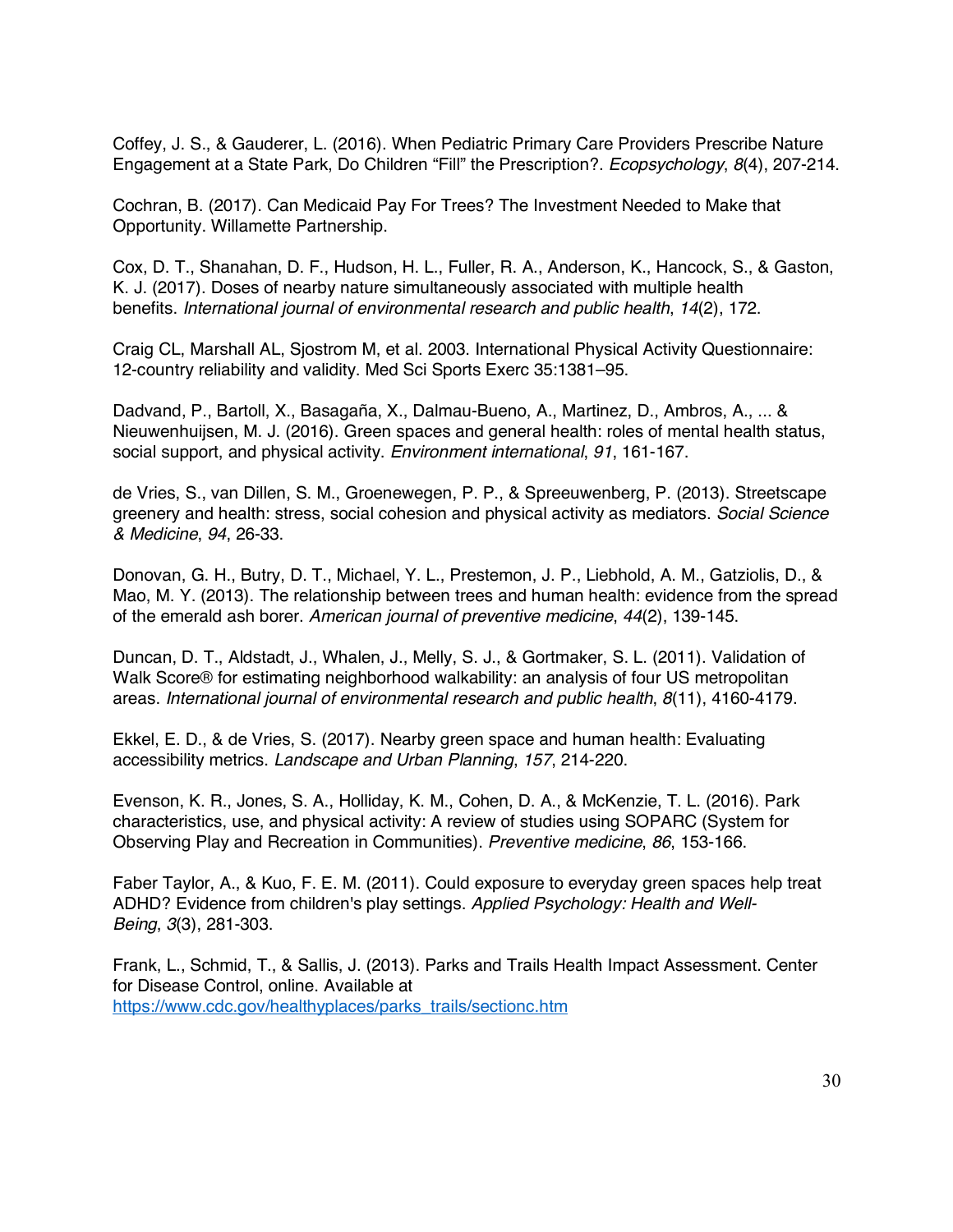Frank, L. D., Sallis, J. F., Saelens, B. E., Leary, L., Cain, K., Conway, T. L., & Hess, P. M. (2010). The development of a walkability index: application to the Neighborhood Quality of Life Study. *British journal of sports medicine*, *44*(13), 924-933.

Frank, L. D., Sallis, J. F., Conway, T. L., Chapman, J. E., Saelens, B. E., & Bachman, W. (2006). Many pathways from land use to health: associations between neighborhood walkability and active transportation, body mass index, and air quality. *Journal of the American Planning Association*, *72*(1), 75-87.

Frumkin, H. (2013). The evidence of nature and the nature of evidence. *American journal of preventive medicine*, *44*(2), 196-197.

Gentry, B. D., Anderson, J. E., Krause, D. R., Tucker, W.C., & Tuddenham, K. A. (2014). Improving Human Health by Increasing Access to Natural Areas: Linking Research to Action at Scale. Yale Program on Strategies for the Future of Conservation. Available at https://environment.yale.edu/publication-series/documents/downloads/a-g/Berkley-2014- Workshop.pdf

Ghimire, R., Ferreira, S., Green, G. T., Poudyal, N. C., Cordell, H. K., & Thapa, J. R. (2017). Green Space and Adult Obesity in the United States. *Ecological Economics*, *136*, 201-212.

Godbey, G., Mowen, A., & Ashburn, V. A. (2010). *The benefits of physical activity provided by park and recreation services: The scientific evidence*. Ashburn, VA: National Recreation and Park Association.

Hartig, T., Mitchell, R., De Vries, S., & Frumkin, H. (2014). Nature and health. *Annual Review of Public Health*, *35*, 207-228.

Health and Outdoors Initiative (HOI). (2015). *Oregon Action Framework for Health and the Outdoors*. Portland, OR. Available at http://oregon.healthandoutdoors.org/wpcontent/uploads/2015/11/HealthFramework-Final-Reduced.pdf

Hills, P., Argyle, M. 2002. The Oxford Happiness Questionnaire: A compact scale for the measurement of psychological well-being. Personality and Individual Differences 33, 7, 1073- 082

Jennings, V., Larson, L., & Yun, J. (2016). Advancing sustainability through urban green space: cultural ecosystem services, equity, and social determinants of health. *International journal of environmental research and public health*, *13*(2), 196.

Jennings, V., Floyd, M. F., Shanahan, D., Coutts, C., & Sinykin, A. (2017). Emerging issues in urban ecology: implications for research, social justice, human health, and wellbeing. *Population and Environment*, 1-18.

Jennings, V., & Gaither, C. J. (2015). Approaching environmental health disparities and green spaces: an ecosystem services perspective. *International journal of environmental research and public health*, *12*(2), 1952-1968.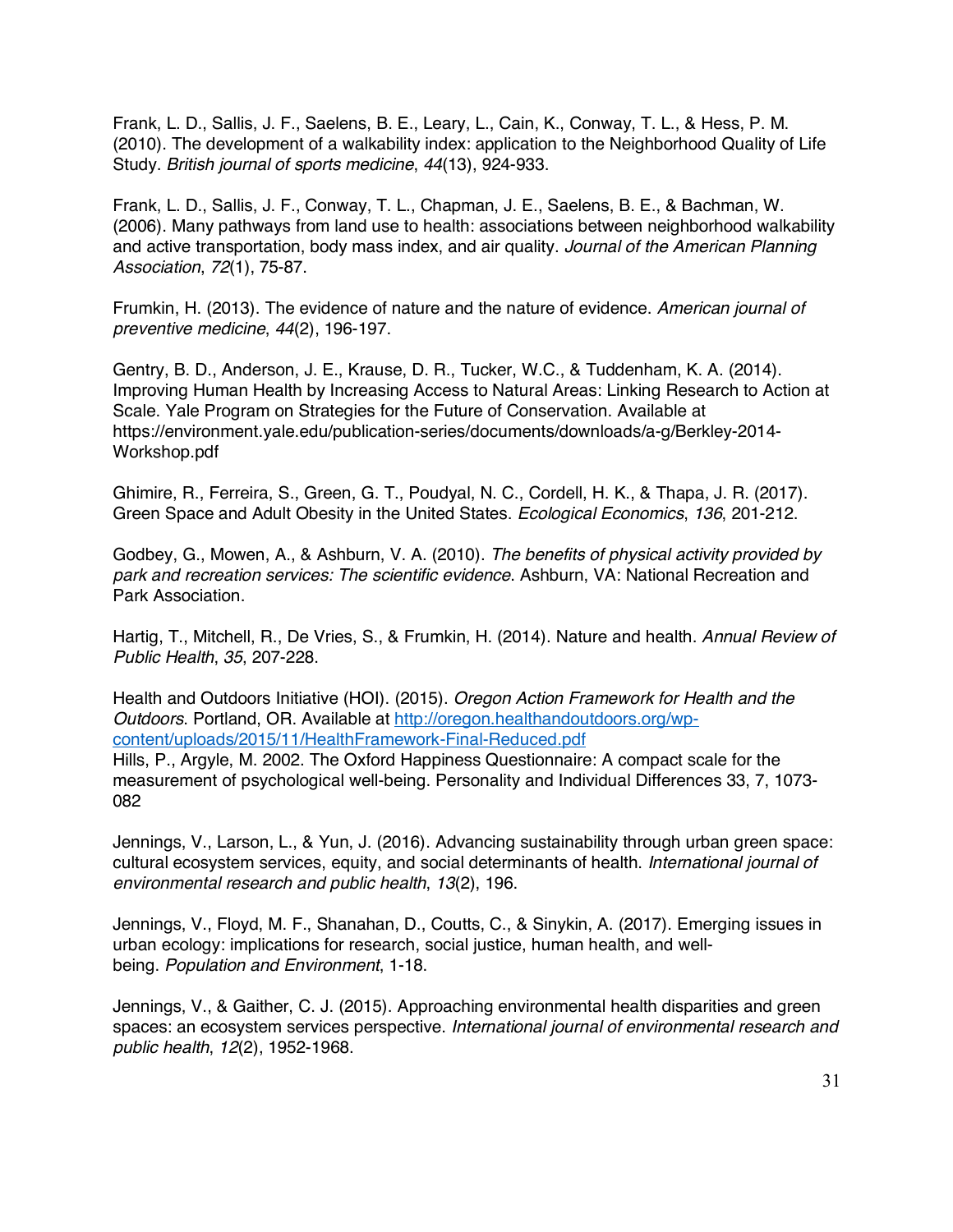Kaczynski, A. T., Potwarka, L. R., & Saelens, B. E. (2008). Association of park size, distance, and features with physical activity in neighborhood parks. *American journal of public health*, *98*(8), 1451-1456

Kaczynski, A. T., & Henderson, K. A. (2007). Environmental correlates of physical activity: a review of evidence about parks and recreation. *Leisure Sciences*, *29*(4), 315-354.

Kaczynski, A. T., Stanis, S. A. W., & Besenyi, G. M. (2012). Development and testing of a community stakeholder park audit tool. *American journal of preventive medicine*, *42*(3), 242- 249.

Kleinert, S., & Horton, R. (2016). Urban design: an important future force for health and wellbeing. The Lancet, 388(10062), 2848-2850.

Kuo, M. (2015). How might contact with nature promote human health? Promising mechanisms and a possible central pathway. *Frontiers in psychology*, *6*, 1093.

Kuo, F.E. (2010). Parks and other green environments: Essential components of a healthy human habitat. National Recreation and Park Association Research Series.

Kondo, M. C., South, E. C., & Branas, C. C. (2015). Nature-based strategies for improving urban health and safety. *Journal of Urban Health*, *92*(5), 800-814.

Lee, A. C. K., Jordan, H. C., & Horsley, J. (2015). Value of urban green spaces in promoting healthy living and wellbeing: prospects for planning. *Risk management and healthcare policy*, *8*, 131.

Maghelal, P. K., & Capp, C. J. (2011). Walkability: a review of existing pedestrian indices. *URISA Journal*, *23*(2), 5-20.

Maher, B. A., Ahmed, I. A., Davison, B., Karloukovski, V., & Clarke, R. (2013). Impact of roadside tree lines on indoor concentrations of traffic-derived particulate matter. *Environmental Science & Technology*, *47*(23), 13737-13744.

McCormack, G. R., Rock, M., Toohey, A. M., & Hignell, D. (2010). Characteristics of urban parks associated with park use and physical activity: a review of qualitative research. Health & place, 16(4), 712-726.

McDonald, R., Kroeger, T., Boucher, T., LongZhu, W., & Salem, R. (2016). Planting healthy air: a global analysis of the role of urban trees in addressing particulate matter pollution and extreme heat. *The Nature Conservancy.* 

McKenzie, T. L. (2016). Context matters: systematic observation of place-based physical activity. *Research quarterly for exercise and sport*, *87*(4), 334-341.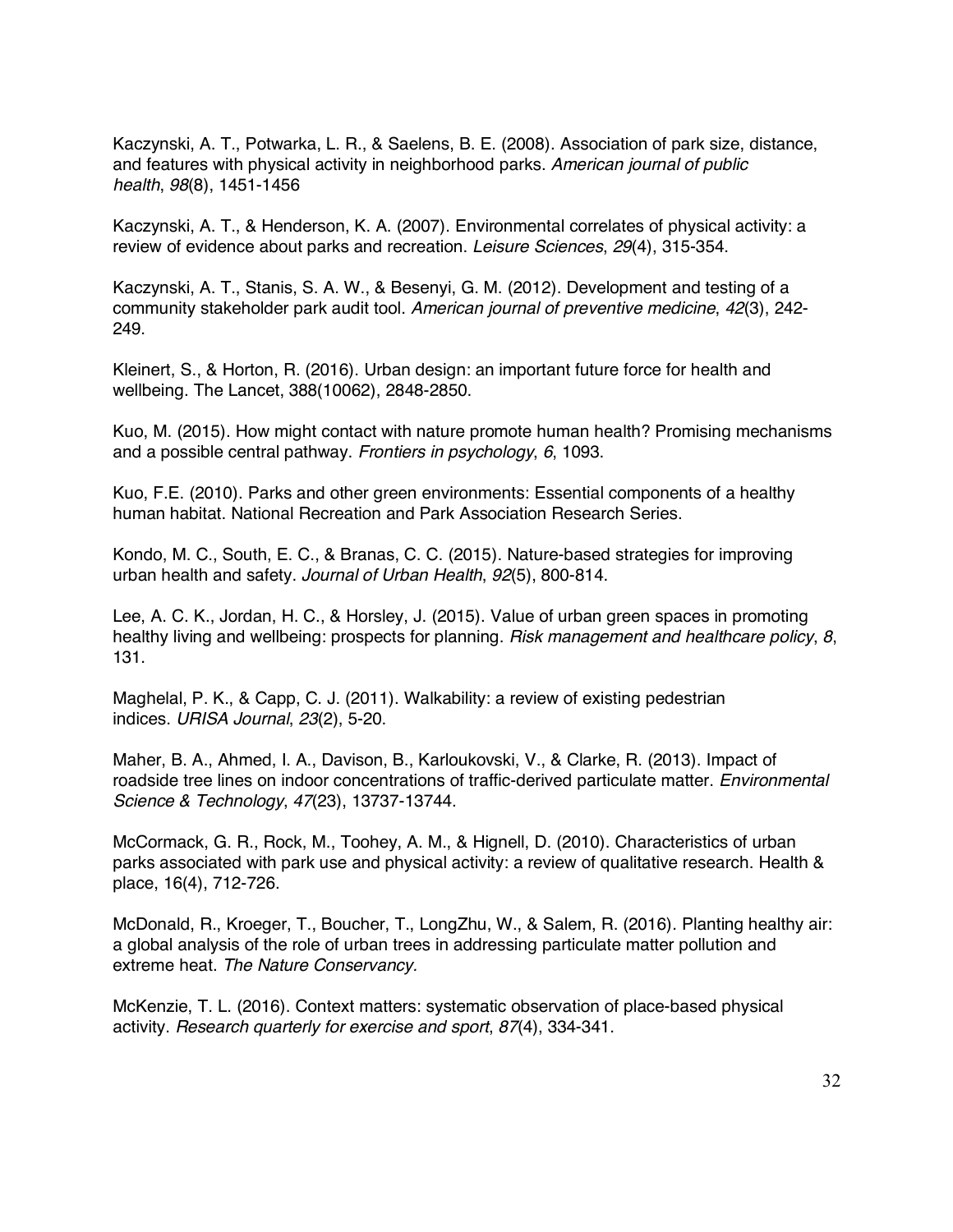Mitchell, R. J., Richardson, E. A., Shortt, N. K., & Pearce, J. R. (2015). Neighborhood environments and socioeconomic inequalities in mental well-being. *American journal of preventive medicine*, *49*(1), 80-84.

Mutz, M., & Müller, J. (2016). Mental health benefits of outdoor adventures: Results from two pilot studies. *Journal of adolescence*, *49*, 105-114.

National Research Council. (2011). Improving Health in the United States: The Role of Health Impact Assessments. *National Academies of Science.*

Naslund, J. A., Aschbrenner, K. A., & Bartels, S. J. (2016). Wearable devices and smartphones for activity tracking among people with serious mental illness. *Mental health and physical activity*, *10*, 10-17.

Nisbet, E. K., Zelenski, J. M., & Murphy, S. A. (2009). The nature relatedness scale: Linking individuals' connection with nature to environmental concern and behavior. *Environment and Behavior*, *41*(5), 715-740.

Nowak, D. J., Hirabayashi, S., Bodine, A., & Greenfield, E. (2014). Tree and forest effects on air quality and human health in the United States. *Environmental Pollution*, *193*, 119-129.

Oregon Public Health Institute (OPHI). (2017). Guidelines for Incorporating Health Into Outdoor Education. Available at http://ophi.org/guidelines-for-incorporating-health-into-outdooreducation/

Park, B. J., Tsunetsugu, Y., Kasetani, T., Kagawa, T., & Miyazaki, Y. (2010). The physiological effects of Shinrin-yoku (taking in the forest atmosphere or forest bathing): evidence from field experiments in 24 forests across Japan. Environmental health and preventive medicine, 15(1), 18-26.

Rao, M., George, L., Rosenstiel, T., Shandas, V., and Dinno, A. (2014). Assessing the relationship among urban trees, nitrogen dioxide, and respiratory health. Environmental Pollution. Vol 194. pp. 96-104.

Roe JJ, Thompson CW, Aspinall PA, Brewer MJ, Duff EI, Miller D, et al. 2013. Green space and stress: evidence from cortisol measures in deprived urban communities. International Journal of Environmental Research and Public Health. 10(9):4086-103.

Razani, N., Kohn, M. A., Wells, N. M., Thompson, D., Flores, H. H., & Rutherford, G. W. (2016a). Design and evaluation of a park prescription program for stress reduction and health promotion in low-income families: The Stay Healthy in Nature Everyday (SHINE) study protocol. *Contemporary clinical trials*, *51*, 8-14.

Razani, N., Stookey, J., Brainin-Rodriguez, L., Roberts, N. S., Rutherford, G. W., & Chan, C. (2016b). Surmounting barriers to public health/park agency partnerships: insights from a county public health department. *Journal of Park and Recreation Administration*, *34*(1).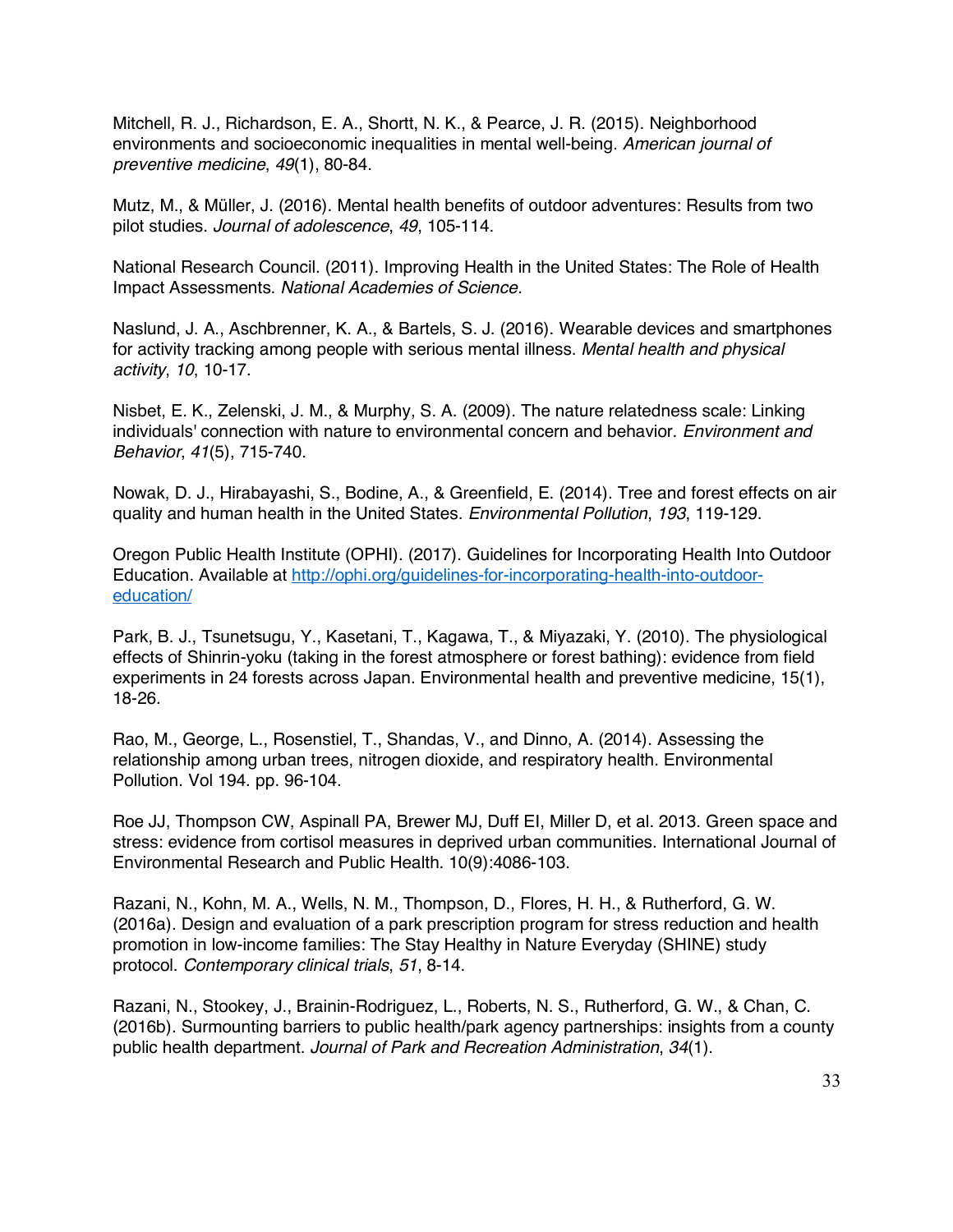Razani, N., Hilton, J. F., Halpern-Felsher, B. L., Okumura, M. J., Morrell, H. E., & Yen, I. H. (2015). Neighborhood characteristics and ADHD: Results of a national study. *Journal of attention disorders*, *19*(9), 731-740.

Richardson, M., Cormack, A., McRobert, L., & Underhill, R. (2016). 30 days wild: development and evaluation of a large-scale nature engagement campaign to improve well-being. *PloS one*, *11*(2), e0149777.

Richardson, E. A., Pearce, J., Mitchell, R., & Kingham, S. (2013). Role of physical activity in the relationship between urban green space and health. *Public health*, *127*(4), 318-324.

Rigolon, A. (2016). A complex landscape of inequity in access to urban parks: A literature review. *Landscape and Urban Planning*, *153*, 160-169.

Saelens, B. E., Frank, L. D., Auffrey, C., Whitaker, R. C., Burdette, H. L., & Colabianchi, N. (2006). Measuring physical environments of parks and playgrounds: EAPRS instrument development and inter-rater reliability. *Journal of Physical Activity and Health*, *3*(s1), S190- S207.

Sasidharan, V., McKenzie, T. L. 2011. Observing physical activity and recreation in natural areas (SOPARNA). Research Quarterly for Exercise and Sport 82, 1, A-6.

Seresinhe, C. I., Preis, T., & Moat, H. S. (2015). Quantifying the impact of scenic environments on health. *Scientific reports*, *5*, 16899.

Shanahan, D. F., Fuller, R. A., Bush, R., Lin, B. B., & Gaston, K. J. (2015). The health benefits of urban nature: how much do we need?. *BioScience*, biv032.

Shanahan, D. F., Bush, R., Gaston, K. J., Lin, B. B., Dean, J., Barber, E., & Fuller, R. A. (2016a). Health benefits from nature experiences depend on dose. *Scientific Reports*, *6*.

Shanahan, D. F., Franco, L., Lin, B. B., Gaston, K. J., & Fuller, R. A. (2016b). The benefits of natural environments for physical activity. *Sports Medicine*, *46*(7), 989-995.

Sugiyama, T., Cerin, E., Owen, N., Oyeyemi, A. L., Conway, T. L., Van Dyck, D., ... & Mitáš, J. (2014). Perceived neighbourhood environmental attributes associated with adults׳ recreational walking: IPEN Adult study in 12 countries. *Health & place*, *28*, 22-30.

Sugiyama, T., Thompson, C. W., & Alves, S. (2009). Associations between neighborhood open space attributes and quality of life for older people in Britain. *Environment and Behavior*, *41*(1), 3-21.

Taylor, M. S., Wheeler, B. W., White, M. P., Economou, T., & Osborne, N. J. (2015). Research note: Urban street tree density and antidepressant prescription rates—A cross-sectional study in London, UK. *Landscape and Urban Planning*, *136*, 174-179.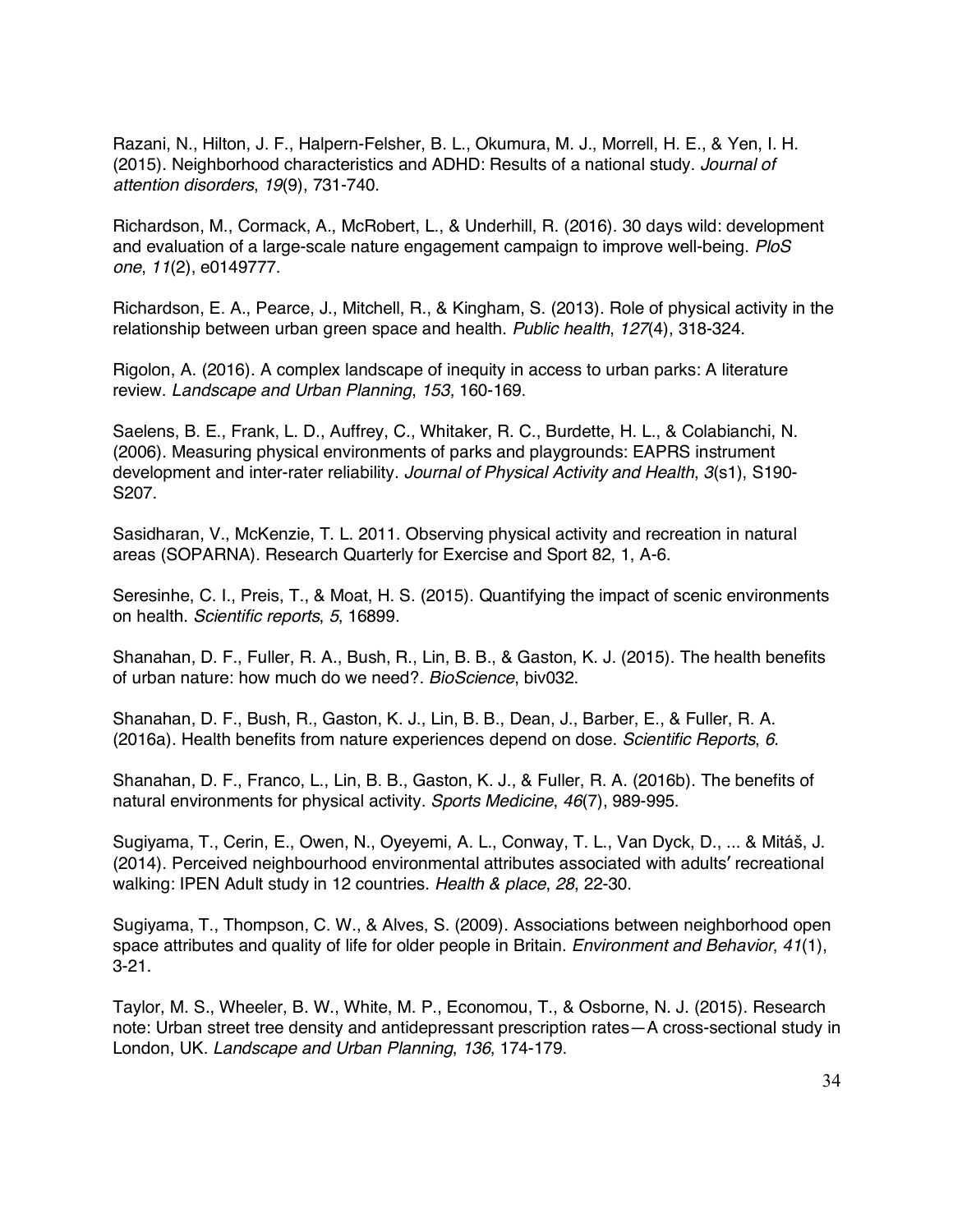Wolf, K. L., & Robbins, A. S. (2015). Metro nature, environmental health, and economic value. *Environmental health perspectives*, *123*(5), 390.

Ulrich, R. (1984). View through a window may influence recovery. *Science*, *224* (4647), 224- 225.

United States Center for Disease Control (CDC). (1999). Framework for Program Evaluation in Public Health. Available at https://www.cdc.gov/mmwr/PDF/rr/rr4811.pdf

Van den Berg, A. E., Maas, J., Verheij, R. A., & Groenewegen, P. P. (2010). Green space as a buffer between stressful life events and health. *Social science & medicine*, *70*(8), 1203-1210.

Vander Zee, K. I., Sanderman, R., Heyink, J. W., & de Haes, H. (1996). Psychometric qualities of the RAND 36-Item Health Survey 1.0: a multidimensional measure of general health status. *International journal of behavioral medicine*, *3*(2), 104.

Ward Thompson, C., Aspinall, P., Roe, J., Robertson, L., & Miller, D. (2016). Mitigating Stress and Supporting Health in Deprived Urban Communities: The Importance of Green Space and the Social Environment. *International journal of environmental research and public health*, *13*(4), 440.

Whiteford, H., Ferrari, A., & Degenhardt, L. (2016). Global Burden Of Disease Studies: Implications For Mental And Substance Use Disorders. *Health Affairs*, *35*(6), 1114-1120.

World Health Organization. (2016). Global Report on Urban Health. Retrieved from http://www.who.int/kobe\_centre/measuring/urban-global-report/en/

Zarr, R., Cottrell, L., & Merrill, C. (2017). Park Prescription (DC Park Rx): A New Strategy to Combat Chronic Disease in Children. *Journal of Physical Activity and Health*, *14*(1), 1-2.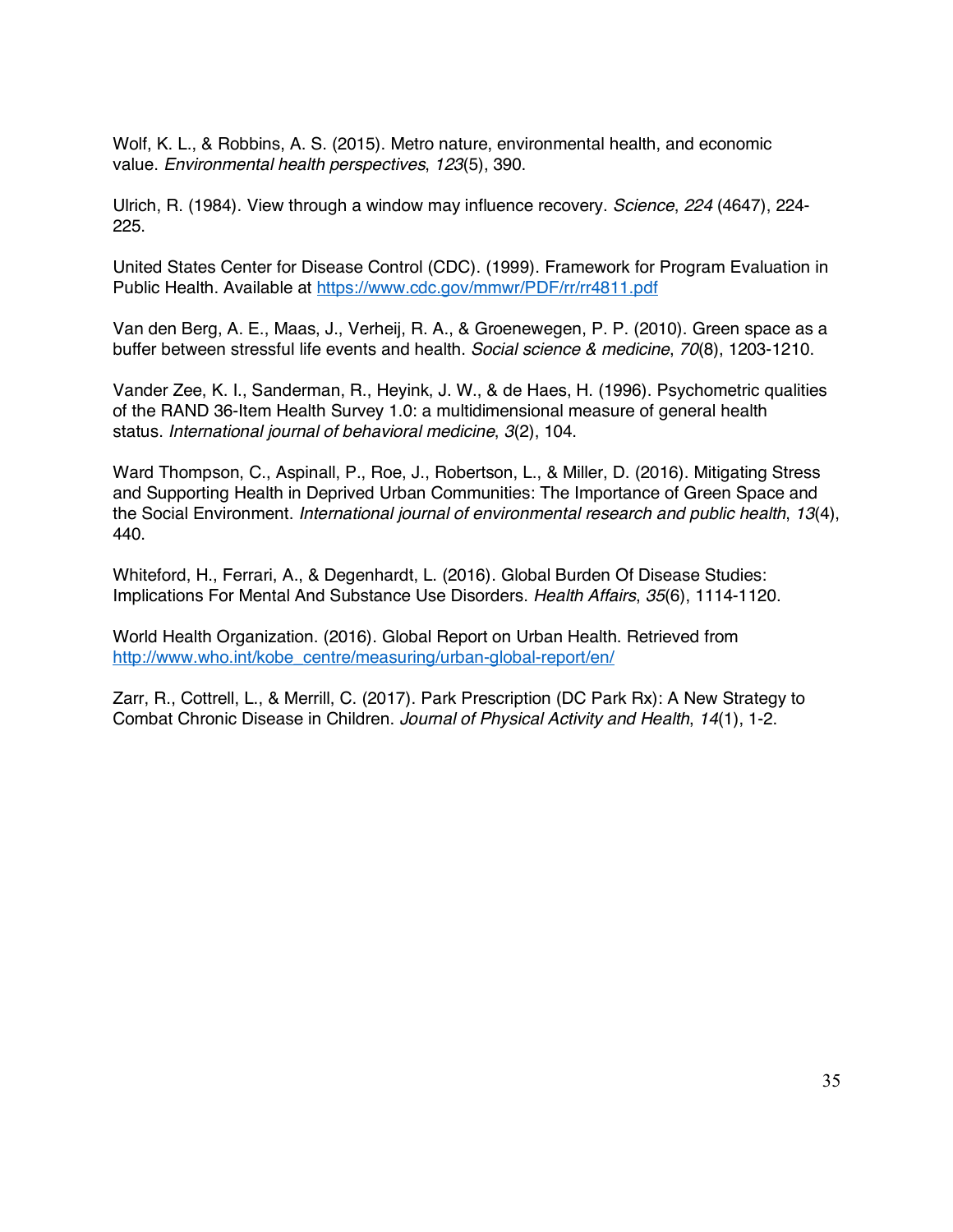## **Appendix I: Survey of Metrics**

Summary table of metrics and measures from survey of community programs and peer reviewed literature. The three colors correspond to the three types of measures: measures of nature (**green**), measures of health (**grange**) and measures of exposure (blue). The Metric Category column identifies the measure category: direct observation (DO), self-reported (SR), and technology (T). References within the table are not intended to be exhaustive but rather demonstrate recent or thorough scientific support (or lack thereof) for the corresponding metric or measure. Where available, links to program or measurement websites are included also included.

Through reviewing these metrics, several themes emerged in the types of metrics, measures, levels of guidance that are generally absent from the literature and community programs. These include:

- Guidance on how metrics vary when applied in urban vs. rural populations
- Metrics and tools to quantify activity levels in natural spaces that are not under public ownership but may still be areas of recreation (e.g. smaller neighborhood greenways)
- Metrics and tools translated into Spanish or specific guidance or considerations to take when applying metrics within a Latino community
- Guidance on how to translate or modify metrics and measures from research to programming
- Program evaluations driven by community health care partners
- Understanding what metrics and proxy measures correspond to elements that deter individuals from accessing the outdoors to better understand barriers to access

This survey of metrics demonstrates that although many health and outdoor programs and studies share common themes, each program and study is unique to the specific population and location in question. It is important to understand that what works well for one community may not work well for others.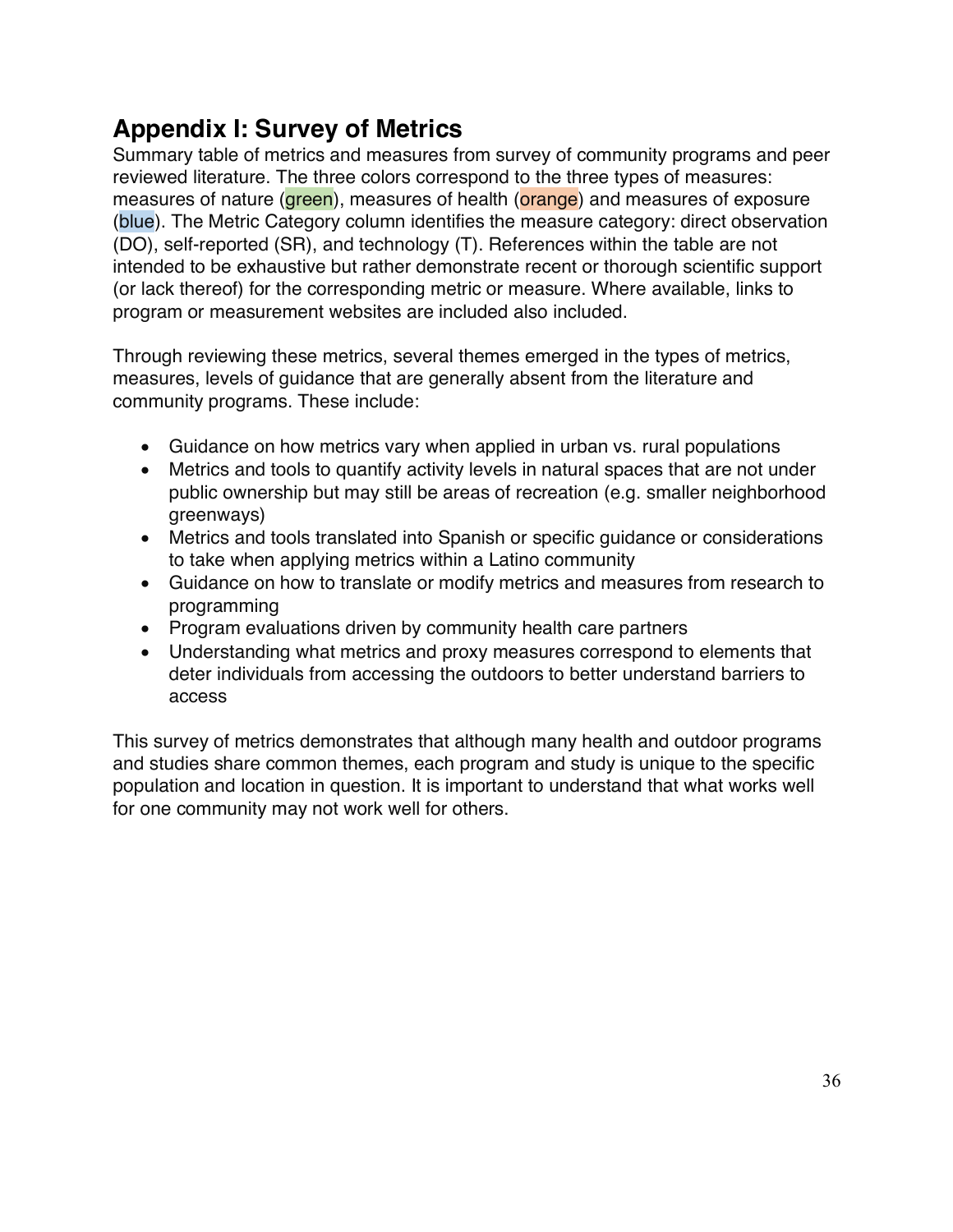| <b>Metric</b>                                           | <b>Metric</b><br>Category | <b>Measure</b>                                                                                                                                                                                                      | <b>Scientific Evidence</b>                                                                                                               |
|---------------------------------------------------------|---------------------------|---------------------------------------------------------------------------------------------------------------------------------------------------------------------------------------------------------------------|------------------------------------------------------------------------------------------------------------------------------------------|
| Park quality score (All)                                | DO, T                     | <b>Community Park Audit</b><br><b>Tool- Active Living</b><br>Research, ParkScore<br><b>Trust for Public Land</b><br>tool combines park<br>size, accessibility, and<br>number of amenities.                          | Validated as a site<br>assessment tool but not as<br>a measure of health (Frank<br>et al., 2013)                                         |
| <b>Walkability score (PA)</b>                           | <b>DO</b>                 | <b>Walkability Index</b><br>(Frank et al., 2010);<br><b>WalkScore (Duncan et</b><br>al., 2011); Active<br>Neighborhood<br><b>Checklist- Active Living</b><br>Research                                               | Scientifically validated as<br>measurement of<br>greenspace or build<br>environment (Maghelal &<br>Capp, 2011; Brownson et<br>al., 2012) |
| Number of activity-<br>promoting park<br>amenities (PA) | DO, SR.                   | <b>Path Environmental</b><br><b>Audit Tool- Active</b><br>Living Research;<br>Environmental<br><b>Assessment of Public</b><br><b>Recreation Spaces</b><br>(EARS). Active Where?<br><b>Survey- RJF</b><br>Foundation | Validated as a site<br>assessment tool but not as<br>a measure of health<br>(Saelens et al., 2006)                                       |
| Number of parks                                         | DO, SR                    | Direct observation and<br>self-report of number of<br>parks within a defined<br>area (McCormck et al.,<br>2010                                                                                                      | Little scientific support as a<br>strong proxy for increasing<br>physical activity (Kaczynski<br>et al., 2008; Godbey et al.,<br>2010    |
| Accessibility/walkability<br>score (PA, MH)             | <b>SR</b>                 | <b>Parks and Recreation</b><br><b>Areas Self-Reported</b><br><b>Survey- Active Living</b><br>Research                                                                                                               | Validated as a site<br>assessment tool but not as<br>a measure of health.                                                                |
| Crowdsourced aesthetic<br>rating (All)                  | $\top$                    | Scenic-Or-Not<br>crowdsourced website<br>scenicness scale;<br>OpenStreetMap, Flickr                                                                                                                                 | Little evidence. Only<br>applied in UK studies<br>(Seresinhe et al., 2015)                                                               |
| Level of greenness (All)                                | $\top$                    | <b>Normalized Difference</b><br><b>Vegetative Index</b><br>(NDVI) value                                                                                                                                             | Validated as a positive<br>correlate to higher<br>birthweight, reduced<br>depression, reduced<br>mortality, and better                   |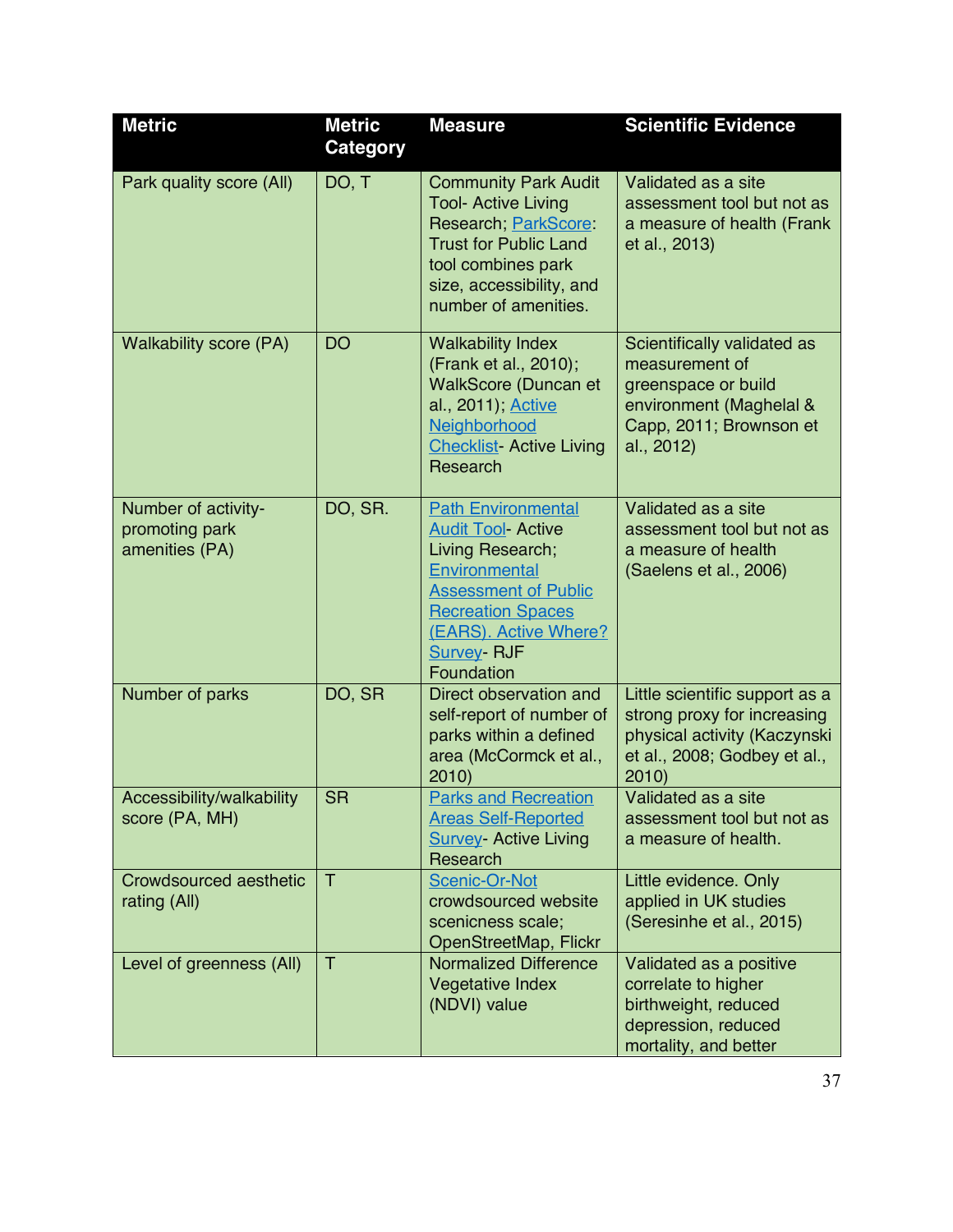|                                      |           |                                                                                                                                                                  | mental health (Ekkel et al.,<br>2017)                                                                                                                          |
|--------------------------------------|-----------|------------------------------------------------------------------------------------------------------------------------------------------------------------------|----------------------------------------------------------------------------------------------------------------------------------------------------------------|
| Percentage of<br>greenspace (All)    | <b>DO</b> | Landuse database                                                                                                                                                 | Validated as a positive<br>correlate to improved<br>mental, cardiovascular,<br>and self-reported health<br>(Ekkel et al., 2017)                                |
| Number of trees planted<br>(AQ)      | DO, T     | Remote sensing,<br>landuse databases,<br>observation                                                                                                             | Validated through<br>systematic review a<br>positively correlated with<br>improved air quality,<br>reduced temperature<br>(McDonald et al., 2016)              |
| <b>BMI: Body Mass Index</b><br>(PA)  | <b>DO</b> | Physician measured or<br>determined from<br>patient health records                                                                                               | Validated as a measure of<br>physical health (Bell et al.,<br>2008), few studies linking<br><b>BMI</b> reduction to outdoor<br>access (Razani et al.,<br>2017  |
| <b>BMI: Body Mass Index</b>          | <b>SR</b> | Calculated from self-<br>reported heights and<br>weights (Frank et al,<br>2006)                                                                                  | Validated as a measure of<br>physical health (Frank et<br>al., 2013)                                                                                           |
| <b>Stress level</b>                  | <b>DO</b> | Physician measured<br>level of cortisol                                                                                                                          | Validated as a measure of<br>health. Limited but strong<br>evidence of correlation<br>with nature contact (Roe et<br>al., 2013)                                |
| <b>Reduction in ADHD</b><br>symptoms | <b>DO</b> | Physician measured<br>symptoms                                                                                                                                   | Strong evidence<br>supporting link to nature<br>(Faber Taylor et al., 2011)                                                                                    |
| Cognitive test scores<br>(MH)        | <b>DO</b> | Improved test<br>performance before<br>and after time spent<br>outdoors.                                                                                         | Strong evidence linking<br>time spent outdoors with<br>cognitive function,<br>especially among children<br>(Faber Taylor et al., 2011;<br>Barton et al., 2010) |
| Happiness index score<br>(MH)        | <b>SR</b> | Self-reported using<br>validated questions<br>from sources such as<br>the Oxford Happiness<br>Questionnaire (Hills et<br>al., 2002) or<br>Satisfaction with Life | Validated as a measure of<br>wellbeing and strong<br>evidence of connection to<br>nature (Richardson et al.,<br>2016                                           |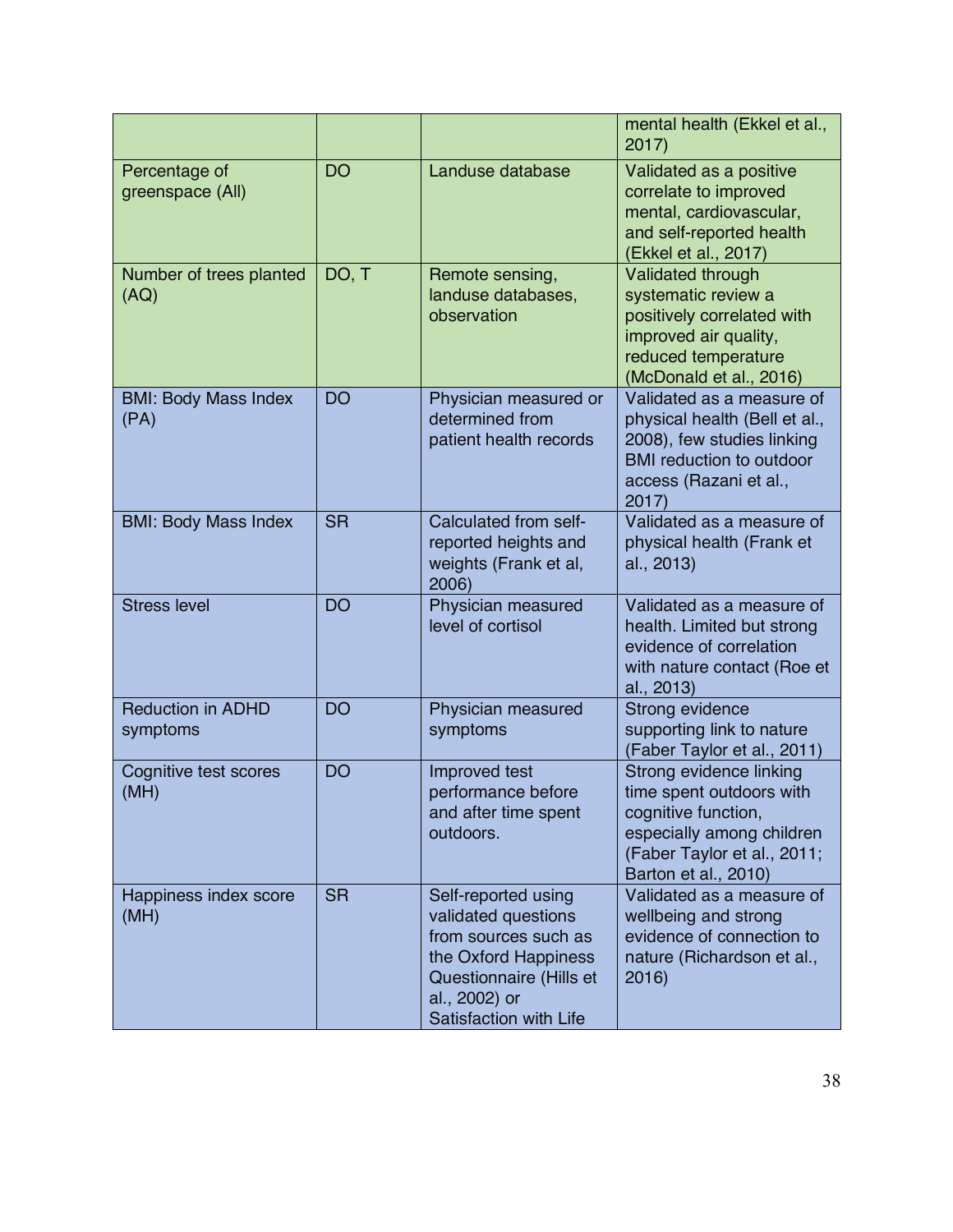|                                                                     |           | Scale (Sugiyama et al.,<br>2009)                                                                                                                                                                                   |                                                                                                                                                                                 |
|---------------------------------------------------------------------|-----------|--------------------------------------------------------------------------------------------------------------------------------------------------------------------------------------------------------------------|---------------------------------------------------------------------------------------------------------------------------------------------------------------------------------|
| Psychosocial health<br>survey results (MH)                          | <b>SR</b> | Self-reported using<br>validated questions<br>from surveys such as<br>the Neighborhood<br><b>Quality of Life Study</b><br>(Sugiyama et al.,<br>2009), Psychosocial<br>Health Survey (van den<br>Berg et al., 2010) | Validated as measures of<br>health and frequently<br>applied in nature studies<br>(Shanahan et al., 2016a)                                                                      |
| Daily mental health<br>score (MH)                                   | T         | Daylio and Moody:<br>Phone applications that<br>track moods<br>throughout the day                                                                                                                                  | No scientific support                                                                                                                                                           |
| Number of prescriptions<br>written (MH, PA)                         | DO, S     | Count of prescriptions<br>written or self-report by<br>physicians (Taylor et<br>al., 2015)                                                                                                                         | Applied as a measure of<br>program success.<br>Evidence linking<br>prescription to improved<br>park use and health are<br>mixed (Coffey & Gauderer,<br>2016; Zarr et al., 2017) |
| Self-reported health<br>condition or medical<br>conditions (PA, MH) | <b>SR</b> | <b>Validated medical</b><br>questionnaires, weight,<br>BMI, respiratory<br>treatment, mental or<br>physical health issues<br>(Example, RAND 36-<br><b>Item Health Survey)</b>                                      | Scientifically validated as<br>measures of health<br>(Shanahan et al., 2015;<br>Craig et al., 2003;<br>VanderZee et al., 1996)                                                  |
| <b>Tracked physical activity</b><br>(PA)                            | T         | <b>Fitbit</b>                                                                                                                                                                                                      | Limited evidence to long-<br>term health. Need for<br>further exploration<br>(Naslund et al., 2016)                                                                             |
| Nature relatedness<br>score (SC)                                    | <b>SR</b> | Connectedness to<br><b>Nature Survey (Nisbet</b><br>et al., 2009)                                                                                                                                                  | Validated as a measure of<br>social cohesion (Shanahan<br>et al., 2016a)                                                                                                        |
| Number and frequency<br>of social networks (SC)                     | <b>SR</b> | Questions from the<br><b>Neighborhood Quality</b><br>of Life Survey<br>(Sugiyama et al., 2009)                                                                                                                     | Validated as a measure of<br>health (Mitchell et al.,<br>2015)                                                                                                                  |
| Social cohesion scores<br>(SC)                                      | <b>SR</b> | Survey questions on<br>perceived social<br>cohesion (de Vreis et<br>al., 2013)                                                                                                                                     | Validated as a measure of<br>social cohesion (Ward<br>Thompson et al., 2013)                                                                                                    |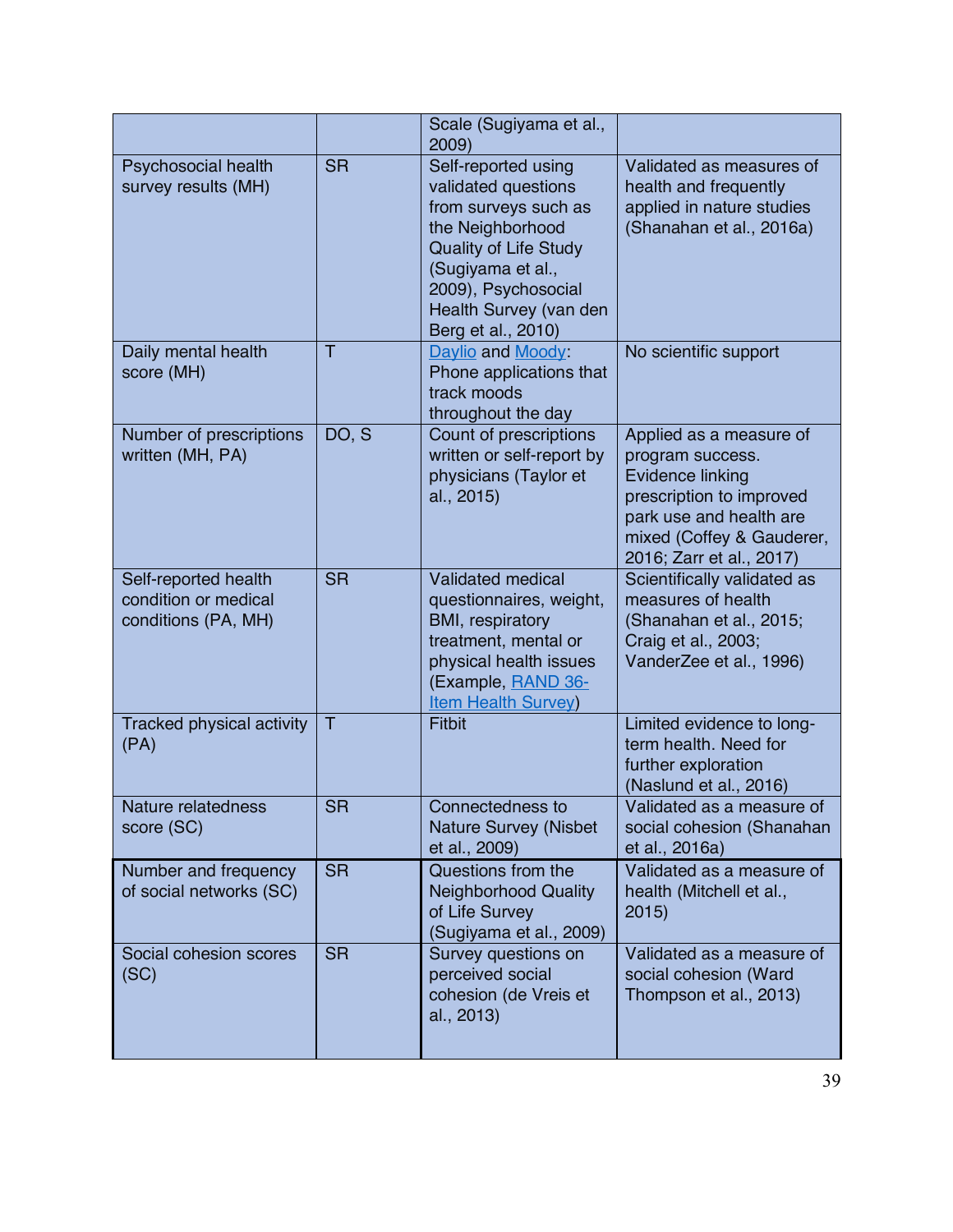| Asthma rates (AQ)                                      | SR, DO    | Self-reported or<br>determined from<br>publically available<br>health data (Rao et al.,<br>2014)                                                                                                                                                                                                                          | Strong evidence<br>supporting connections<br>between green space and<br>improved air quality<br>(MacDonald et al., 2016)                                                                                                                                             |
|--------------------------------------------------------|-----------|---------------------------------------------------------------------------------------------------------------------------------------------------------------------------------------------------------------------------------------------------------------------------------------------------------------------------|----------------------------------------------------------------------------------------------------------------------------------------------------------------------------------------------------------------------------------------------------------------------|
| Proximity to greenspace<br>(A  )                       | SR, DO    | Self-reported time or<br>distance to<br>greenspace. Land<br>cover data to<br>empirically calculate<br>distance.                                                                                                                                                                                                           | Mixed evidence supporting<br>the significance of<br>proximity to greenspace for<br>health (Ekkel et al., 2017)                                                                                                                                                       |
| Crime rate                                             | <b>DO</b> | <b>Collected from</b><br>publically available<br>data                                                                                                                                                                                                                                                                     | Mixed evidence linking<br>canopy cover and crime<br>rate                                                                                                                                                                                                             |
| Physical activity level<br>(observed) (PA)             | <b>DO</b> | <b>SOPARC:</b> System for<br><b>Observing Play and</b><br><b>Recreation in</b><br>Communities;<br><b>SOPLAY: System for</b><br><b>Observing Play and</b><br>Leisure Activity in<br>Youth; <b>SOPARNA</b> :<br><b>System for Observing</b><br><b>Physical Activity and</b><br><b>Recreation in Natural</b><br><b>Areas</b> | <b>Validated direct</b><br>observation tool for<br>assessing park users'<br>physical activity levels in<br>parks, free play settings<br>(e.g. playgrounds), and<br>natural areas (McKenzie,<br>2016                                                                  |
| Number of park users<br>(observed) (PA)                | <b>DO</b> | <b>SOPARC:</b> System for<br><b>Observing Play and</b><br><b>Recreation in</b><br><b>Communities</b>                                                                                                                                                                                                                      | <b>Validated direct</b><br>observation tool for<br>assessing park and<br>recreation areas (Evenson<br>et al., 2016)                                                                                                                                                  |
| <b>Number of wilderness</b><br>zone/natural area users | <b>DO</b> | <b>SOPARNA: System for</b><br><b>Observing Physical</b><br><b>Activity and Recreation</b><br>in Natural Areas                                                                                                                                                                                                             | Validated as a direct<br>observation tool for<br>simultaneously assessing<br>the physical activity and<br>other characteristics of the<br>users of outdoor recreation<br>settings such as<br>wilderness zones and<br>natural open space<br>(Sasidharan et al., 2011) |
| Number of healthcare<br>partners (PA)                  | <b>DO</b> | <b>Health care</b><br>partnerships count                                                                                                                                                                                                                                                                                  | Commonly used in<br>programs but not validated<br>as a measure of health                                                                                                                                                                                             |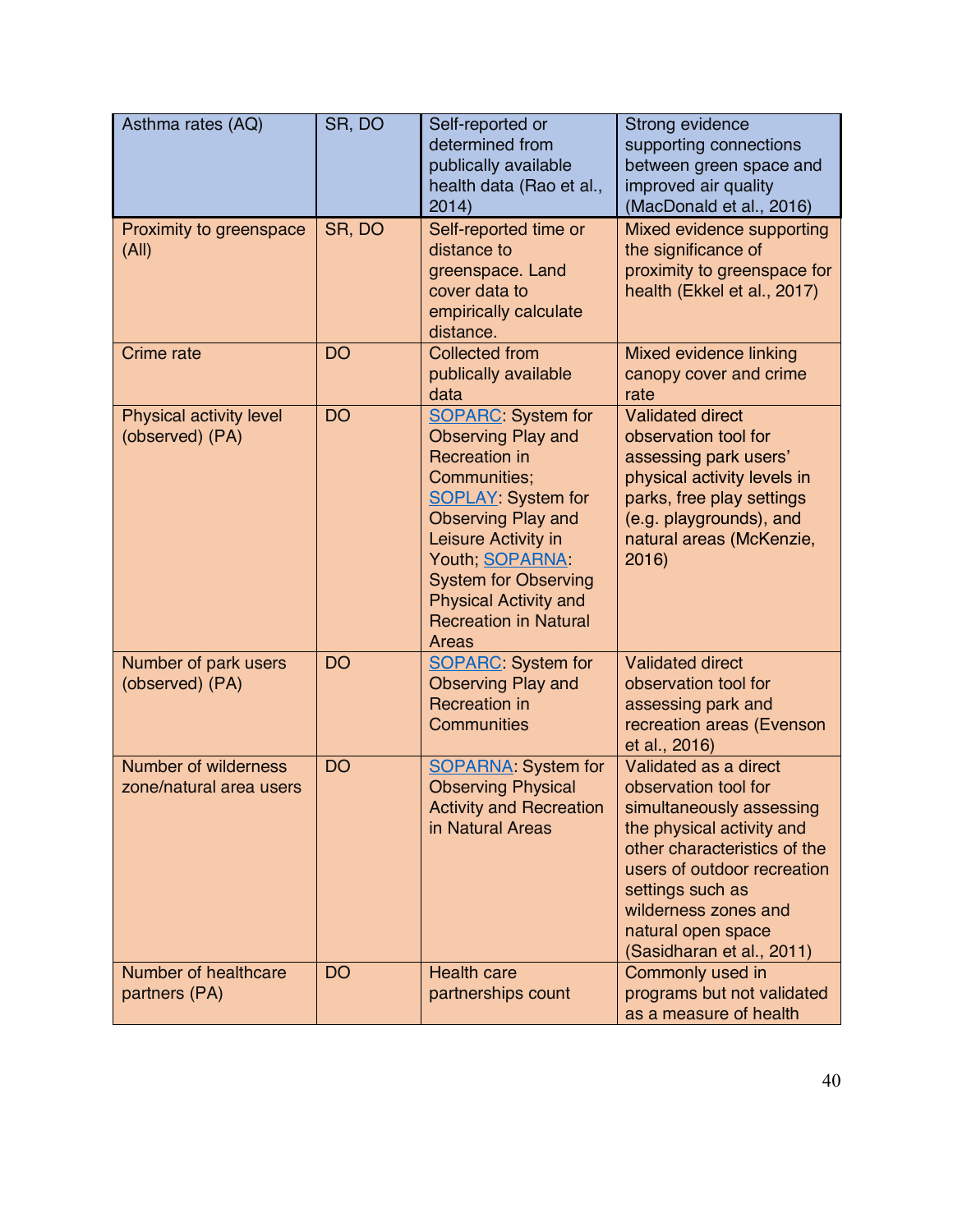| Number of program<br>participants (PA) | <b>DO</b> | Program participant<br>count                                                                                                             | Commonly used in<br>programming but not<br>scientifically validated                                                                                         |
|----------------------------------------|-----------|------------------------------------------------------------------------------------------------------------------------------------------|-------------------------------------------------------------------------------------------------------------------------------------------------------------|
| <b>Activity frequency (All)</b>        | SR, T     | Number of times per<br>day, week, or month in<br>contact with nature.<br><b>TRACK (Trails Rivers</b><br>and Active Caring Kids)<br>tool. | Scientifically validated as a<br>measure of health. Strong<br>evidence supporting<br>positive correlation with<br>nature exposure (Bratman<br>et al., 2015) |
| <b>Activity intensity (All)</b>        | <b>SR</b> | Self-reported activity<br>level in green space<br>(Lee et al., 2015)                                                                     | Scientifically validated as a<br>measure of health. Strong<br>evidence supporting<br>positive correlation with<br>nature exposure                           |
| <b>Activity duration (All)</b>         | <b>SR</b> | Length of time spent in<br>nature (Lee et al.,<br>2015                                                                                   | Scientifically validated as a<br>measure of health. Strong<br>evidence supporting<br>positive correlation with<br>nature exposure (Kuo,<br>2015             |
| Perceived safety level<br>(MH, SC)     | <b>SR</b> | <b>Validated questions</b>                                                                                                               | Validated as important<br>mediating factor to green<br>space use but not directly<br>to health (Kondo et al.,<br>2015                                       |
| Frequency of social<br>interaction (S) | <b>SR</b> | Validated questions on<br>social interaction                                                                                             | Strong evidence linking<br>greenspace to increased<br>opportunity for social<br>interaction (Kondo et al.,<br>2015                                          |